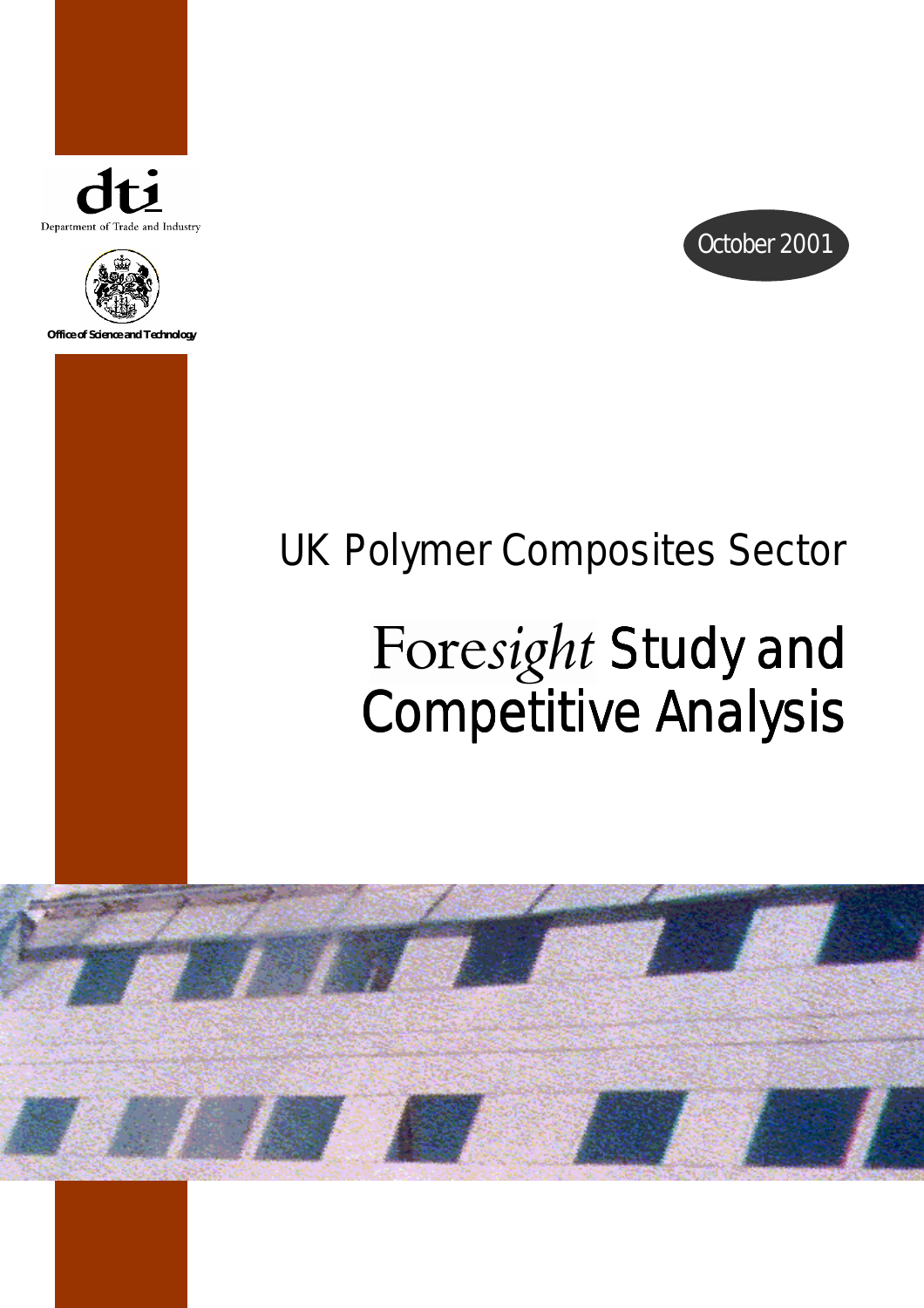

Department of Trade and Industry



**Office of Science and Technology** 







supported by





# UK Polymer Composites Sector

# Foresight Study and Competitive Analysis

Dr Graham Sims, NPL Materials Centre Gordon Bishop, NetComposites

 NPL Materials Centre Tel: +44 (0) 20 8943 6564 Queens Road Fax: +44 (0) 20 8614 0433  $\begin{array}{c}\n\oslash\quad\text{weak}\n\searrow\quad\text{weak}\n\end{array}$  and  $\begin{array}{c}\n\text{N11} \cup \text{N11} \cup \text{N11} \cup \text{N11} \cup \text{N11} \cup \text{N11} \cup \text{N11} \cup \text{N11} \cup \text{N11} \cup \text{N11} \cup \text{N11} \cup \text{N11} \cup \text{N11} \cup \text{N11} \cup \text{N11} \cup \text{N11} \cup \text{N11} \cup \text{N11} \cup \text{N11} \$ Middlesex, TW11 OLW, UK www.npl.co.uk/cog/index.html

> NetComposites Tel: +44 (0) 7659 550542 PO Box 9898 Fax: +44 (0) 1246 204616 Chesterfield gordon.bishop@netcomposites.com www.netcomposites.com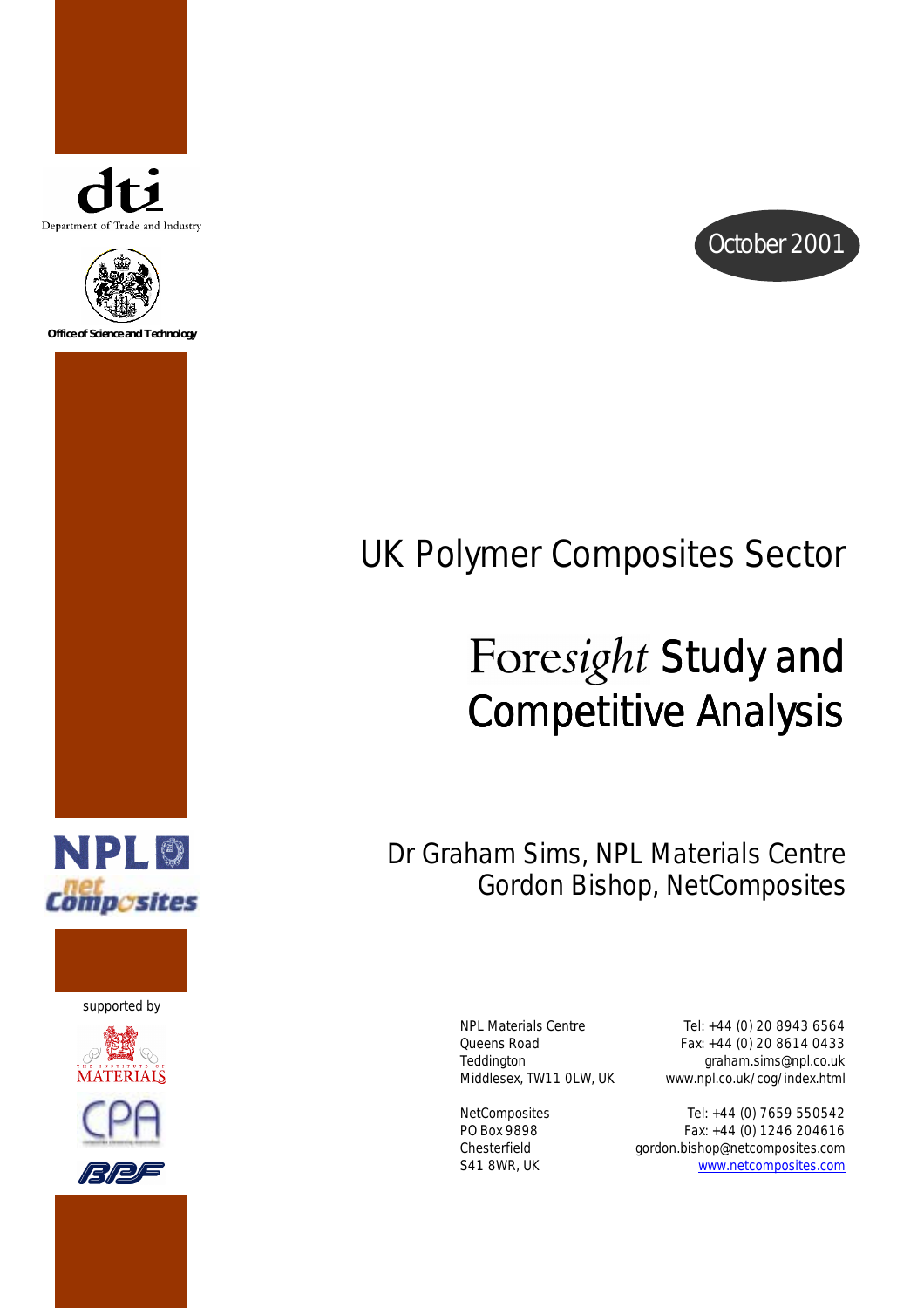© Crown copyright 2001 Reproduced by permission of the Controller of HMSO

ISSN 1473 - 2734 NPL Report MATC (A) 80

National Physical Laboratory Teddington, Middlesex, UK, TW11 0LW

Extracts from this report may be reproduced provided the source is acknowledged and the extract is not taken out of context.

Approved on behalf of Managing Director, NPL, by Dr C Lea, Head of NPL Materials Centre.

UK Polymer Composites Sector: Foresight Study and Competitive Analysis **in the contract of the study of the contract of the study and Competitive Analysis in the contract of the study and Competitive Analysis**  $\overline{\phantom{a}}$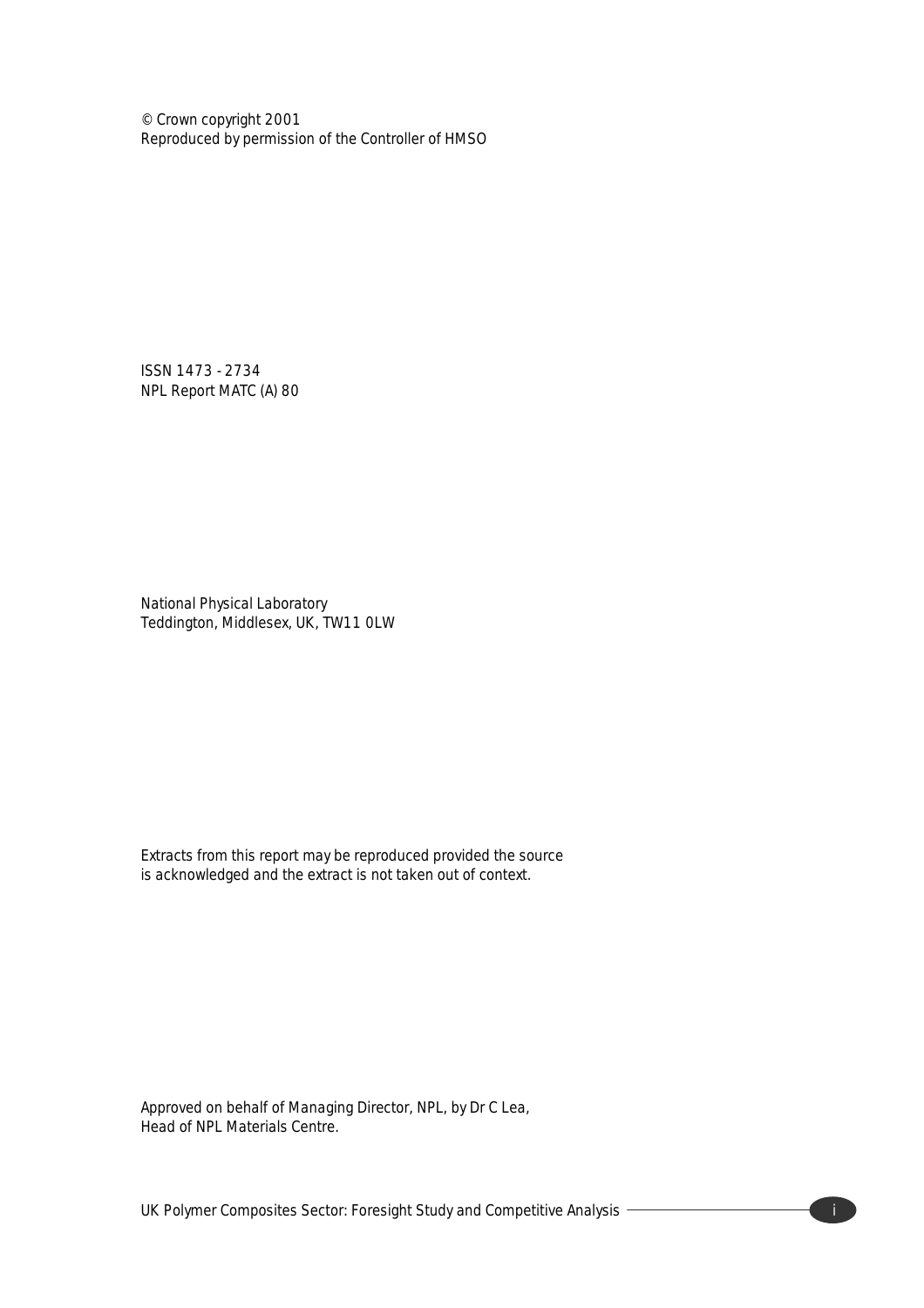# **Contents**

| Foreword                 |                                                                                                                                                                                                                                | iii |
|--------------------------|--------------------------------------------------------------------------------------------------------------------------------------------------------------------------------------------------------------------------------|-----|
| <b>Executive Summary</b> |                                                                                                                                                                                                                                | iv  |
| Background               |                                                                                                                                                                                                                                | vi  |
| 1                        | Introduction<br>1.1<br><b>Industry Characteristics</b><br>1.2<br>Restructuring and Ownership<br>1.3<br>Globalisation<br>1.4<br><b>Trends in Markets</b><br>1.5<br>Trends in Technologies<br><b>Competitor Countries</b><br>1.6 | 1   |
| $\overline{2}$           | Competitive Performance<br>Market Size and Share<br>2.1<br>2.2<br>Comparative Performance                                                                                                                                      | 10  |
| 3                        | <b>Factors Impacting Competitiveness</b><br>3.1<br><b>STEEP Analysis</b><br>3.2<br>Specific Issues                                                                                                                             | 15  |
| 4                        | Foresight<br>4.1<br><b>SWOT Analysis</b><br>4.2<br><b>Future Scenarios</b><br>4.3<br>Prioritisation of Issues                                                                                                                  | 20  |
| 5                        | Conclusions                                                                                                                                                                                                                    | 24  |
| 6                        | Recommendations<br><b>Overall Recommendations</b><br>6.1<br>6.2<br><b>Recommendations Checklist</b><br>6.3<br>Acknowledgements                                                                                                 | 26  |
|                          | Annex 1: Glossary of Terms                                                                                                                                                                                                     |     |
|                          | Annex 2: External Funding                                                                                                                                                                                                      |     |
|                          | Annex 3: References                                                                                                                                                                                                            |     |
|                          | Annex 4: Contributors                                                                                                                                                                                                          |     |

- Annex 5: Additional Survey Results
- Annex 7: European Directives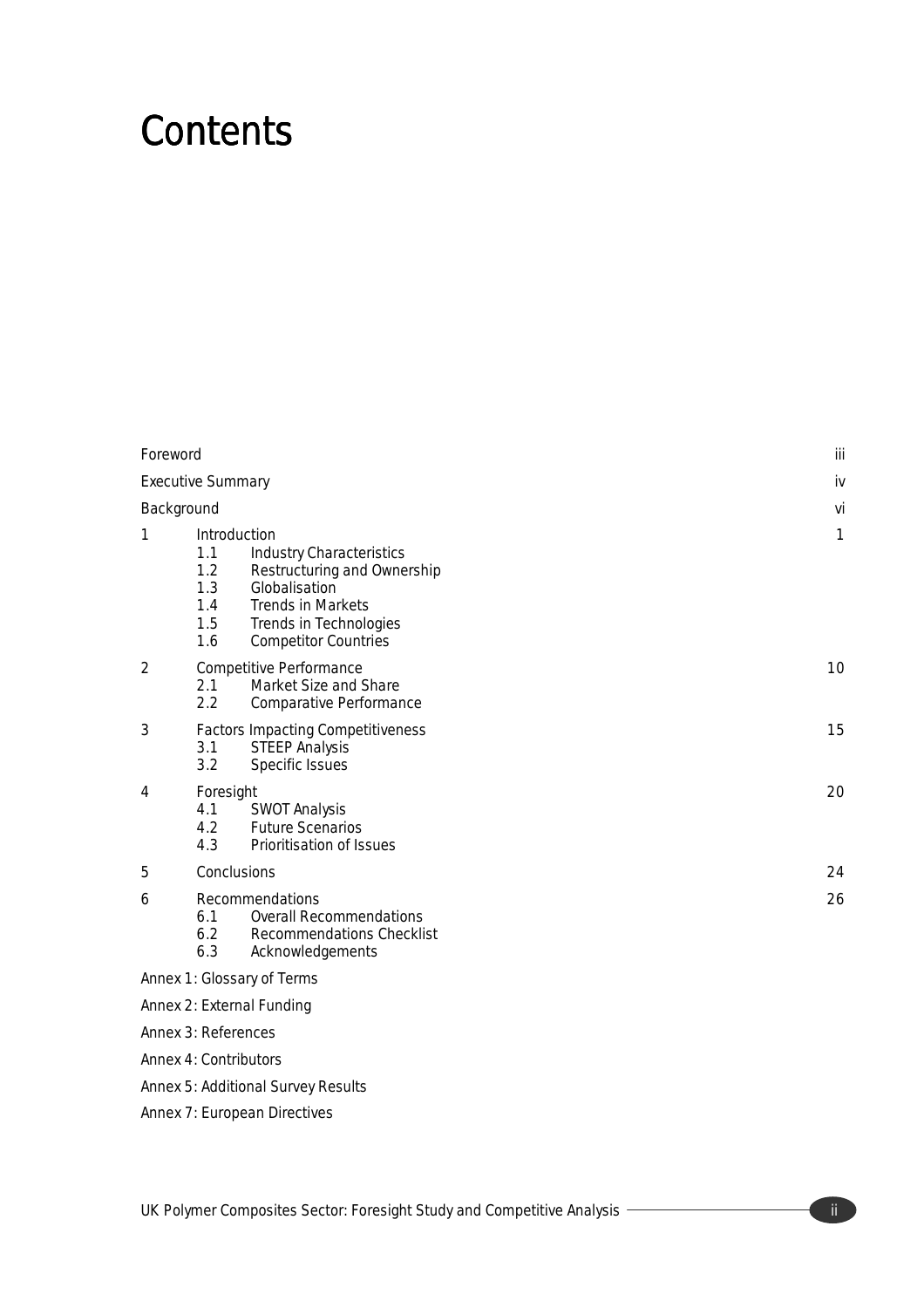# Foreword Foreword

It is refreshing to introduce this new look at the Composites industry and its associated research community as the pioneering studies and groundbreaking applications of the 20th century look increasingly historical. During the last three decades of that century composites shifted from unaffordable, spaceprogramme curiosities to familiar, everyday items ranging from construction panels to consumer goods. Unsurprisingly, markets over this period have seen some spectacular growth, benefiting from investment in research from both defence and civilian agencies. Attempting to project forwards from this point is difficult. Currently, the industry faces a bewildering combination of pressures and opportunities. New material forms and novel processes open up new application areas whilst conflicting environmental concerns appear on the one hand to support this growth and on the other to jeopardise existing markets.

Upheaval and uncertainty are not unique to the composites industry and bring both threats and opportunities. Pressure on VOC emissions has impacted on manufacture throughout Western Europe and, since open-mould applications represent a large fraction of our markets, managing a transition to closed mould techniques is critical to survival. End-user groups are also subject to pressures, which echo along the supply chain. Drives to reduce costs in aerospace manufacture may threaten the stability of the prepreg market, while the EU end-of-life vehicle directive questions the entire sustainability of thermosets in European automobiles. Additional drivers, such as the potential consequences of Kyoto and increasing pressure on occupant and pedestrian safety may mean that composites become the default solution for certain classes of vehicle structure.

One fact is clear; global competition means that new applications for composites will be hard won and parallel developments from competing materials means that no market is completely secure unless materials, processes and products remain cost-effective. Complacency will have its inevitable reward and the need for innovation continues. Historically, UK has provided a global lead with pioneering developments in e.g. fibre science although our current manufacturing output per capita remains only average. The opportunity to benchmark our activities in this field and to prioritise areas for R&D support is an essential first step to improving on that position.

> *C D Rudd Chair, IoM Composites Foresight Steering Panel Nottingham, 27 June 2001*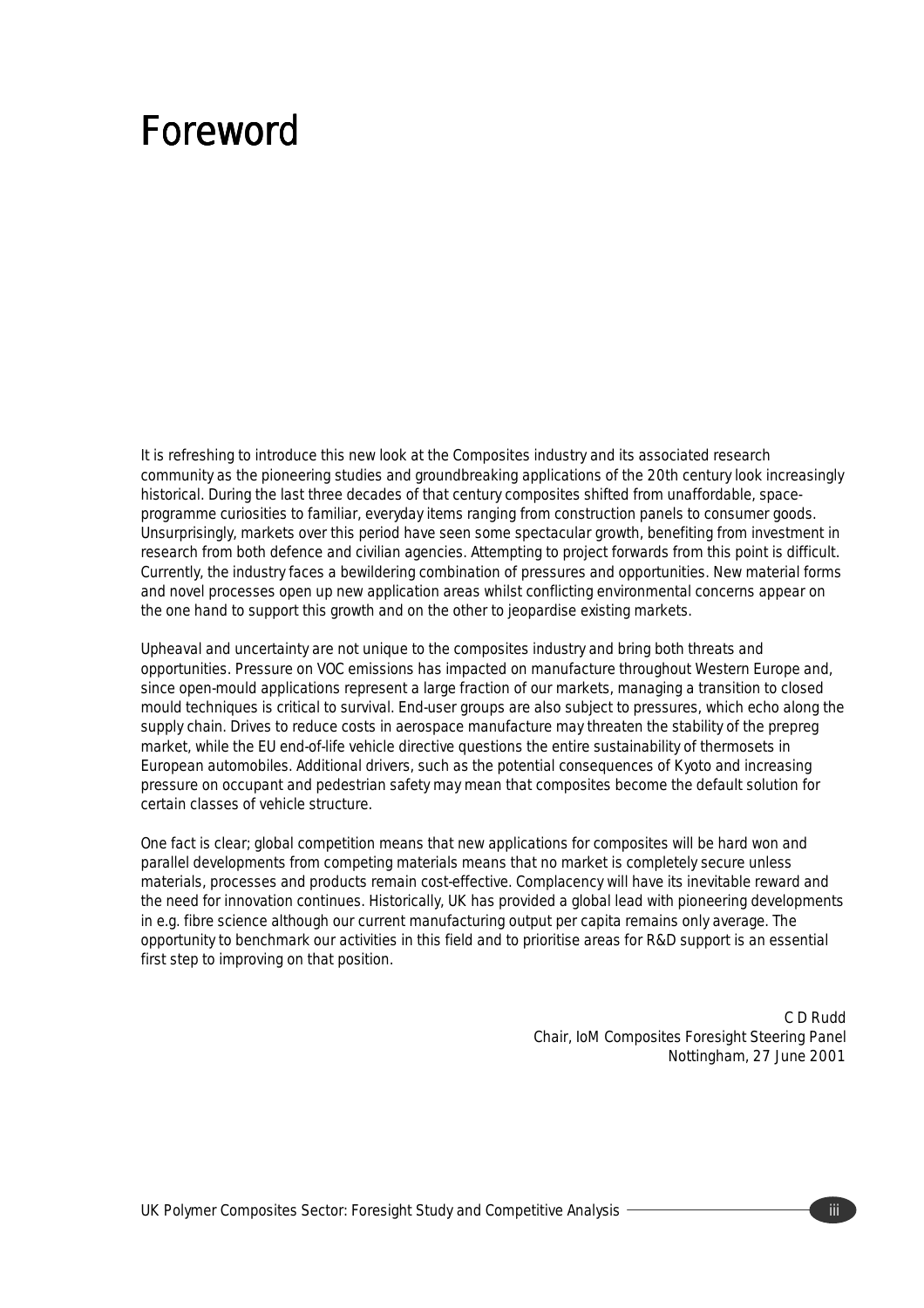## **Executive Summary**

This study of the UK polymer composites industry, undertaken from April to June 2001, shows how it interacts with a wide range of user and supply industries, how it competes internationally and how it considers its prospects for the future.

The industry is a diverse collection of companies and markets, with many obstacles limiting the faster growth of the industry and broader use of composites. The UK performs well in a few highly specialist sectors, such as aircraft wings, motor sport and leisure/large marine vessels, but unfortunately does not excel in many areas and the overall performance of the industry is average when measured against European competitors. The dispersed nature of the industry means that there is not normally a coordinated approach to threats and opportunities, but examples of good practice are reassuringly common. Importantly, the industry is positive in its attitude towards the challenges that face it and is generally progressing to overcome them, albeit at a slower pace than ideal.

Amongst the changes in evidence are signs of consolidation of the industry through restructuring and globalisation, with market trends towards mass transit and construction. In parallel, environmental issues are having a significant effect on the industry, with strong interest in recycling and significant movement towards cleaner, cheaper production technologies. Strong materials trends are therefore towards thermoplastics and stitched fabrics, whilst processing trends are away from hand lay-up towards resin transfer moulding, resin infusion and thermoforming techniques. The main factors

affecting the future competitiveness of the industry are seen to be:

- The changing nature of skills in the UK, away from manufacturing
- A high level of scientific knowledge in the UK
- Likely future developments in technologies
- The strength of Sterling, making UK industry less competitive
- Environmental factors such as recycling, landfill and emissions
- Poor understanding of composites by potential customers

In response to these, the UK industry sees its main strengths in a good level of fundamental understanding and academic research, innovative ideas and manufacturing processes. Its main weaknesses include a shortage of trained staff, a lack of customer awareness, a shortage of design guides, high labour costs, unclear recycling routes and little applied development. Opportunities for exploiting future trends include new markets in infrastructure, transport, offshore, lightweight products and renewable energy.

Additionally, opportunities were seen in stronger company/university links, improved transfer of knowledge from academia and the use of new processes and new materials. The threats to the UK composites industry have been identified as low cost imports from cheaper countries, environmental regulations, reduced development funding for new ideas and the development of competitive technologies, such as titanium and high-strength steel.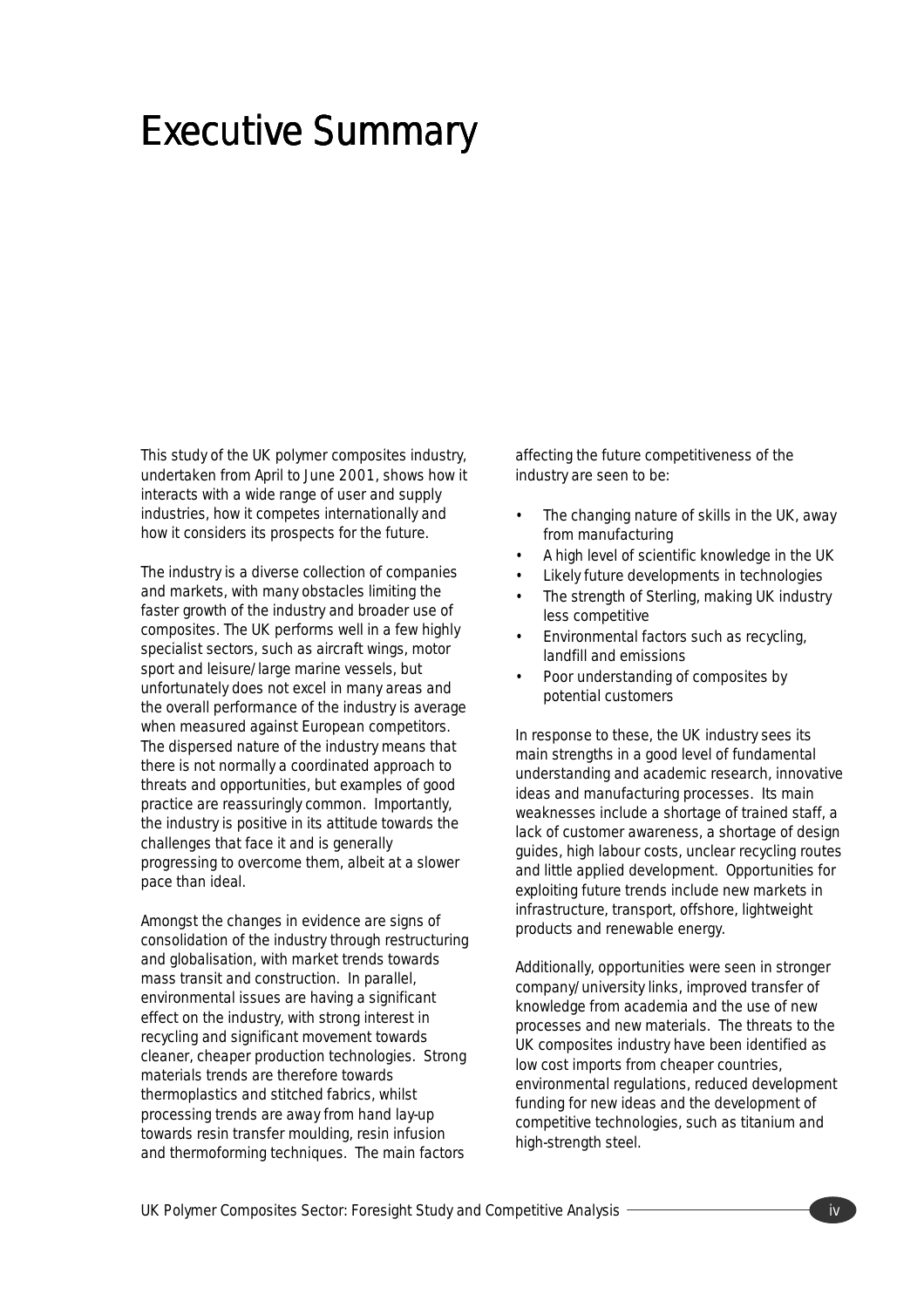## Recommendations

#### 1. Lower the cost of supply

The area of highest priority should be on the development, dissemination and commercialisation of low-cost processing methods. This should be achieved through rolling, coordinated dissemination and best practice programmes to ensure that composites companies have the full picture of the benefits and limitations of new process technologies. This would best be achieved through Government and industry partnerships.

#### 2. Lower the barriers that restrict demand

The industry should further strengthen its ability to negotiate collectively and centrally with regulators, as undertaken successfully for styrene registration, and to provide input into European bodies such as GPRMC on regulatory aspects. The industry should develop a primary reference point on recycling issues and should publish validated information on the opportunities for endof life re-use and disposal of composites. The BPF is best placed to represent the industry on regulatory matters, as shown by its recent actions on styrene registrations and planned seminars.

#### 3. Stimulate sustainable market demand

Additionally, the industry should explore opportunities for composites that arise from environmental pressures to reduce weight, increase service lives or reduce maintenance. The dialogue with new and existing end-users should be through trade and professional bodies, including industry-sector networks.

#### 4. Invest in education and training

To encourage improved levels of skills within the industry, composites companies should be encouraged to train their staff and develop relationships with regional or local education and training specialists. The benefits of training should also be highlighted, and it is envisaged that the CPA might best fulfil this role.

#### 5. Bring about a step-change in standards

To demonstrate the increasing availability of standards in a maturing industry, companies should require that suppliers work to international quality and technical standards wherever possible. The industry should also work with enduser groups and standards developers to develop and publicise guidance information, as a faster pre-cursor to standardisation

#### 6. Teach composites in schools and further education

The industry should actively develop initiatives to teach composites in schools, in support of the National Curriculum requirement to teach composites from Key Stage 3 through to A Level (11/12 years to 18). Equally, the industry should support the development of a common module presenting the important aspects of polymer composites technology in a variety of engineering and materials courses. This is best undertaken by professional bodies facilitating discussion between industry and DfES.

#### 7. Sponsor applications-led research and disseminate results widely

It is recommended that the application process for government development funds should be suitable for SMEs, that research funds should focus more on applied work and that future funds should be targeted according to the impact of completed research. Additionally, the results of work involving significant (>30%) government funding should be disseminated widely, after the appropriate confidentiality periods, in practical and easily understood formats such as seminars and case studies. The correct identification of research needs should be through industry consultations with end-users and researchers.

#### 8. Set up an industry forum

Finally, there is a need to provide an over-arching forum for composites industry, to allow the trade federations to interact more effectively, for the output of research programmes to be more effectively disseminated and for the current stateof art to be more effectively presented to potential customers and regulatory bodies. One possible method of creating this Forum would be through a Faraday style partnership to bring together the leading players in the industry. The steering group for this current study, being made up of a crosssection of industry and professional leaders, have agreed to consider this need.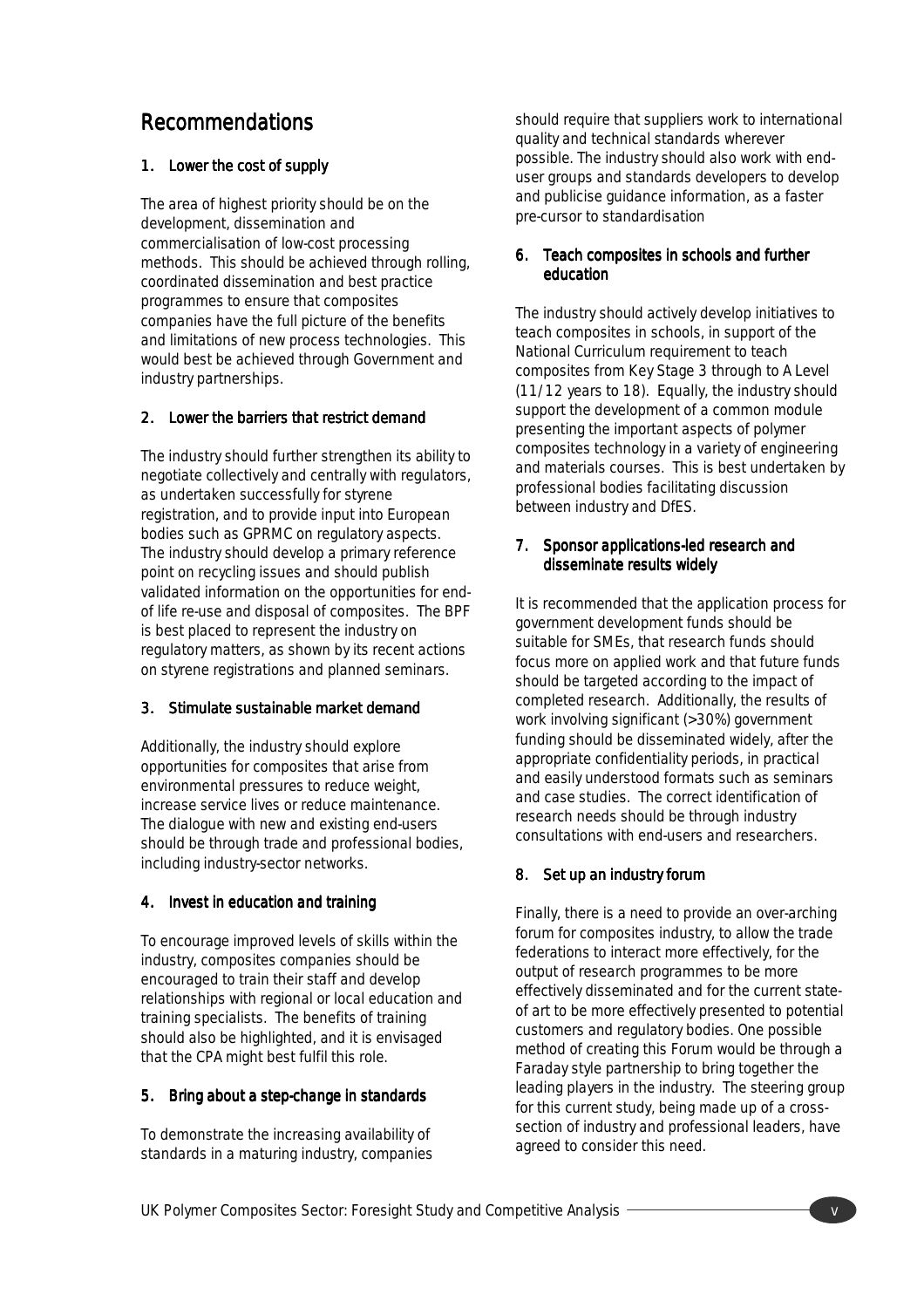# **Background**

The Material Foresight Panel's Report 'Shaping our Society' recognised that the composites industry is extremely scattered, composed of a wide range of materials suppliers, fabricators, major OEMs and end users. Companies vary from having a total dependence on composites to those where it forms a small, but often critical part of their operations. A wide range of technology levels is also present in the industry.

This report contains quantified input information both on the current status of the UK composites industry and its position in the world market. It outlines the competitiveness of the UK composites industry and highlights trends in the UK and elsewhere, as well as giving the reasons for those trends and their likely effect on the competitiveness of the UK composites industry.

The report also details the other factors impacting the competitiveness of the UK composites industry and the future scenarios faced by the industry. An analysis of the strengths, weakness, opportunities and threats faced by the industry is followed by recommendations on the roles of industry, academia and government, in future research and business, to maintain and improve the competitiveness of the composites industry.

## Methodology

The report has been prepared based on a series of specific information-gathering exercises relevant to a competitiveness and foresight exercise, including:

- Consultations with sector-specific Research and Technology Organisations, Trade Bodies, SMEs and pivotal industrial organizations
- Reviews of published data, overseas embassy inputs and technical journal information
- A industry survey to provide quantified data on the industry and evidence of the issues facing it, resulting in 80 responses, 75% of which were from SMEs.
- An industry workshop to validate the findings of the survey and to achieve a consensual view on the future of the industry
- SWOT analysis of the industry, undertaken through the survey and the workshop
- STEEP analysis of the issues facing the industry, together with prioritisation of those issues and the building of future scenarios, undertaken through the workshop

The report captures a snap-shot of the industry during the period of the study (April to June 2001), generating a full evaluation of the industry, its current competitive position and the longer-term Foresight requirements.

This report has been prepared for the UK Department of Trade and Industry by NPL Materials Centre and NetComposites, in conjunction with the Institute of Materials (IoM), Composites Division Board. This study has also had wide support from other bodies including the Composites Processing Association and British Plastics Federation, ensuring the cooperation and representation of the composites industry.<sup>i</sup>

 $\overline{\phantom{a}}$ i Composites are defined in the Glossary in Annex 1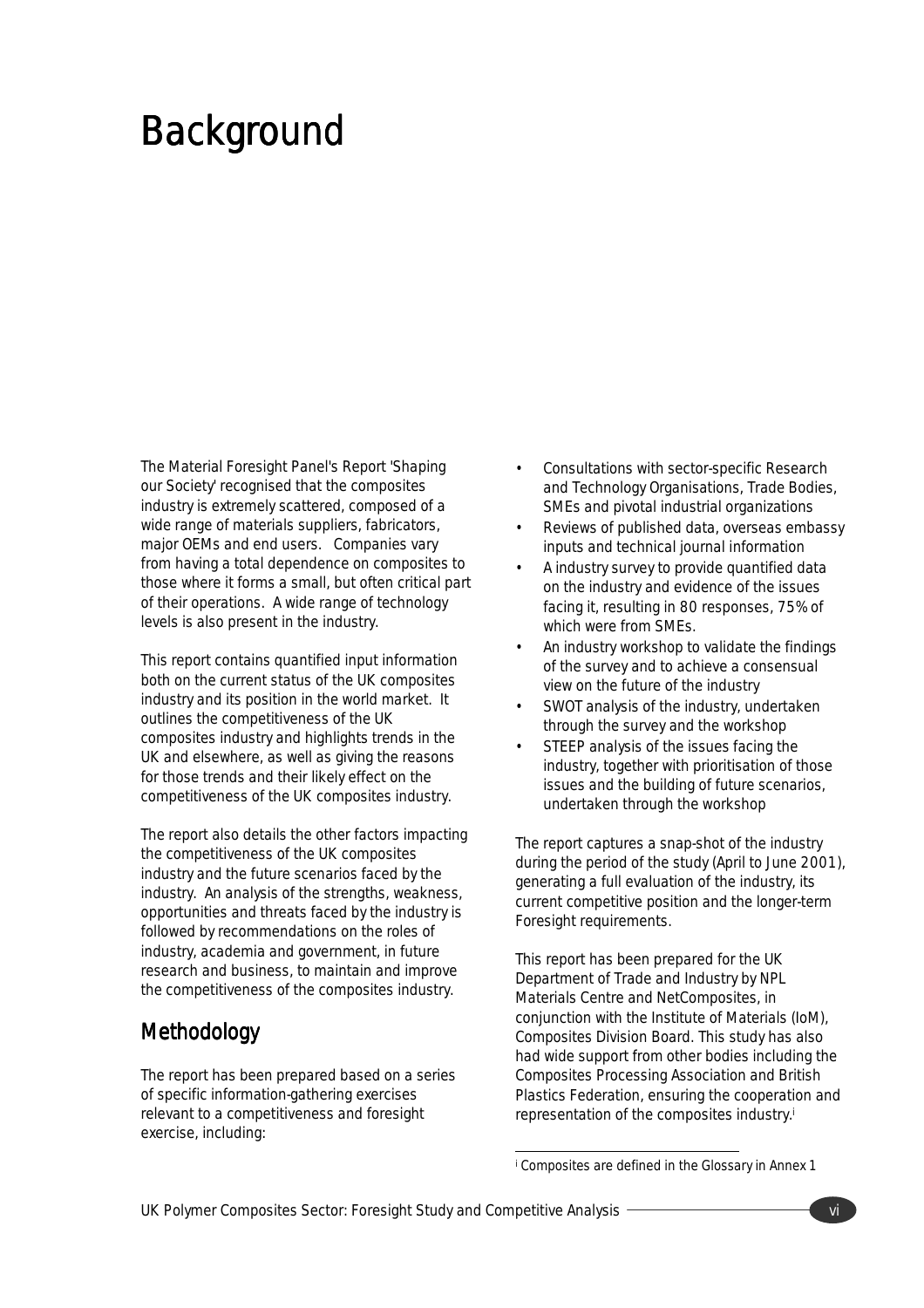# 1 Introduction

#### 1.1 Industry Characteristics

It is recognised that the composites industry is extremely scattered, as composed of a wide range of materials suppliers (eg fibre and resin manufacturers, compound suppliers), fabricators, major OEMs and end users. Involvement in composites varies can mean total dependence or just a small part of a company's operations. A wide range of technology levels is also present in the industry from hand lay-up GRP to autoclaved cured aerospace materials.

There is therefore a diverse range of complex, varied materials, processes and products, serving a large number of application sectors including:

- Aircraft/Aerospace/Defence
- **Industrial**
- **Construction**
- Consumer
- **Corrosion**
- Electrical/Electronic
- **Marine**
- **Transportation**

Each of the application sectors are often associated with particular materials and process combinations for the manufacture of composite components, to give them the performance and cost characteristics that they are looking for. The requirements of the Aerospace sector are, for example, vastly different to those of the Construction sector. This has led to an industry made up of many small companies, each with fairly unique skills and market orientations.

The low cost of entry to basic composites processing has also fuelled the creation of new companies, and the composites industry is therefore highly fragmented, disparate and dominated by SMEs.

Whilst this gives an industry that can be flexible in its approach, the dispersed nature of the composites industry has meant that it cannot easily generate enough critical mass to present itself well to potential customers, stifling faster growth. This problem is common to most national composites industries, especially compared to alternative materials industries (steel for instance) which tend to be dominated by larger players.

In addition, because of the diversity of the composites industry, estimates of market size and numbers of companies can vary significantly. In preparing this report we have attempted to compare figures from different market studies, each of which showed significant variations.

## 1.2 Restructuring and Ownership

There have been many ownership changes and restructuring activities in the composites industry over the last 2-3 years, and these look set to continue. The reasons behind these activities appear to fall into a number of categories:

- Product Complementarity
- Economies of Scale
- Management buy-outs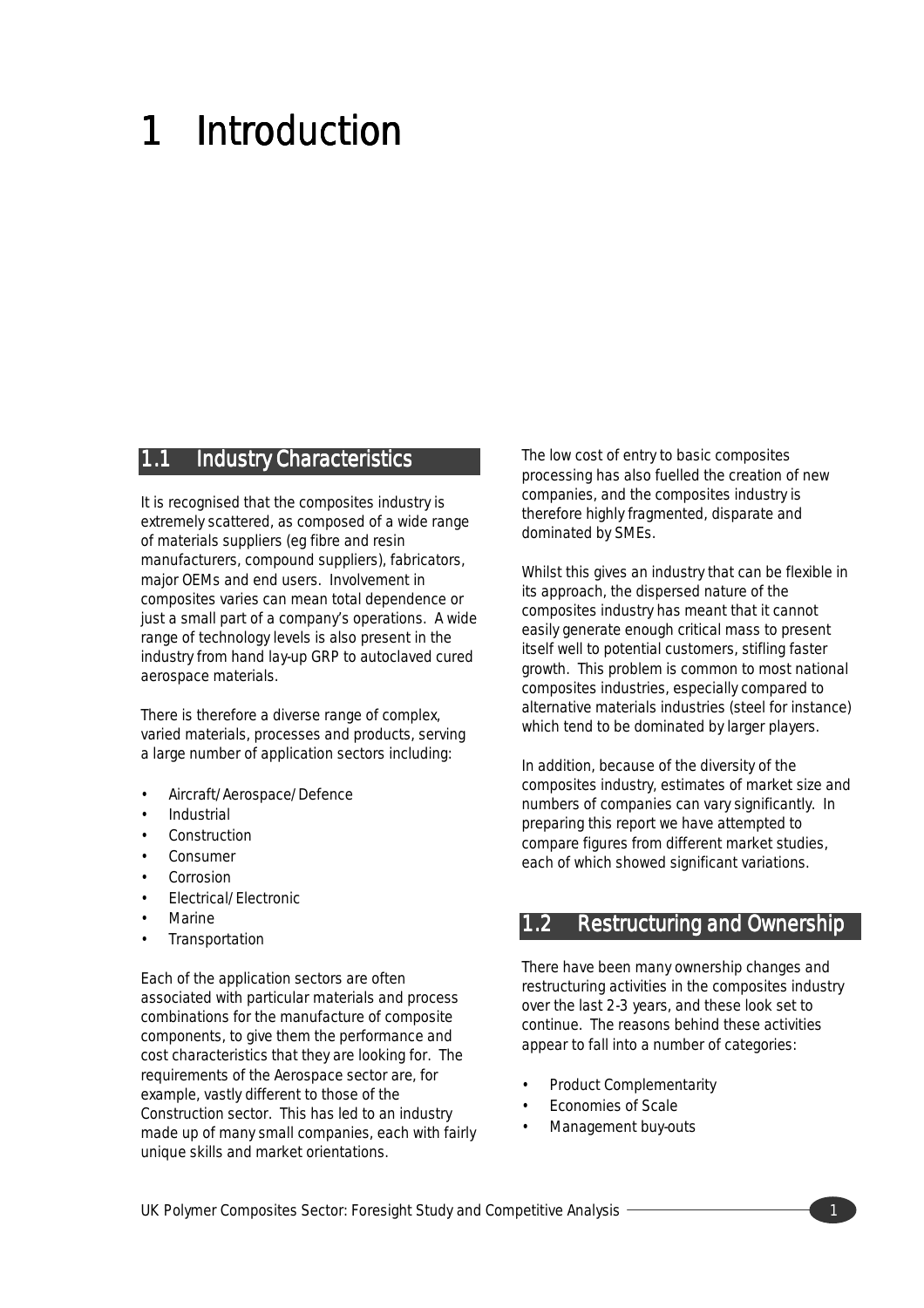Additionally, companies associated with low value or low margin commodity products are acquiring smaller companies with added value products and integrating them into their portfolio. Examples include the purchase of AFX by Hexcel and the purchase of BTI by Saint Gobain and the acquisitions last year of the Zoltek group.

These acquisitions are allowing them to sell higher value-added products as part of their portfolio, often also allowing them to move downstream in the supply chain.

Groups of companies are also being formed that offer complementarity in process technologies, allowing the group to offer the OEM a portfolio of material or process technologies rather than a single process. An example of this is Integral Composites, which recently acquired Hampton Mouldings (SMC/DMC/RTM) and Pulley Brothers (SRIM).

A final feature has been the management buy-out of a number of companies from their corporate parents, examples being SP Systems and Ex-Press Plastics, where the company has not fitted into the portfolio of the parent group and the management has seen their own opportunities for the company.

## 1.3 Globalisation

Mergers and acquisitions to reach more global markets are generally being seen in larger companies at the supply end (resins and fibres) or the demand end (transport) of the industry. The companies in these areas are of sufficient size that major acquisitions can be used to give global branding, simplify product ranges, streamline distribution and gain economies of scale. Additionally, many of the transactions taking place have been between companies with complementary product ranges or complementary global presence. Examples include the recent purchase of Neste by Ashland or integration of Adtranz into Bombardier.

There is a strong trend towards global supply of materials and components from lower labour-rate countries. In particular, glass fibre supply from China and other far-east countries is increasing, although the cost benefits of importing are reducing year on year. The export of glass fiber from China went up 11.5 percent in volume and 97 percent in value in 2000.

Additionally, there is a gradual trend for companies in the UK to subcontract composite moulding work (especially hand lay-up) to lower labour rate countries, and proactive approaches are being

#### Case Study

## NGCC **Increasing the Awareness of Composites**

One of the main difficulties faced by the composites industry is the lack of awareness of composites by potential clients. Whilst it is difficult for any one SME to educate and convince potential customers, there are a small number of groups that have been established by the industry to carry out this task. One such group is the Network Group for Composites in Construction (NGCC), set up with initial funding from DETR to bring together the composites and construction industries.

The network is effective in encouraging the use of composites in construction, raising the profile of the industry and allowing the gradual creation of new market opportunities in the construction industry. This group can be used as one example of the way that the UK industry is now starting to work together to face potential client sectors, rather than talking to itself, and as a reference to stimulate the potential creation of other groups.

On the web: **www.ngcc.org.uk**

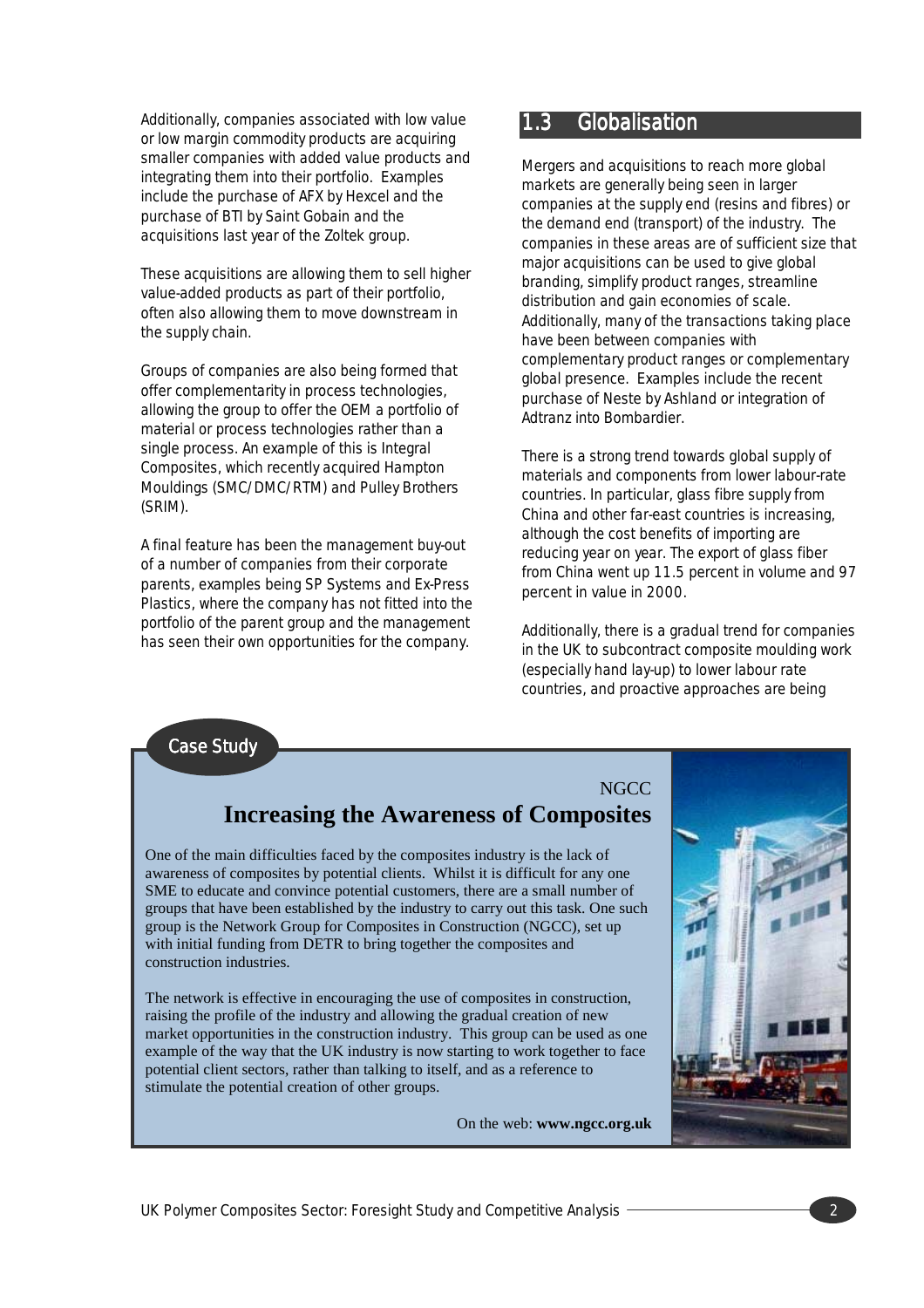made to UK companies from the former Eastern Bloc, the Middle East and the Far East. Scott Bader, for instance, now has operations in the United Arab Emirates and the Czech Republic. UK companies are then able to concentrate of processes and products with higher levels of technical skill, a higher degree of automation or a lower labour content.

## 1.4 Trends in Markets

This section explores some of the trends seen by the worldwide composites industry, from a business, market and technological perspective, to build a picture of the current direction of composites and the potential impact on the UK composites industry.





Percentage Now Percentage in 5 Years

Thermoset composites still take the lion's share of the market and these are used in all areas of application from traditional semi-industrial processes (short production runs) to open moulding techniques and automated methods such as filament winding and pultrusion. However, thermoplastic composites are experiencing a growth rate approximately twice that of thermosets, with the automotive industry acting as the major pull, in particular for under-the-hood parts, interior parts, front and rear face and body parts.

Outside of the automotive sector, the trend towards thermoplastics is also evident due to their cleaner and faster processing. This is in addition to some improved physical properties over thermoset composites, and the use of thermoplastics for low-volume processes is one of the areas where the UK is a major player. The other trend to cleaner processing is a move towards closed-mould processes and low styrene resins, and the industry is now starting to see this shift happening.

In the fibres markets, carbon fibre is forecast to exhibit the highest growth, especially in lower performance applications, and there is also an increase trend to natural fibres due to their perceived lower environmental impact.

There is also resurgent interest in recycling, partly due to European Commission directives on vehicles and electronic equipment (Annex 7) and continued interest in improved process and product modelling.

The results of the UK industry survey are shown in Figure 1.1, showing the percentage of companies that are involved in particular sectors. Results are shown for the industry's position now and where the industry sees itself in 5 years' time.

As part of the review, industry identified their involvement in different technologies, materials and sectors. To minimise the time needed to complete the form, replies were limited to whether a company was involved or not, rather than indicating increased or decreased involvement. Hence, the changes shown although major are within the general growth rates reported later.

It is worth noting that the industry sectors chosen for this survey are related to standard industry codes (SIC). Notably, there are no codes for the *0.0% 2.0% 4.0% 6.0% 8.0% 10.0%*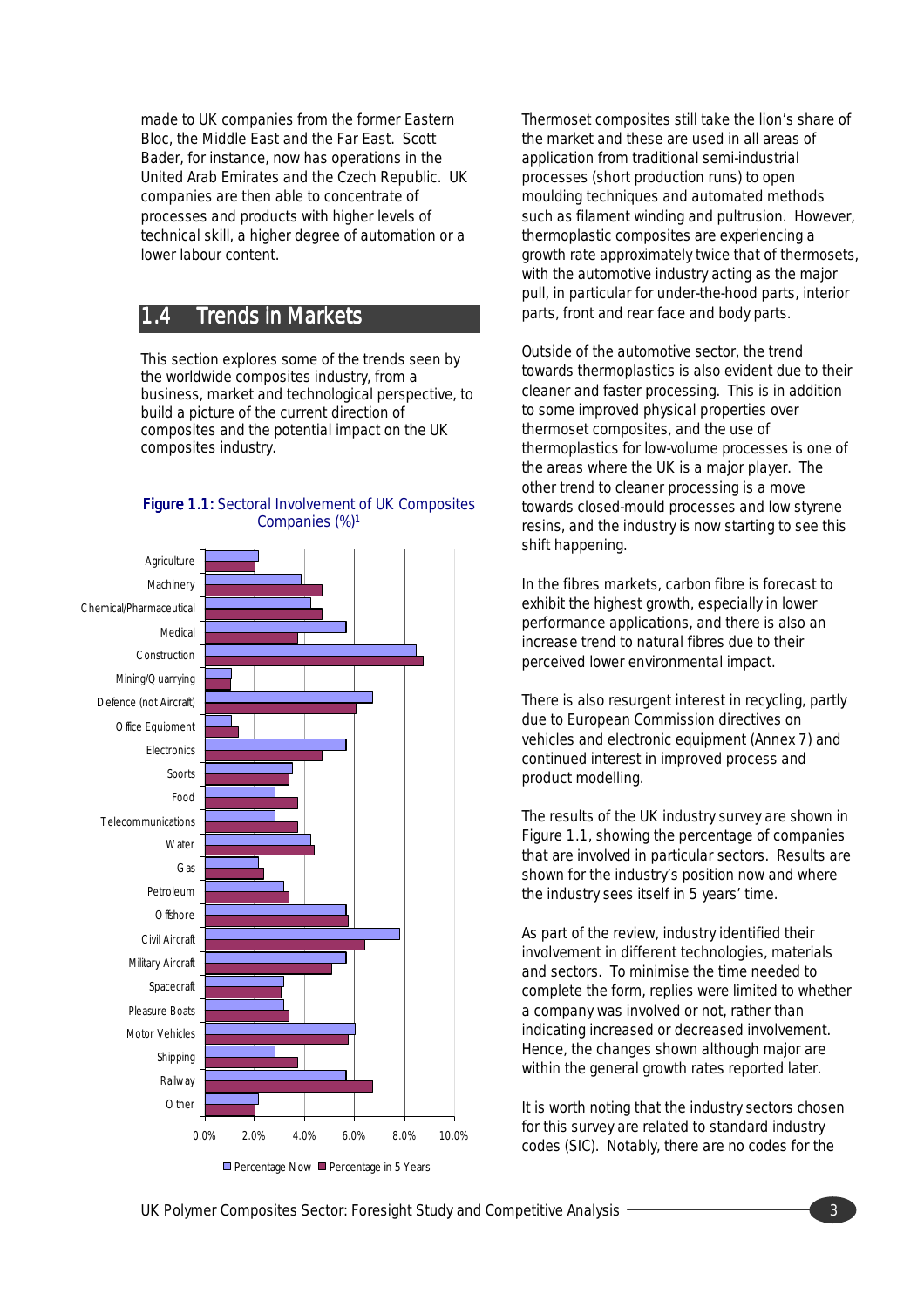**Case Study** 

## Engineered Composites/Clark Steel **Developing New Standards for Construction**

Pultrusion offers unique advantages for standard profiles and represents one of the largest areas of untapped potential for composites, but it was difficult for potential customers to specify a pultruded product as there was no standard.

This restricted the ability of the SMEs, such as Engineered Composites, to sell their product, so they worked together to develop a standard product specification that paralleled the standard specifications of traditional materials. As a result of this a new standard is being published in 2001 and is already appearing in manufacturer's literature, releasing new opportunities and sales.

 In other applications a standard can exist that prevents composites being used. Manhole covers are one example of this, and Clark Steel has been working hard to allow composites to be used in this high-tonnage application.

Through the work of companies such as these, composites standards are being created for new products and to allow composites to move into applications currently dominated by traditional materials.

On the web: **www.engineered-composites.co.uk www.clark-steel.com** 

composites industry, although 12% ticked this option as being applicable to their business. There is also no code for the offshore industry, but uses are related to oil or gas extraction. It would appear that the proposed review of the SIC codes is timely, and that the industry should make representations for a sub-code under Plastics code covering the "Composites/Reinforced Plastics" industry.

Key features of this chart are the marked decreases in companies that do not see themselves operating in the electronics, medical and civil aircraft markets in 5 years. Equally notable are the increases in the number of companies that see themselves in mass-transit (shipping and trains) in 5 years.

There is no increase in construction where one might be expected, although this may be because companies outside the construction industry see it as difficult to break into.

## Aircraft/Aerospace/Defence

The trend in aerospace is to use composites for more structural components in civil and military aircraft. Whilst military aircraft are now using

composites primary airframe structures on aircraft such as the Joint Strike Fighter, the civil sector in Europe and the US is developing composite wings for next-generation aircraft.

There is also a move towards lower cost manufacturing processes such as resin transfer moulding, and this cost drive is evident in the potential broader uptake of composites within commercial aircraft in particular.

Weight alone is no longer the primary driver in this sector and the use of composites in new components such as wings depends on the ability to make the components at a cost competitive to the traditional material and manufacturing process.

Additionally, there is a trend towards the manufacture of all-composite small aircraft, either pressurised or un-pressurised, for executive and business travel. The US leads this with a number of small aircraft manufacturers currently going through certification. There is also some activity of this type in the UK, although to a far lesser extent.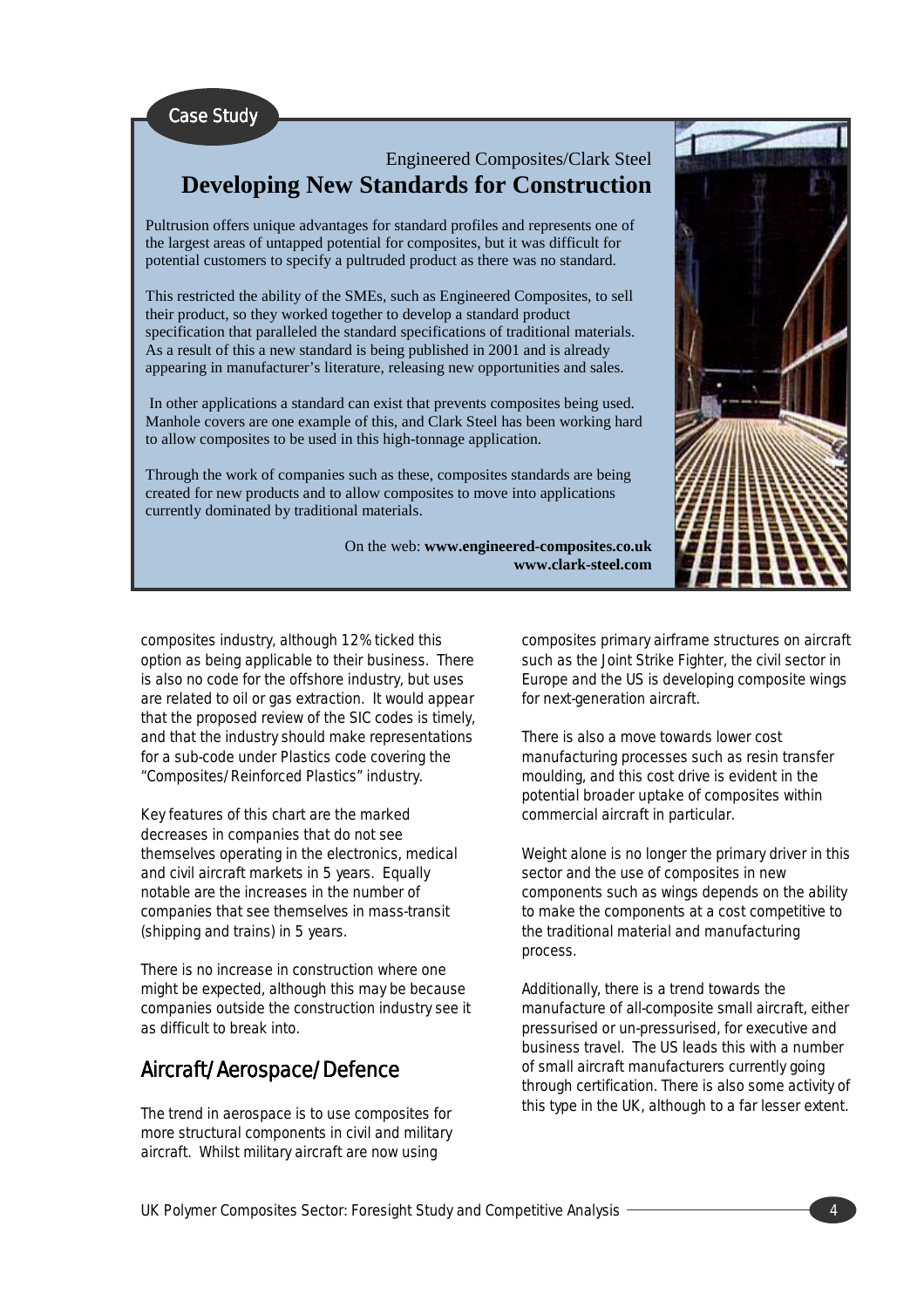## **Construction**

Composites are expected to grow at a rate of at least 35% in Infrastructure Applications, according to a market survey report just completed in the US2, with the strongest growth in FRP bridges and repair/strengthening of reinforced concrete structures. The deterioration of the infrastructure is leading to increased opportunities for new materials and structures and composites now are recognised as offering the possibility of displacing other materials. Despite this, the pultrusion industry (which is allied very closely to construction) has seen minimal or flat growth over the last 2-3 years.

One area, allied to construction, that is seeing massive growth and investment is wind energy, and the inherent growth in the wind energy market is expected to be overlaid with increasing use of composites for turbine blades, in particular.

## **Consumer**

Composites of wood and PE, PP, or PVC are growing fast in North America and are widely expected to follow suit in Europe, particularly for decks, railing systems, and related outdoor structures. The market for polymer-wood composites has reached 318,000 tonnes in North America and is projected to more than double by 2005. Decking applications represent over 60% of the market demand<sup>3</sup>.

In addition, the use of composites continues to grow in the leisure industry, as the leisure industry itself grows. For example, specific opportunities for growth have been identified in youth leisure goods such as snowboards.

## **Transportation**

Transportation is one of the largest markets for composites, although not the highest growth area.

The sector is significant in that the primary European market drivers – recyclability and weight – are not seen in the US due to lighter environmental legislation and lower fuel prices. The trend is towards fewer vehicle platforms and therefore higher production volumes, necessitating greater investment in process technology for the supplier of composite components.

In the US the use of reinforced thermoset composites by car manufacturers has nearly doubled in the last decade, largely because composites have increasingly been chosen by OEMs to replace steel for body panels and structural components. High profile examples include pick-up truck boxes made from a range of composite materials and processes.

In Europe the trend is towards thermoplastics, almost to the exclusion of thermosets. The End-of-Life Vehicle Directive (Annex 7) places strong emphasis on recyclability (even at the expense of through-life environmental impact), and it is likely that this will significantly affect the use of thermoset composite components on vehicles.

## 1.5 Trends in Technologies

In parallel with the trends in markets, significant trends in technologies have emerged in recent years and are continuing.

These trends revolve around the materials and process technologies used to meet the market demands detailed in the previous sections, or to meet other requirements such as legislation.

## **Materials**

Based on the companies that responded to the industry survey carried out for this study, Figure 1.2 shows the percentage of companies using particular fibre types whilst Figure 1.3 shows the percentage of companies using particular fibre formats. In each case results are given for the position now and in 5 years.

#### Figure 1.2: Fibres Used by UK Composites Companies (%)1



UK Polymer Composites Sector: Foresight Study and Competitive Analysis **5 1999 1999 1999 1999 1999 1999 1999 1999 1999 1999 1999 1999 1999 1999 1999 1999 1999 1999 1999 1999 1999**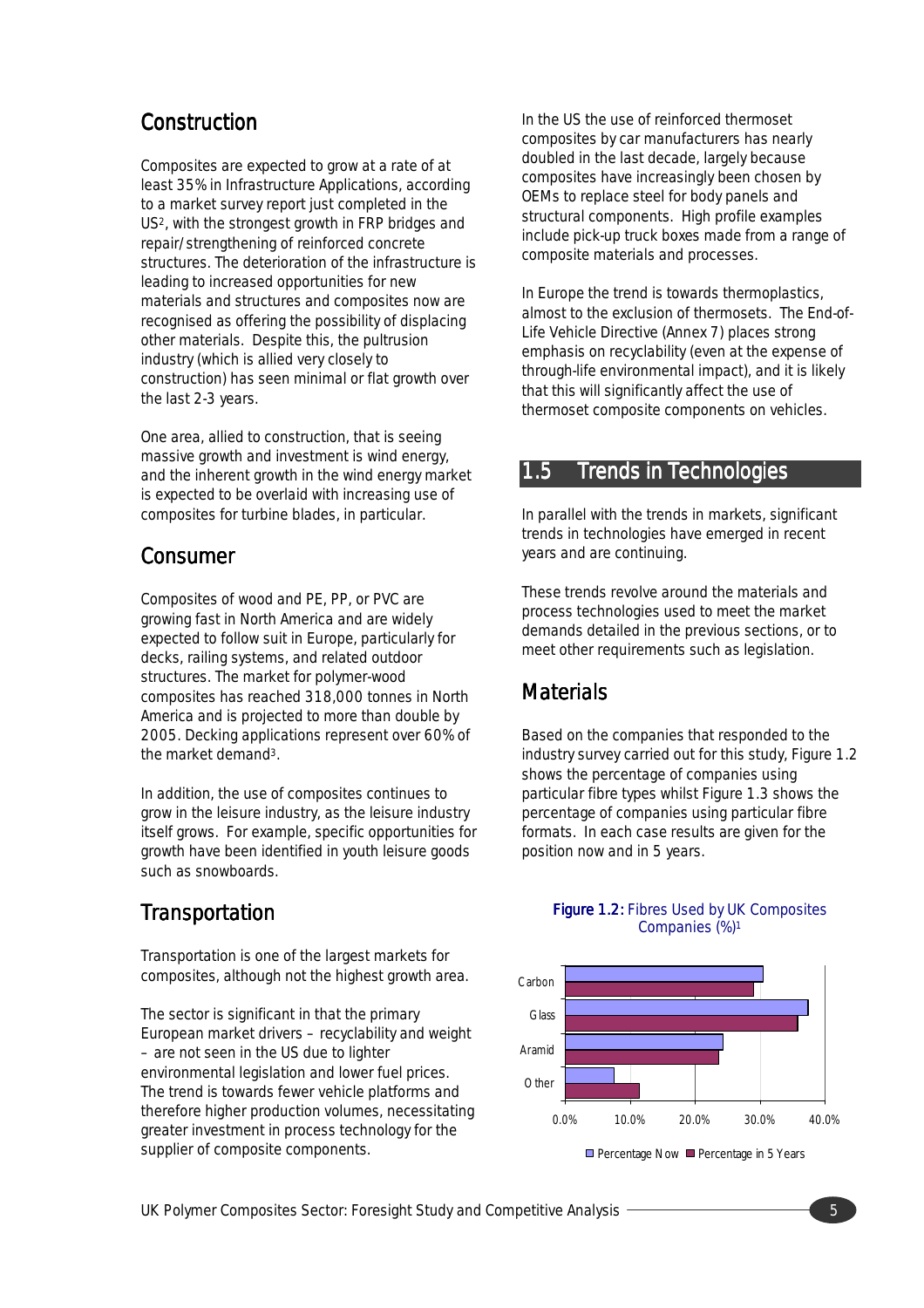Although overall volumes of fibre use are expected to grow, these figures show some consolidation in the number of companies using each of the main three reinforcements (glass, carbon and aramid), with a corresponding increase seen in the use of other fibres. It is expected that these other fibres will predominantly be natural fibres such as jute. hemp, sisal and flax, although there is also likely to be an increase in the use of polymeric fibres such as polypropylene and polyethylene. Future decreases in the cost of carbon fibre are also likely to influence the choice of fibre in coming years.

Figure 1.3: Fibre Formats Used by UK Composites



The trend in fibre formats shows a marked increase in the number of companies that expect to be using stitched fabrics in 5 years, at the expense of traditional unidirectional and woven formats. This is primarily because stitched fabrics allow higher deposition rates of material, hence faster cycle times and lower costs. Additionally, there is expected to be an increase in the number of companies using long discontinuous fibres.

Figure 1.4 shows the percentages of companies using particular matrix materials now, and those that they envisage they will be using in 5 years.

The notable trend in this chart is the increased use of thermoplastics (high performance and commodity grades) at the expense of a decrease in the number of companies using polyester and

epoxy systems. However, within thermosets, an increased number of companies are forecast to use vinylesters and the number of companies using phenolics stays the same. This could point to a retention of thermoset dominance in applications where, for example, fire performance is an issue.

## *0.0% 5.0% 10.0% 15.0% 20.0% 25.0% 30.0% Epoxy Phenolic Polyester V inyl Ester Commodity thermoplastic Performance thermoplastic O ther*  $\Box$  Percentage Now  $\Box$  Percentage in 5 Years

A similar trend is seen in the compounds being used. Figure 1.5 shows the number of companies using particular compounds, both now and forecast in 5 years.

#### Figure 1.5: Compounds Used by UK Composites Companies (%)<sup>1</sup>



#### **Figure 1.4: Matrix Materials Used by UK** Composites Companies (%)1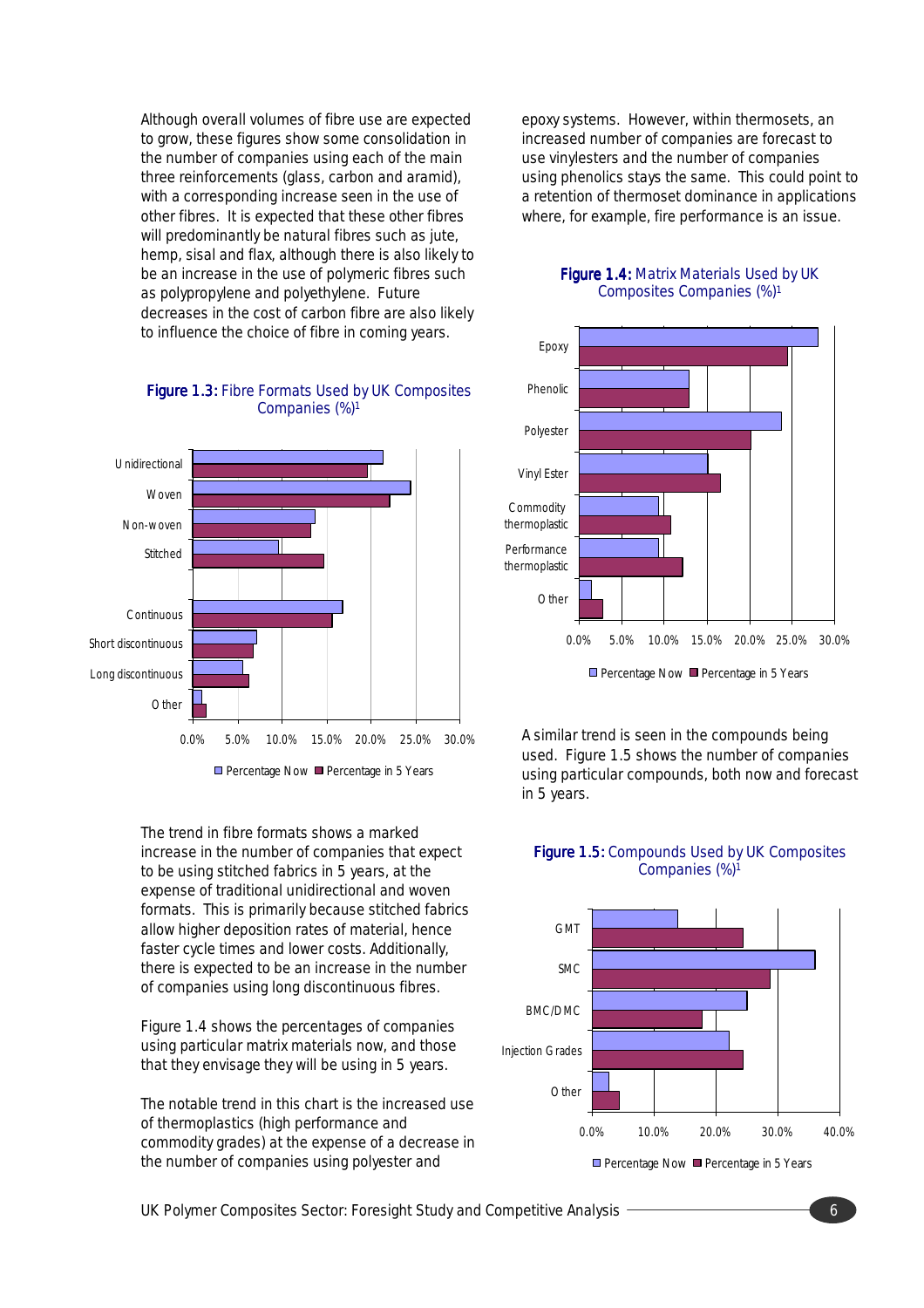There is forecast to be a dramatic increase in the number of companies using GMT (glass mat thermoplastic) materials as opposed to SMC (sheet moulding compound) and BMC/DMC (bulk/dough moulding compound). This reflects the emergence of recycling as an issue for the automotive industry, the major customer for these high-volume processes.

Outside of the UK though, there is a further trend towards Long-Fiber Reinforced Thermoplastics (LFTs) due to their combination of cost, processability and recyclability. Most of the work in this area is being carried out in Germany and France, and there is little in the UK as yet.

## **Manufacturing Processes**

Figure 1.6 shows the trends in manufacturing processes, with the percentage of companies using particular processes now and the percentages using those processes in 5 years.

#### Figure 1.6: Manufacturing Processes Used by UK Composites Companies (%)1



 $\Box$  Percentage Now  $\Box$  Percentage in 5 Years

This chart shows a clear trend in the reduction of hand lay-up and the uptake of higher-skill, more capital intensive processes such as resin infusion and resin transfer moulding (RTM). Perhaps

surprisingly, there is no reduction forecast in the number of companies using spray-up techniques, where a major reduction might be expected due to the open nature of the process. As well as an increase in the number of companies using RTM for lower performance parts, some of the increase in RTM is also attributable to higher-performance parts, with a balancing reduction in the use of vacuum bagging and autoclave techniques.

Other increases in processes such as pultrusion, injection moulding and filament winding reinforce the trend towards higher levels of sophistication, cleanliness and automation.

These changes in the nature of composites processing in the UK also impact significantly on the way the composites industry is funded. Higher levels of automation necessitate higher levels of capital investment and make it more difficult for start-up companies with very low levels of capital to enter the industry.

## 1.6 Competitor Countries

The main competition to the UK composites industry currently comes from other western European countries. This competitive situation exists mainly in transport markets (aerospace, mass transit, marine and automotive) where there are only a few worldwide customers, although it can arise in other sectors, for example in the supply of components to major construction/infrastructure projects.

Secondary competition comes from countries with a lower labour rate than the UK, where the manufacture of low-tech/high labour components can be undertaken more cost-effectively.

Broad views on the competitive position of main competitor countries to the UK will be provided in this section. North America is provided as a comparison.

## Western Europe

Western Europe is the second largest composites market after the USA, with most of the countries having a bias towards a particular market sector4. Within Western Europe, France, Germany and Italy are the dominant countries.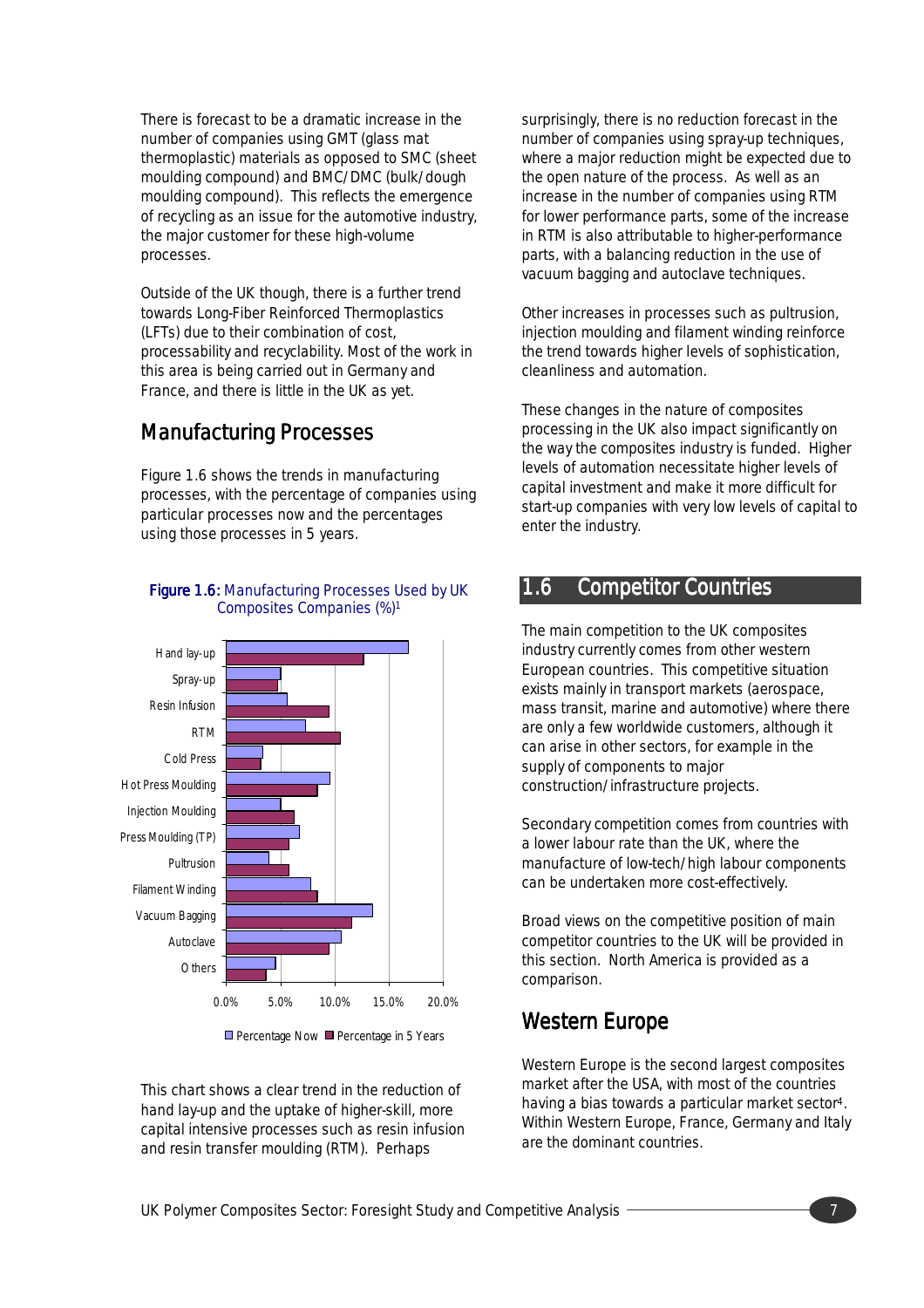The composites market in France, for example, is one of the strongest in Europe, largely due to demand from transportation applications, the automotive market making up a strong component of this. Electricity and electronics are also significant markets, followed by construction and public works4.

Germany's composites industry is strongly reliant on its automotive industry. It therefore dominates the use of high volume production technologies such as SMC/GMT materials. The industry is active in transferring expertise to the mass transit sector to reduce reliance on the automotive industry4.

Italy's composites industry is regarded as being one of the strongest in Europe, being well established with a full range of technologies and markets served. It is still ranked above the UK4.

Spain is an increasingly important centre for composite materials, with high levels of recent growth and revitalised automotive and construction/infrastructure industries, all creating markets for composites4.

In other areas of Europe, Austria and Switzerland produce considerable amounts of composite for the leisure industry, including the manufacture of ski and similar equipment. The Belgian

composites industry, while having strength in breadth, is not well recognised as being especially strong in any particular sector or technology. Holland is in a similar position, but has a strong history in polymer development and supply and is currently undertaking significant National investments into polymers and composites.

In Scandinavia, Norway and Finland have strong material suppliers and infrastructural markets such as pipe and profiles. Danish industry is dominated by the manufacture of wind-turbine blades, whilst Sweden has strong automotive and shipbuilding industries. Ireland, Portugal and Greece are still to develop their composites industries4.

The UK performs well in a few highly specialist sectors, such as aircraft wings and large marine vessels. However, although the UK does everything seen in the global industry, it does not excel in many areas and the overall performance of the industry is average when measured against European competitors4.

## Eastern Europe

Although the engineering heritage in Eastern Europe is exceptional, lack of investment over the last few decades means that composites

**Case Study** 



## SP Systems/Aerolaminates **Advanced Manufacturing for Turbine Blades**

The adoption of advanced manufacturing techniques is seen as important to the future of the UK composites manufacturing industry. SP Systems has moved towards this by forming partnerships with their customers and providing technical support services as well as materials technology.

This philosophy has been used in the development of a close relationship with NEG Micon Aerolaminates, in the production of wind turbine blades.

Aerolaminates chose to build its new production facility adjacent to the SP Systems facility - its main supplier of raw material. This close partnership allowed the adoption of through-the-wall manufacturing supply more commonly seen in the supply of automotive components, allowing both companies to use composites in applications where their environmental performance is second-to-none.

On the web: **www.spsystems.com www.neg-micon.com**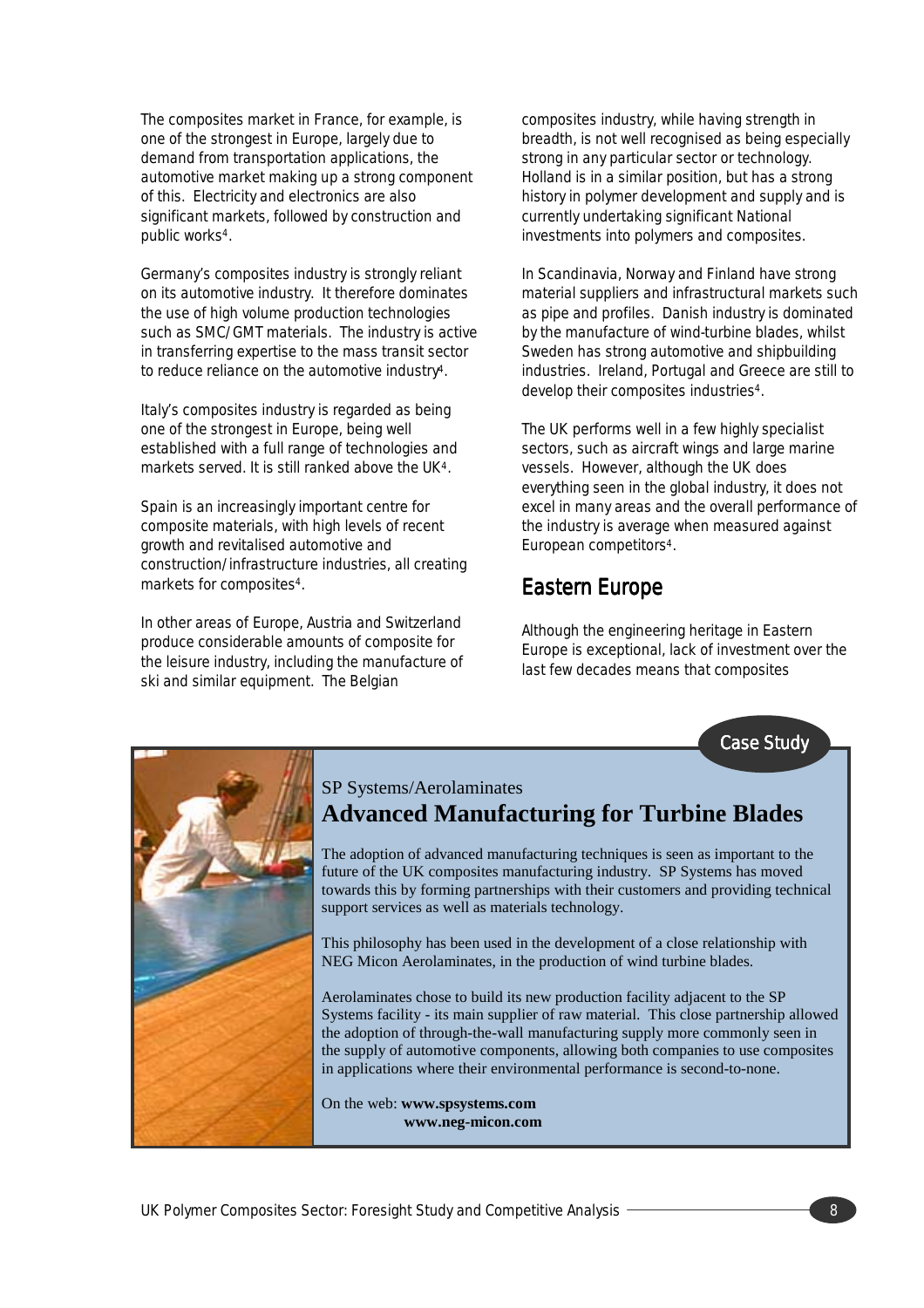## "*There is always a problem of lack of understanding about composite materials."*

technology in Eastern Europe is dominated by labour-intensive open-moulding techniques such as hand lay-up and spray-up4.

## Asia-Pacific

The major players in the Asia-Pacific Region are Japan and China. In China, the knowledge and use of composites has come about mainly by technology transfer from the Western World, mostly through joint ventures. There has also been supporting development in raw materials manufacturing capability to allow a fully integrated industry. Compared to its size, the Chinese composites industry receives marked support from government and a number of well-funded and staffed research institutes4.

The Japanese market is large for its population, with most of the market being in bathtubs. India is also notable for its relatively high level of sophistication in process technologies, and relatively high levels of composites exports (20%). Other areas of Asia-Pacific are undergoing significant investments in composites technology in a drive to develop competitive industries, including Malaysia and Taiwan4.

Even in a relatively low cost product, such as modular water tanks, two of the four Japanese manufacturers import into the UK.

## Africa

The South African composites industry has a greater reliance on lower technology processes than most Western European countries, although there is some manufacture of high-tech products4.

In the remaining African countries, there is widespread thermoset composites products, mainly based on open mould techniques but with some exceptions4. High-profile products include piping and water tanks.

## Middle East

In this region, there are a growing number of high quality fabricators and moulders exporting to a global market, practising most fabrication techniques. The highest level of composites activity is seen in Bahrain, Kuwait, Saudi Arabia, Qatar and UAE, with some specialised aerospace work being carried out in Israel4.

## South America

The most important markets for composites are the automotive industry, water tanks/pipes, telecommunications, electrical and construction/infrastructure. Contact moulding is the major fabrication technique, with spray-up common and a definite interest in resin transfer moulding.

There is also increasing aerospace composites strength through Enaer (Chile) and Embraer (Brazil), with both organisations manufacturing advanced composites for their aircraft.

## Russia

Unfortunately there is little accurate data on the state of the composites industry in Russia and surrounding states. However, it is worth mentioning the region for completeness because, although the area is still in confusion, there is undoubtedly some significant expertise, especially in advanced composites for aerospace and military applications4. Russia is therefore a potential competitor in these areas of activity.

## North America

North America is seeing continued strength in infrastructure and construction applications, as well as in automotive, where there has been a number of recent large high profile, high-volume components. North America is generally thought to be several years ahead of Europe in technology and markets, although this is not the case in the application and understanding of structural thermoplastic composites.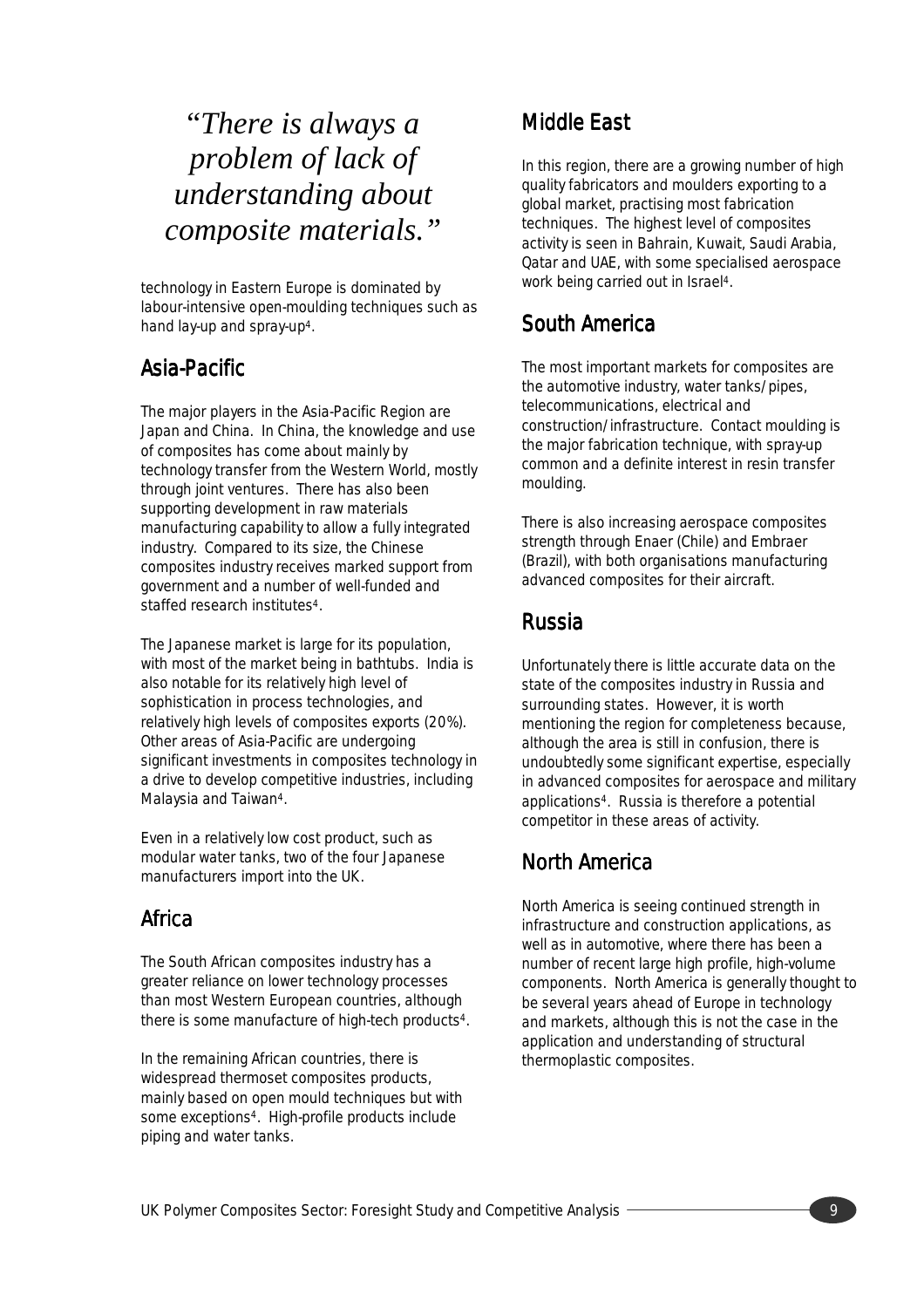# 2 Competitive Performance

#### 2.1 Market Size and Share

This report carries out three broad market comparisons. The first compares the position of the UK in relation to its economic counterparts in Europe. This comparison is relevant to current technologies and markets, especially where the requirements of European market sectors may differ from their US counterparts.

The second comparison gives the position of the European composites industry relative to that of the United States. Although there are differences between the two regions in technology and markets requirements (these have been outlined previously), this comparison is useful as the US is generally thought to be several years ahead of Europe in technology and markets. This comparison therefore allows some broad views to be made on the potential direction of the industry, providing allowances are made for the regional differences in markets.

The third comparison is broader, showing the position of other world regions to provide a measure of the competitiveness of the UK in a world market, especially with regard to emerging competition to the UK from the Middle East and Asia-Pacific.

All figures in this section are estimates for 2000, unless otherwise highlighted.

## United Kingdom

The overall revenue of the UK composites industry is estimated to be £510Million, against shipments of 240,000 tonnes<sup>5</sup>. The UK industry is forecast to grow at an average of 3.7% per annum to 20054.

Estimates of the number of UK composites companies vary widely, but a common consensus is that there are approximately 1000 companies directly engaged in the manufacture of composite products or precursors. They are supported by an additional 1500 companies for whom composites represents a significant proportion of their business, either as secondary suppliers to the industry or as manufacturers of components.

The results of the industry survey give the breakdown of sectors served by the UK composites industry (Table 2.1 and Figure 2.1).

> Table 2.1: UK Composites Finished Product Tonnage by Sector1

|                       | $\%$  |
|-----------------------|-------|
| Aerospace/Defence     | 19%   |
| Industrial            | 34%   |
| Construction          | 11%   |
| Consumer              | 7%    |
| Corrosion             | 8%    |
| Electrical/Electronic | 7%    |
| Marine                | 5%    |
| Transportation        | $Q\%$ |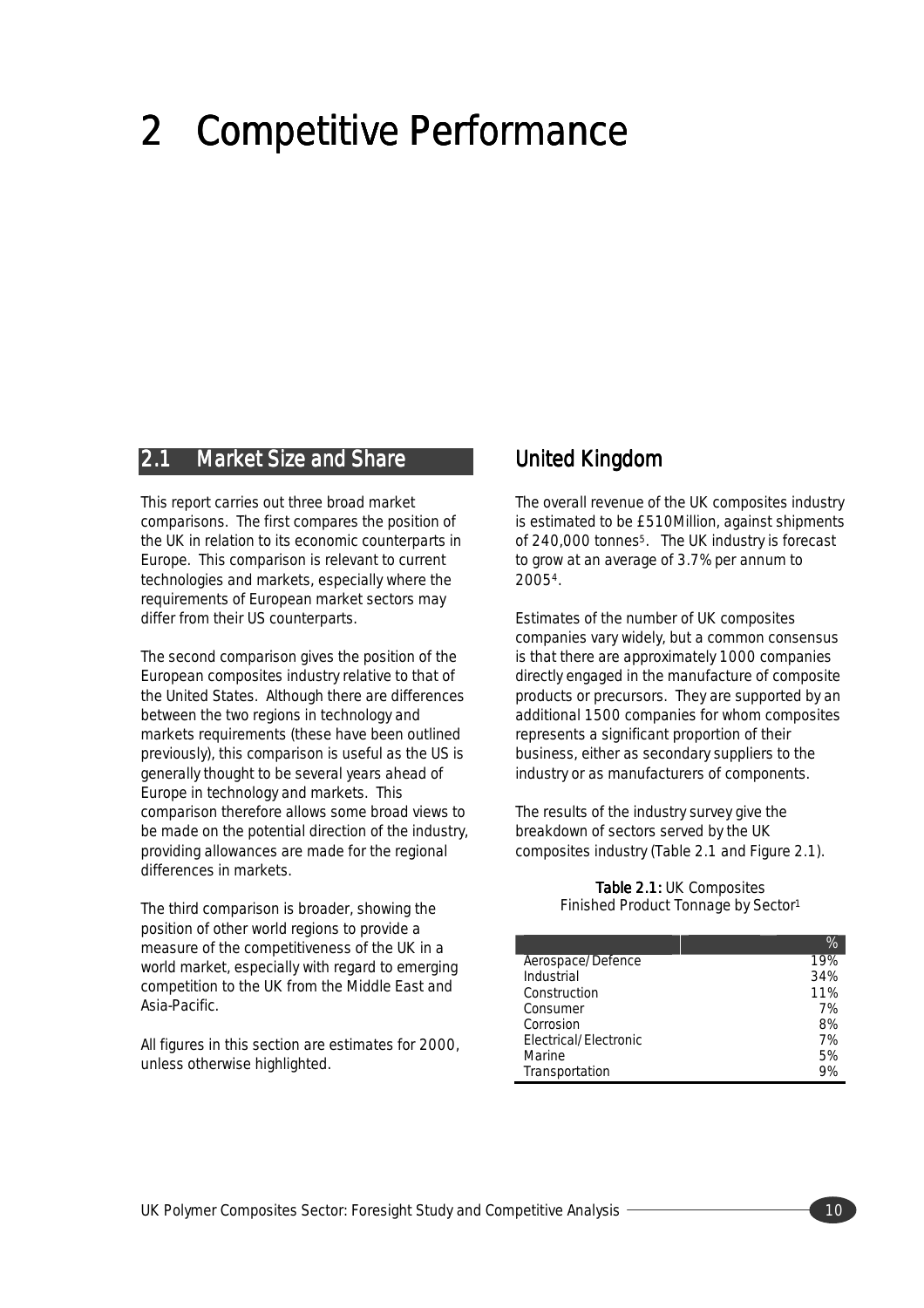#### Figure 2.1: UK Composites Finished Product Tonnage by Sector1



In this chart it is worth noting the relatively high level of defence and industrial activity in the UK when compared to later charts of Europe and North America, although some care should be exercised in interpreting these results due to the relatively small size of the sample taken.

> Figure 2.2: Proportion of UK Companies' Businesses Related to Composites1



 $\Box$  Percentage Now  $\Box$  Percentage in 5 Years

Figure 2.2 shows the proportion of companies' businesses that are related to composites (against the percentage of companies responding to the survey). The key feature here is the marked increase at the lower levels, with a drop in the number of companies for whom composites is related to 20% of the business, and a corresponding increase in the number of companies for whom composites is related to 40% of their business.

One additional aspect of the survey was that the industry predicts a 25% increase in output of the weight of composites being produced in 5 years time, alongside a respective 40% increase in their value. Additionally, it foresees an increase in exports, rising from 37% to 47% of output.

## Western Europe

The overall revenue of the European composites industry is estimated to be £3300Million5. The European industry has shipments of 1,540,000 tonnes and is forecast to grow at an average of 3.8% per annum to 20054.

Of this, the European market can be broken down by country as shown in Table 2.2 and Figure 2.3, illustrating the UK's 14% share of the market, behind Germany, France and Italy.

Table 2.2: Western European Composites Finished Product Tonnage by Country4

|                    | k tonnes | %     |
|--------------------|----------|-------|
| UК                 | 209.8    | 13.6% |
| Austria            | 36.0     | 2.3%  |
| Belgium            | 49.4     | 3.2%  |
| Denmark            | 28.3     | 1.8%  |
| Finland            | 27.7     | 1.8%  |
| France             | 282.4    | 18.3% |
| Germany            | 261.2    | 17.0% |
| Greece             | 21.6     | 1.4%  |
| Ireland            | 11.3     | 0.7%  |
| Italy              | 271.3    | 17.6% |
| Luxembourg         | 2.6      | 0.2%  |
| <b>Netherlands</b> | 73.7     | 4.8%  |
| Portugal           | 29.3     | 1.9%  |
| Spain              | 193.8    | 12.6% |
| Sweden             | 41.5     | 2.7%  |
|                    | 1540     |       |



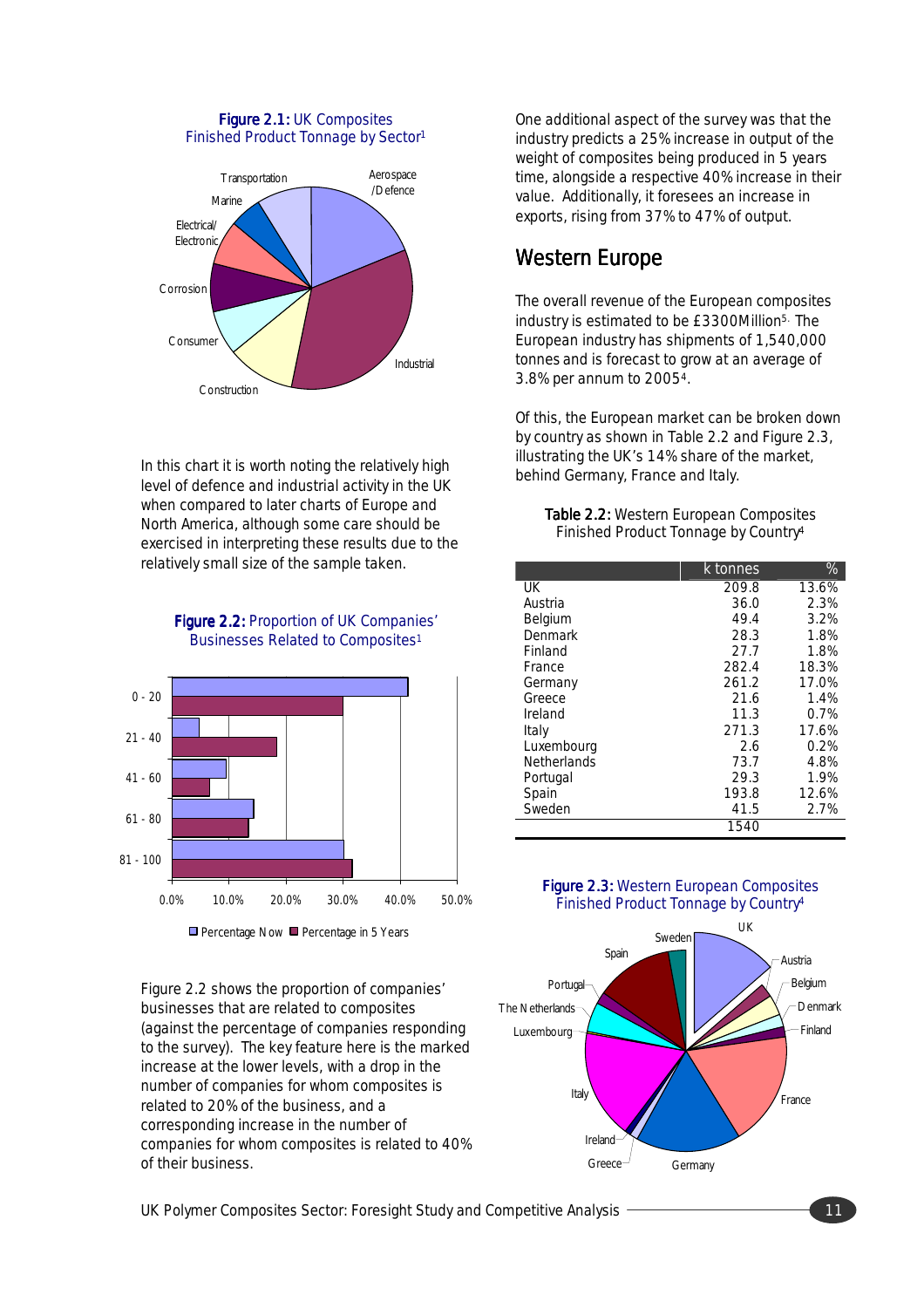Table 2.3 shows the forecast growth for composites output of the five largest European composites-producing countries – France, Germany, Italy, Spain and the UK. From this it can be seen that, although the UK is forecast to enjoy faster growth than Germany, higher growths are shown by France, Italy and Spain.

#### Table 2.3: Western European Growth Rates Finished Product Tonnage by Country4

|         | %    |
|---------|------|
| UK      | 3.7% |
| France  | 4.0% |
| Germany | 3.2% |
| Italy   | 4.4% |
| Spain   | 4.4% |

It is also possible to breakdown the European market according to the application sector supplied, shown in Table 2.4 and Figure 2.4: European Composites Finished Product Tonnage by Sector.

Table 2.4: Western European Composites Finished Product Tonnage by Sector4

|                       | k tonnes | $\%$  |
|-----------------------|----------|-------|
| Aerospace/Defence     | 104      | 6.8%  |
| Industrial            | 150      | 9.7%  |
| Construction          | 324      | 21.0% |
| Consumer              | 157      | 10.2% |
| Corrosion             | 90       | 5.8%  |
| Electrical/Electronic | 150      | 9.7%  |
| Marine                | 80       | 5.2%  |
| Transportation        | 485      | 31.5% |
|                       | 1540     |       |



Corrosion

Electrical/ Electronic

## Asia-Pacific

The Asia-Pacific region showed a total shipment of finished products of 1,448,000 tonnes, broken down in Table 2.5 and Figure 2.5 below.

The composites industry in the Asia-Pacific region is forecast to grow at an average of 6.2% per annum to 20054, a high rate relative to the UK.

#### Table 2.5: Asia-Pacific Composites Finished Product Tonnage by Country4

|             | k tonnes | %     |
|-------------|----------|-------|
| Australia   | 49       | 3.3%  |
| China       | 350      | 24.2% |
| India       | 53       | 3.7%  |
| Indonesia   | 29       | 2.0%  |
| Japan       | 686      | 47.3% |
| South Korea | 67       | 4.6%  |
| Malaysia    | 23       | 1.6%  |
| New Zealand | 8        | 0.5%  |
| Taiwan      | 105      | 7.2%  |
| Others      | 80       | 5.5%  |
|             | 1448     |       |

#### Figure 2.5: Asia-Pacific Composites Finished Product Tonnage by Country4



## North America

The overall revenue of the US composites industry is approximately £3930Million, against shipments of 1,775,000 tonnes<sup>6</sup>.

The US composites industry is forecast to grow at an average of 2.8% per annum to 20054, a lower figure than that of Europe.

Consumer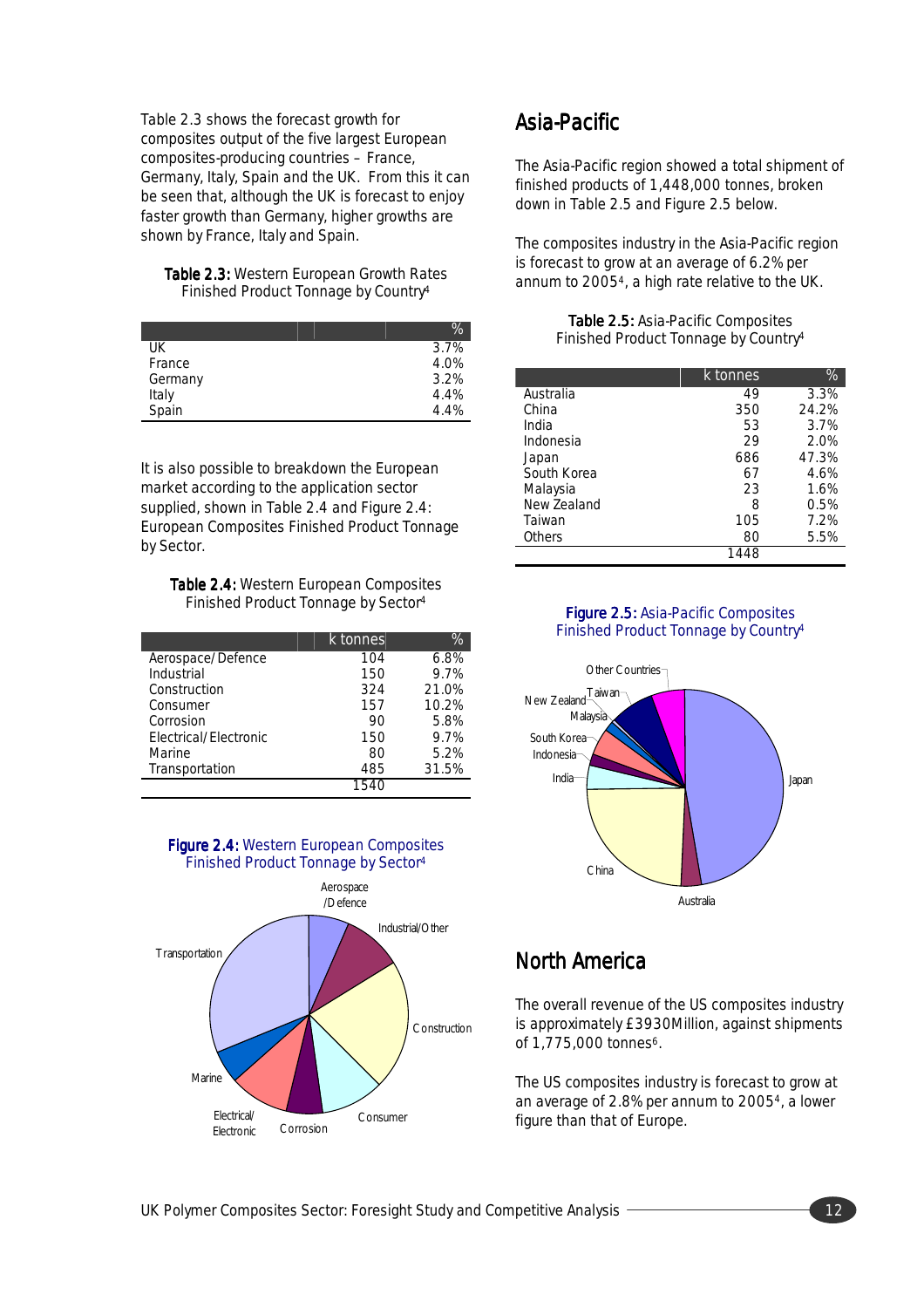As with the European market, it is possible to breakdown the US market according to the application sector, and this is shown in Table 2.6 and Figure 2.6: US Composites Finished Product Tonnage by Sector.

#### Table 2.6: US Composites Finished Product Tonnage by Sector6

|                       | k tonnes | ℅   |
|-----------------------|----------|-----|
| Aerospace/Defence     | 11       | 1%  |
| Industrial            | 152      | 9%  |
| Construction          | 352      | 20% |
| Consumer              | 115      | 6%  |
| Corrosion             | 201      | 11% |
| Electrical/Electronic | 177      | 10% |
| Marine                | 192      | 11% |
| Transportation        | 576      | 32% |
|                       | 1775     |     |





## 2.2 Comparative Performance

## **Comparison of Global Regions**

Table 2.7 and Figure 2.7 shows the market size for each of the main global regions, expressed as finished product tonnage, with figures for Eastern Europe, Africa, Middle East, South America and Russia as well as those detailed in previous sections.

#### Table 2.7: World Composites Finished Product Tonnage by Region

|               | k tonnes | ℅   |
|---------------|----------|-----|
| North America | 1775     | 31% |
| South America | 176      | 3%  |
| W. Europe     | 1540     | 27% |
| E. Europe     | 357      | 6%  |
| Middle East   | 119      | 2%  |
| Asia-Pacific  | 1448     | 26% |
| Russia        | 126      | 2%  |
| Africa        | 96       | 2%  |

#### Figure 2.7: World Composites Finished Product Tonnage by Region



## **Total Output**

The product output figures can be used to provide a direct assessment of the position of the UK composites industry in direct relation to its European counterparts. Figure 2.8 shows the tonnage output for EU countries and clearly shows the relative position of the UK. However, these figures do not make allowance for the sizes of countries, so an assessment of Output Per Capita is also useful in judging the comparative performance of the UK industry.

Table 2.8 below shows the regional output of composites per capita for each of the main composite-producing regions. Using the measure of Output per Capita, the position of the UK relative to its European Competitors can be seen in Figure 2.9. These figures show a relatively poor performance by the UK in relation to the majority of its European neighbours.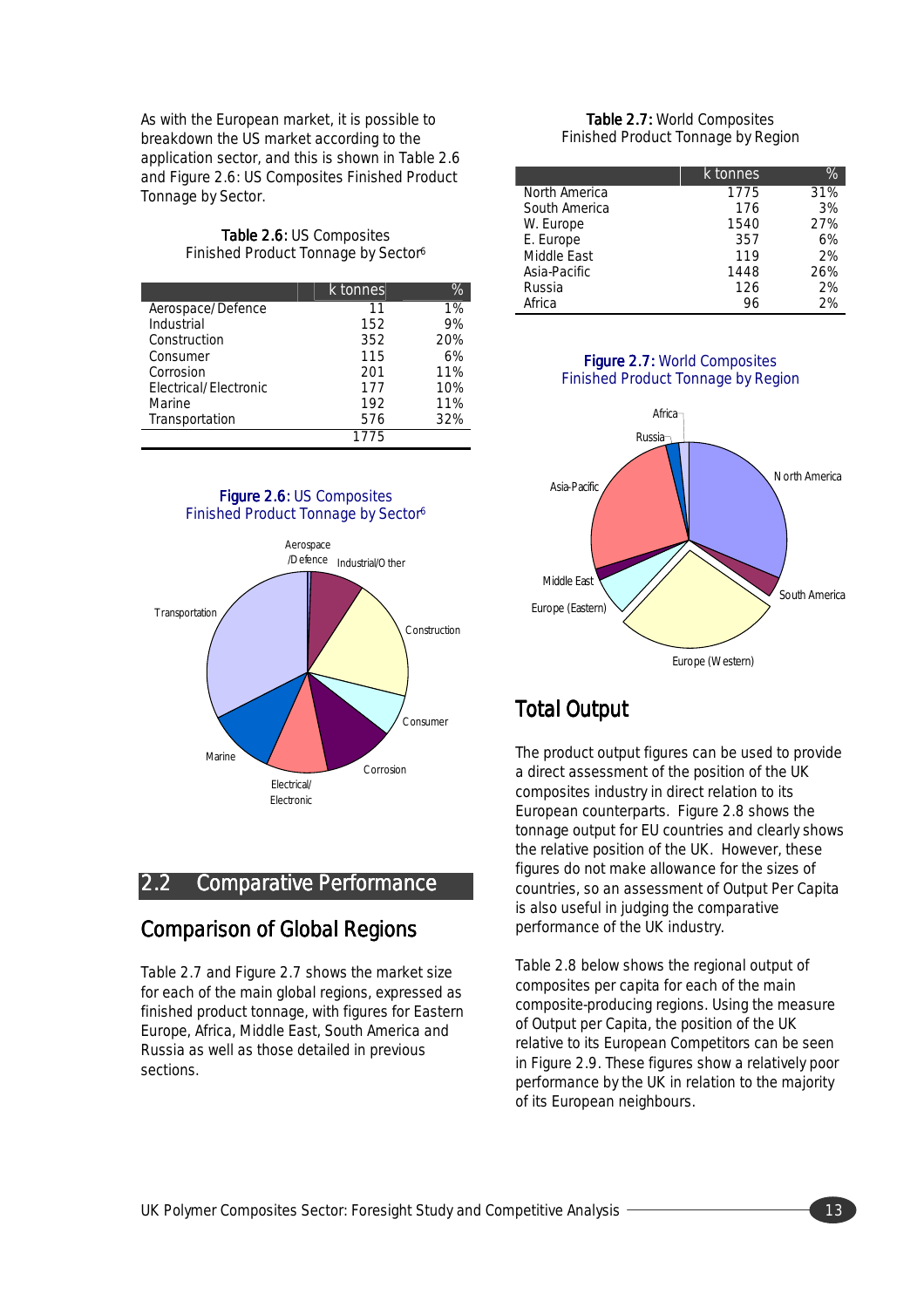

Figure 2.8: European Output of Composites -Relative Position of UK (k tonnes)5

#### Figure 2.9: European Output of Composites per Capita – Relative Position of UK (kg per capita)4

Table 2.8: Regional Output of Composites per Capita<sup>4</sup> (1998 Figures)

|                       |                      | kg per capita |                    |                       | kg per capita |
|-----------------------|----------------------|---------------|--------------------|-----------------------|---------------|
| <b>Western Europe</b> | <b>UK</b>            | 3.50          | South America      | Argentina             | 0.97          |
|                       | Austria              | 4.10          |                    | <b>Brazil</b>         | 0.64          |
|                       | Belgium              | 4.60          |                    | Chile                 | 0.48          |
|                       | <b>Denmark</b>       | 4.90          |                    | Colombia              | 0.22          |
|                       | Finland              | 5.10          |                    | Venezuela             | 0.65          |
|                       | France               | 4.70          |                    | <b>Others</b>         | 0.18          |
|                       | Germany              | 3.20          |                    |                       |               |
|                       | Greece               | 2.00          | <b>Middle East</b> | Bahrain/Saudi Arabia/ |               |
|                       | Ireland              | 3.00          |                    | Qatar/Kuwait/UAE      | 2.40          |
|                       | Italy                | 4.40          |                    | Egypt/Israel          | 0.60          |
|                       | Luxembourg           | 6.40          |                    | Others                | 0.30          |
|                       | <b>Netherlands</b>   | 4.50          |                    |                       |               |
|                       | Portugal             | 2.90          | Asia-Pacific       | Australia             | 2.40          |
|                       | Spain                | 4.60          |                    | China                 | 0.22          |
|                       | Sweden               | 4.50          |                    | India                 | 0.05          |
|                       |                      |               |                    | Indonesia             | 0.16          |
| <b>Eastern Europe</b> | Czech Republic       | 1.75          |                    | Japan                 | 5.29          |
|                       | Others               | 1.25          |                    | South Korea           | 1.52          |
|                       |                      |               |                    | Malaysia              | 1.10          |
| <b>North America</b>  | Canada               | 2.90          |                    | New Zealand           | 2.00          |
|                       | <b>United States</b> | 6.50          |                    | Taiwan                | 4.30          |
|                       | Mexico               | 0.71          |                    | Others                | 0.15          |
| Africa                | South Africa         | 1.06          | <b>Russia</b>      | All regions           | 0.82          |
|                       | Others               | 0.16          |                    |                       |               |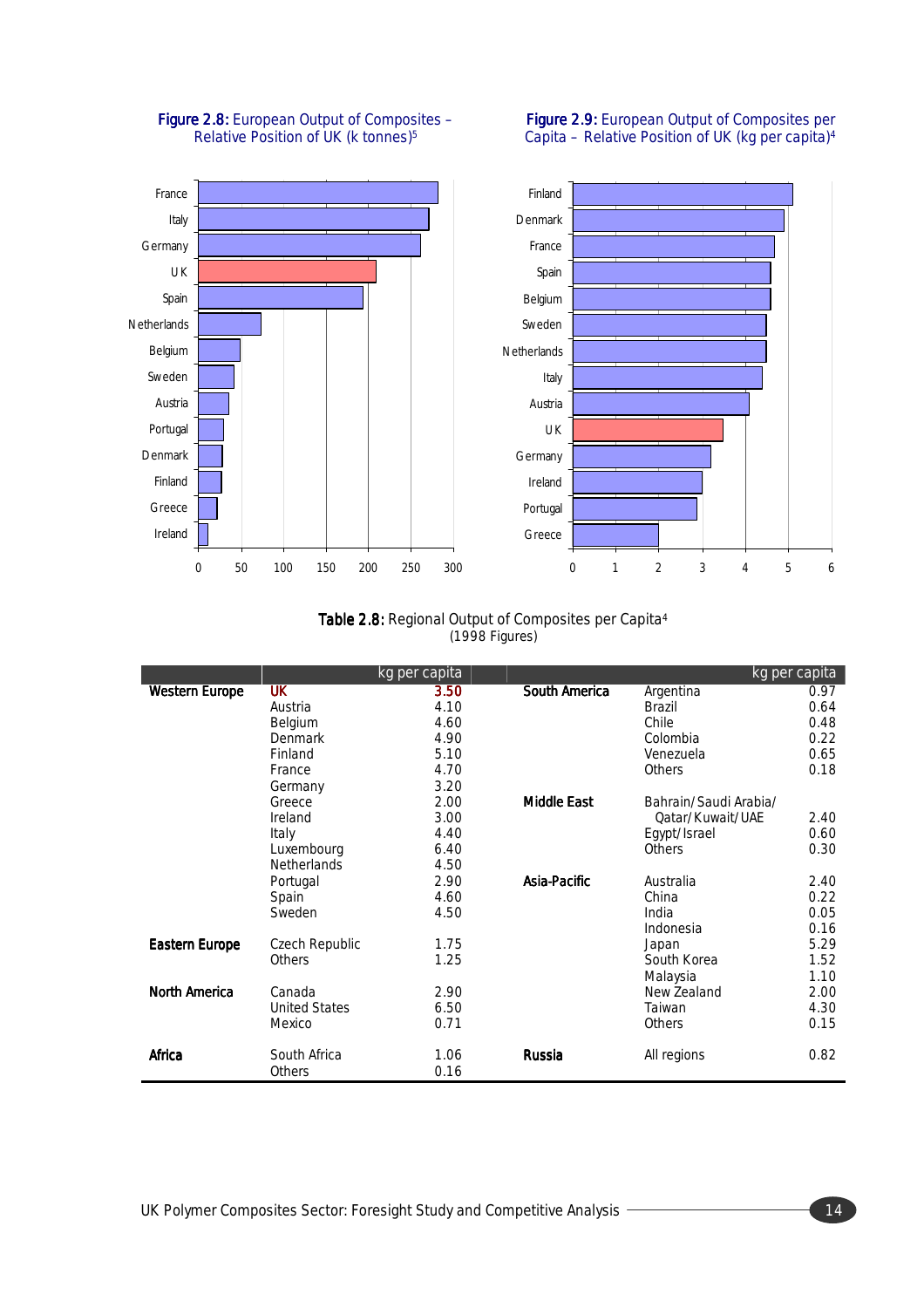# 3 Factors Impacting Competitiveness

This section details the drivers that affect the composites industry, some of these particularly relevant to the UK while others are more general issues impacting the worldwide industry.

These factors are broken into two groups. The first is a classical STEEP analysis that looks at the external factors that are likely to have an impact on the UK composites industry, based on the industry survey and the workshop session.

The second group looks in outline at 6 specific issues that are known to affect the industry and which were therefore highlighted in the industry survey.

## 3.1 STEEP Analysis

A useful technique for identifying and categorising these factors is the STEEP analysis, where external factors are grouped into 5 areas:

- Sociological factors
- Technological factors
- Environmental factors
- Economic factors
- Political factors

The STEEP analysis enables identification of the key factors likely to influence the future competitiveness of the composites industry. Section 4: Foresight highlights the opportunities and threats identified by the STEEP analysis, alongside the industry's strengths and

weaknesses in responding to the opportunities and threats.

## Sociological Factors

The main sociological factor lies with the changing nature of skills in the UK, with more emphasis on service provision and less on manufacture. The general decline in the popularity of engineering in the UK has had an impact on the awareness of composites and on the level of skills.

The general skills shortage within the UK composites industry applies at all levels, but there is a particular shortage of qualified engineers and supervisors that understand composite materials, and in skilled laminators. Recruiting researchers & students with appropriate skills has also become more difficult, with an increasing number coming from outside the UK, many of whom return to their own countries as practising engineers and scientists.

The pace of technological development in the composites industry has not been matched by a corresponding shift in education. As well as leading to a lack of direct skills in the industry, it widely recognised that there is a general lack of knowledge about composite materials amongst potential specifiers.

Allied to this is potential customers' discomfort with new technology, and a fear of critical components failing if composites are used over more traditional materials.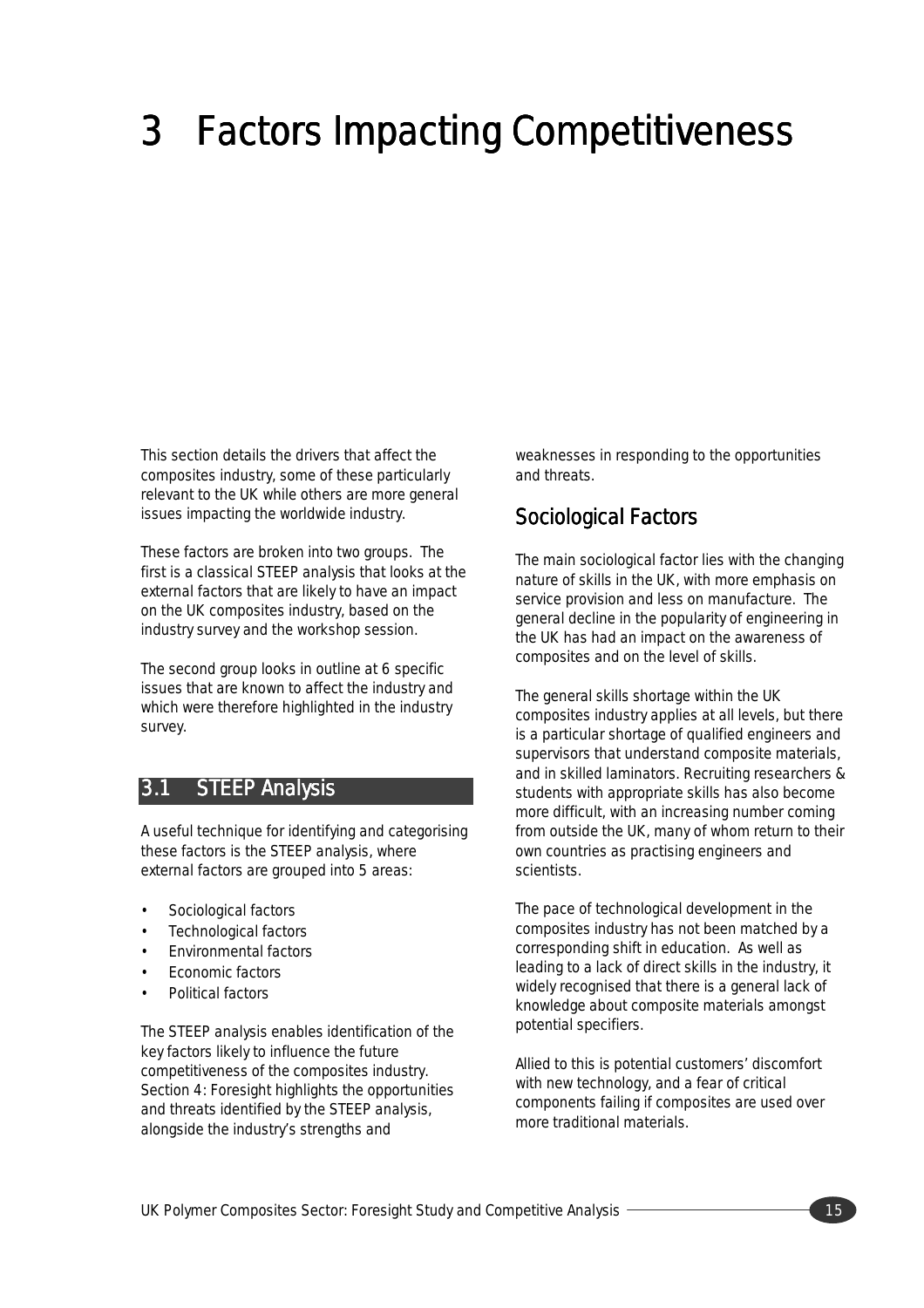On the positive side, the increase in the ageing population is expected to stimulate greater demand for lightweight products, an opportunity for composites. Additionally, the greater degree of disposable income through all levels of the population will lead to a corresponding increase in higher value products, especially in the youth markets and for sporting/leisure goods.

## **Technological Factors**

It is generally regarded that the UK has a fairly strong scientific and technical knowledge base in composites, especially in relation to innovative future technologies, and that future advances in composite materials and process development will be a major factor in the industry. It is also expected that the development of applied technology, rather than theoretical studies, will have most effect.

Equally, developments in competitive materials are expected to have an impact on the uptake of composite materials. Materials where recent advances have been made include titanium, nanocomposites, foamed aluminium and ultrahigh strength steels.

In parallel with this, processing advances have been made in surface engineering technologies and aluminium welding, for example. It is also likely that further opportunities for synergy exist between composites and competitive materials building on materials such as the Glare aluminium/composites laminate.

Other external technological factors are potentially of equal importance to the competitiveness of the composites industry, especially the adoption of appropriate technologies, such as automation and information technology, that have already been embraced by other industries and sectors.

## Economic Factors

Th major economic factor affecting the composites industry, as with all UK manufacturing, is the strength (and variation) of the pound against other currencies.

This leads to the inability to offer stable prices for export customers due to the variation of the pound against other currencies, in particular the Euro and US Dollar. This difficulty in winning

export contracts is exacerbated by the fact that general decline in UK manufacturing industry also means that there are fewer domestic customers.

In addition, the close link between composites manufacturing and the general economic climate means that there is the potential for a dip in demand if the pattern of the US economic climate continues and is followed elsewhere in the world.

Consolidation and globalisation is also a factor affecting the industry. Whilst there has been some consolidation in recent years, the industry is still fragmented and finds it difficult to present a common face. The corresponding lack of coordinated financial resources reduces the opportunity for the industry to invest in long term campaigns to influence specifiers in the same way that aluminium or steel material suppliers have.

The move towards globalisation on the part of customers, coupled with the relatively low labour rate of developing countries, means that companies are increasing subcontracting work that involves high labour content, such as hand lay-up, outside the UK.

Although the low capital investment required for composites processing allows cost-effective expansion of businesses engaged in low-cost processes, these companies are increasingly finding competition from overseas.

## **Environmental Factors**

The environmental issue is probably the most critical external factor affecting the industry.

Environmental factors offer unsurpassed opportunities for composites, as life-cycle thinking means that the through-life costs and

"*Design engineers are now reluctant to specify thermoset composites for component parts, due to the negative effect on vehicle recyclability."*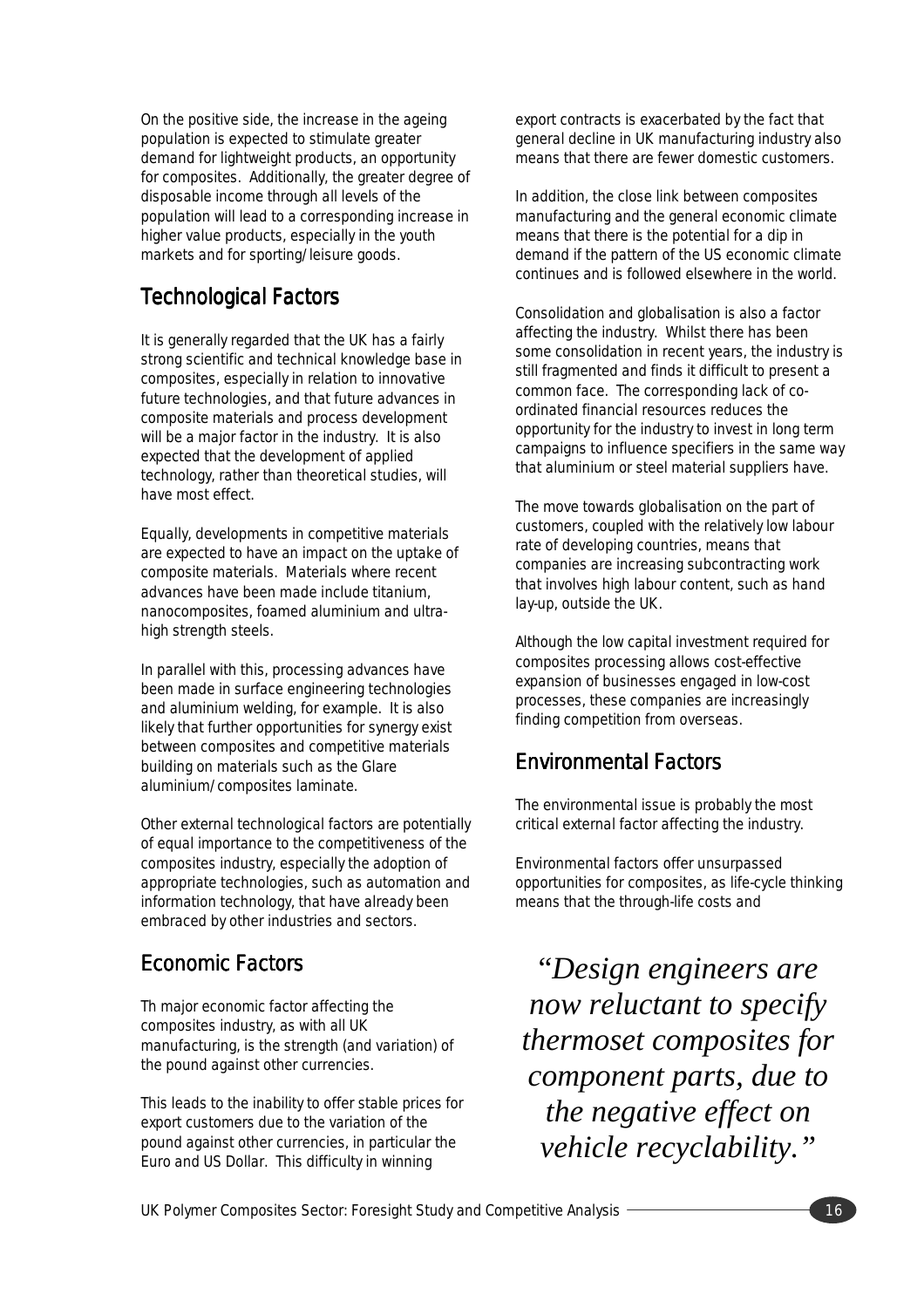

## Ex-Press Plastics **Improving Environmental Performance**

One of the biggest problems facing SME moulders is the need to improve environmental performance whilst maintaining business performance.

Ex-Press Plastics' approach to this issue has been to develop alternative thermoplastic moulding techniques to allow them to meet the future requirements, for higher recyclability by vehicle manufacturers, their main customers. The use of thermoplastics is also allowing them to reduce emissions and improve the local environment, a key issue for them.

The developed technology is based around Twintex glass/PP fibre developed by Vetrotex and the access to this technology was greatly assisted by the DTI Carrier Programme. Building on this background knowledge, Ex-Press worked to overcome any remaining practical problems with the process and committed the investment needed to take it to production.

As well as improving their environmental performance, this new technology is allowing Ex-Press to compete much more favourably in the supply of parts to low volume and niche vehicle manufacturers.

On the web: **www.ex-pressplastics.co.uk**

environmental impacts of components are being more thoroughly considered.

Renewable energy is seen as a major growth opportunity for composite products, and the EU has set a target for 12% of primary energy to come from renewable sources by the year 2010. Biocomposites are also likely to have a positive impact on the industry.

On the other hand, implications on processing, emissions and recyclability mean that the industry has to look hard at addressing these issues. The issue of recycling is likely to have the greatest impact on the composites industry. This leads from the lack of clear, developed recycling routes (logistics, infrastructure and recycling technologies) relative to other materials industries, and the lack of clear end products for recycled composite materials.

Legislation on this subject will have a major effect on the use of composites, and in some cases may suppress their use in favour of more easily recyclable materials. Relevant environmental legislation affecting the industry includes:

- EU end-of-life vehicle directive
- EU directives on landfill and incineration
- EU waste electronic equipment directive

This effect also extends into the aircraft industry, where the aircraft operators are exerting pressure on OEMs to minimise the use of composites on aircraft structure due to limitations in disposal. More details on the EU directives can be found in Annex 7.

## Political Factors

Political factors and policies that affect the UK composites industry come from UK and EU government. Much of the policy that affects the industry is environmentally driven and is covered above, although there are other political issues that affect the industry.

Health and Safety (H&S) is one of these areas, and H&S legislation is expected to have an impact on the composites industry. Whilst much of the impact will be in the improvement of working conditions for those in the composites industry, there is also a move towards lower levels of manual handling, especially in construction, which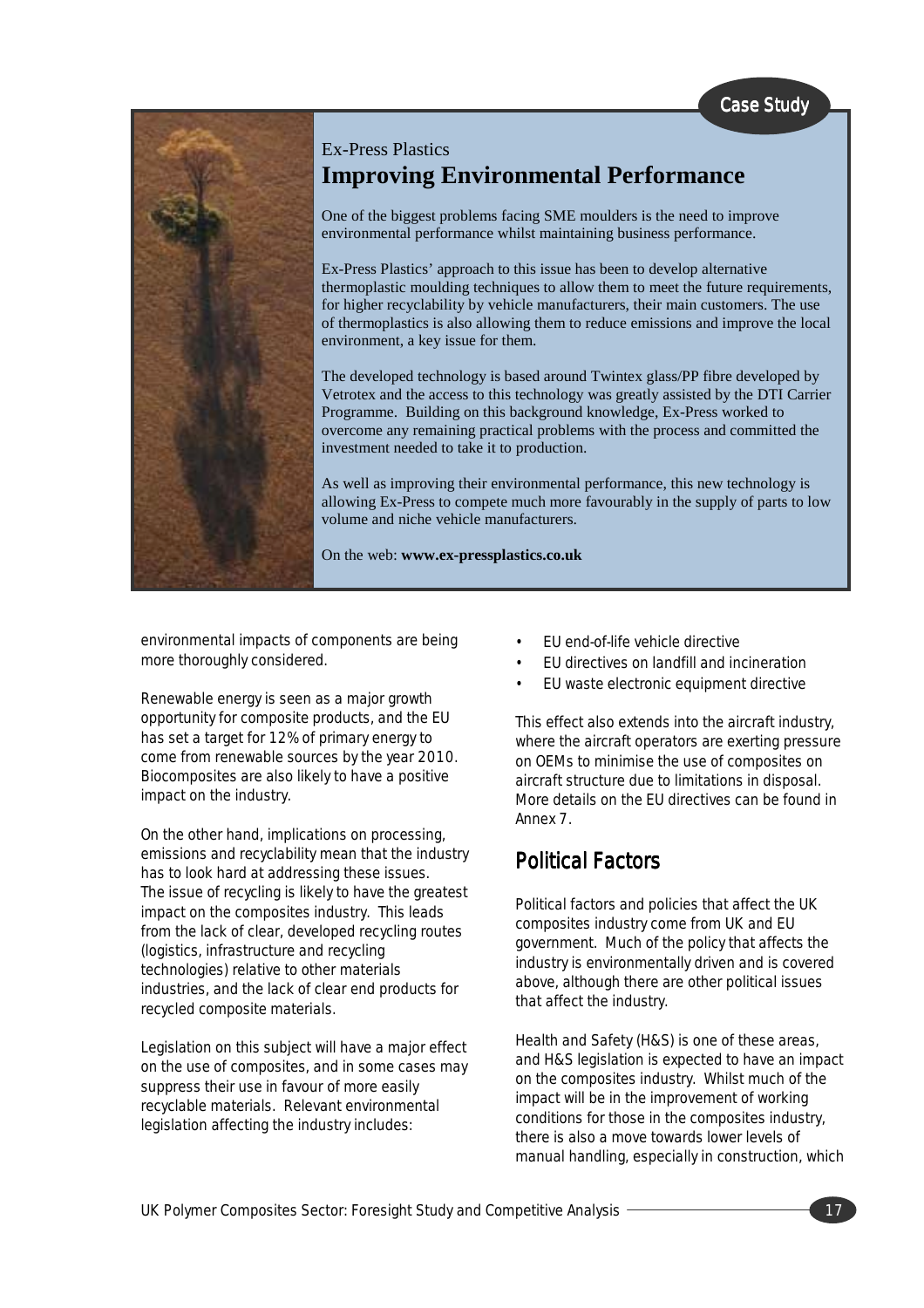may create an opportunity for lightweight materials such as composites.

Standards are another constant issue for composites. On the one hand there is difficulty in competing against traditional materials, around which existing standards have been written, whilst on the other hand there is a need for new standards that allow composites to be specified. Each of these aspects of standards legislation will continue to affect the composites industry.

Finally, the level of R&D spend on composites generally reflects the UK's low R&D spend relative to GDP, compared to other nations. In addition, the continued move towards privatisation of major composites research capabilities will further affect the industry.

## 3.2 Specific Issues

The review of specific issues was based on six preselected broad topics that are known to affect the UK composites industry, and which were highlighted in the industry survey. The responses to the survey has allowed the detailed issues to be understood, as well as gauging the importance of the issues and the actions that are needed. The six issues are:

- Environmental and regulatory issues
- Cost-effective manufacturing
- Skills shortages
- Awareness and education
- Standards and design codes
- Business issues

## Environmental/Regulatory Issues Environmental/Regulatory Issues

The environmental issue is seen both as an opportunity and a threat. Environmental impact legislation can open the door for composites in new applications where life-cycle costing and analysis is carried out, although these

## "*We are reviewing our manufacturing and will move soon to RTM."*

applications are limited by the lack of a clear recycling route for composites.

Additionally, the industry itself is affected by environmental concerns, especially those relating to emissions in the workplace, and these are now causing a move towards alternative materials and processes. Coordination on regulatory issues is already being undertaken, principally by the British Plastics Federation (BPF), for example through coordination of industry response to the requirement to be registered for styrene use. The BPF organised seminars for dissemination and coordinated the response to HMIP (Her Majesty's Inspectorate of Pollution) that resulted in a local agreement for styrene use that could be undertaken using a standard agreement.

It is anticipated that this issue will have maximum effect in 4-7 years' time, and the majority of companies have ongoing actions to address environmental issues.

## Cost-effective Manufacturing

Cost reduction is seen as important from two main points of view. The first is due to increasing competition in the supply of composite components by companies outside the UK, especially those with lower labour costs. The second is an increasing need to win more business from traditional materials and hence grow the composites market.

Because of the limited control over raw material prices and the high UK labour costs, cost-effective manufacturing processes are seen as the primary way in which companies can reduce their costs and be more competitive.

This issue is more immediate, having the greatest impact on the industry in the next 3 years and reducing only slightly in the following 4 years. It is therefore seen as an immediate priority affecting high proportions of the business of composites companies.

## **Skills Shortages**

The issue of skills shortages is expected to be seen most over the next 3 years, with most companies having the issue high on their priority lists.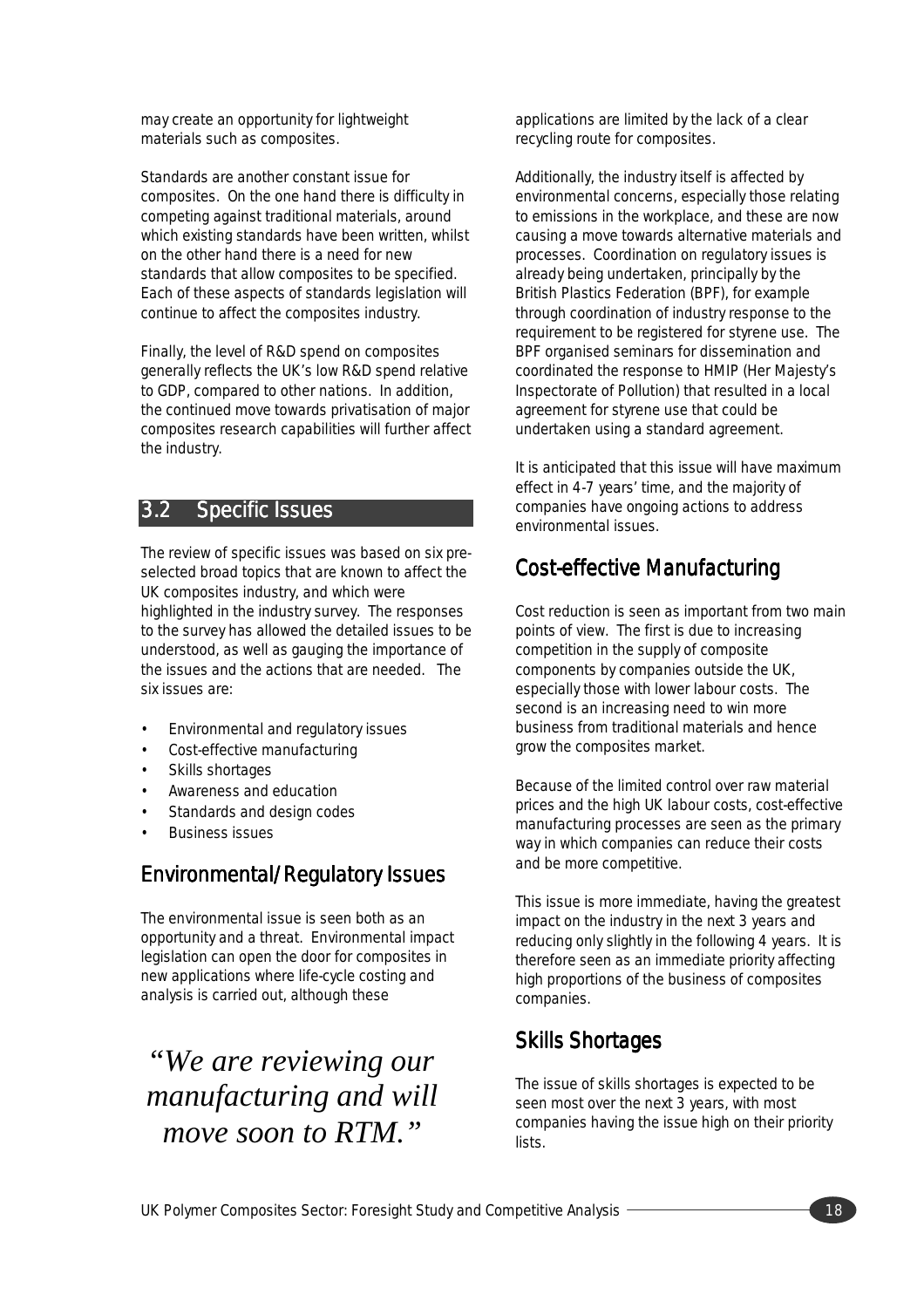However, the industry is widely divided on this subject. Whilst many companies see the lack of skills as a significant problem, a few do not see a lack of skills as a major issue.

Overall there does appear to be a shortage of trained engineers and laminators, perhaps a reflection of the low esteem in which the engineering profession in the UK is held.

However, it is worth noting that in July 2001, £500,000 of funding was secured for the South East, to upgrade skills in the composites and advanced materials sector. The funding will be used to address the shortage of skilled technical staff in the composite sector. Further details of this can be found in Annex 2.

A initiative for on-line learning is also being planned by the Polymer NTO.

## Awareness and Education

As with manufacturing, lack of awareness amongst potential clients is expected to have the greatest impact on the industry in the next 3 years and reducing only slightly in the following 4 years. This is especially noted because of concern at the general level of education below degree level.

Rather than being seen predominantly as a threat to the industry, this lack of awareness is seen as an opportunity for the industry to grow through the education of more people, from Key Stage 3 through to Continuing Professional Development.

## **Standards and Design Codes**

## "*Business is more and more conducted electronically. Internet marketing is important to us."*

The issues of standards and design codes are seen as important to the industry. The lack of standards for composites restrict their uptake due to perceptions about the reliability of the materials, whist the pre-existence of some standards precludes the use of composites.

The time taken to put standards in place is seen as a problem by the industry, and the use of best practice guidance as an interim measure was strongly recommended to accelerate the time to market for new composite products.

## **Business Issues**

The main business issues that were brought out by the survey covered the difficulty in trading overseas due to the strong pound, the difficulty in gaining access to research finding and the need for the industry to better adopt ICT (including the Internet).

Overall, the view was that these were less important than the other issues and that (in the case of the strong pound) they could be influenced less. However, the maximum impact of these business issues will still be seen in the next 3 years.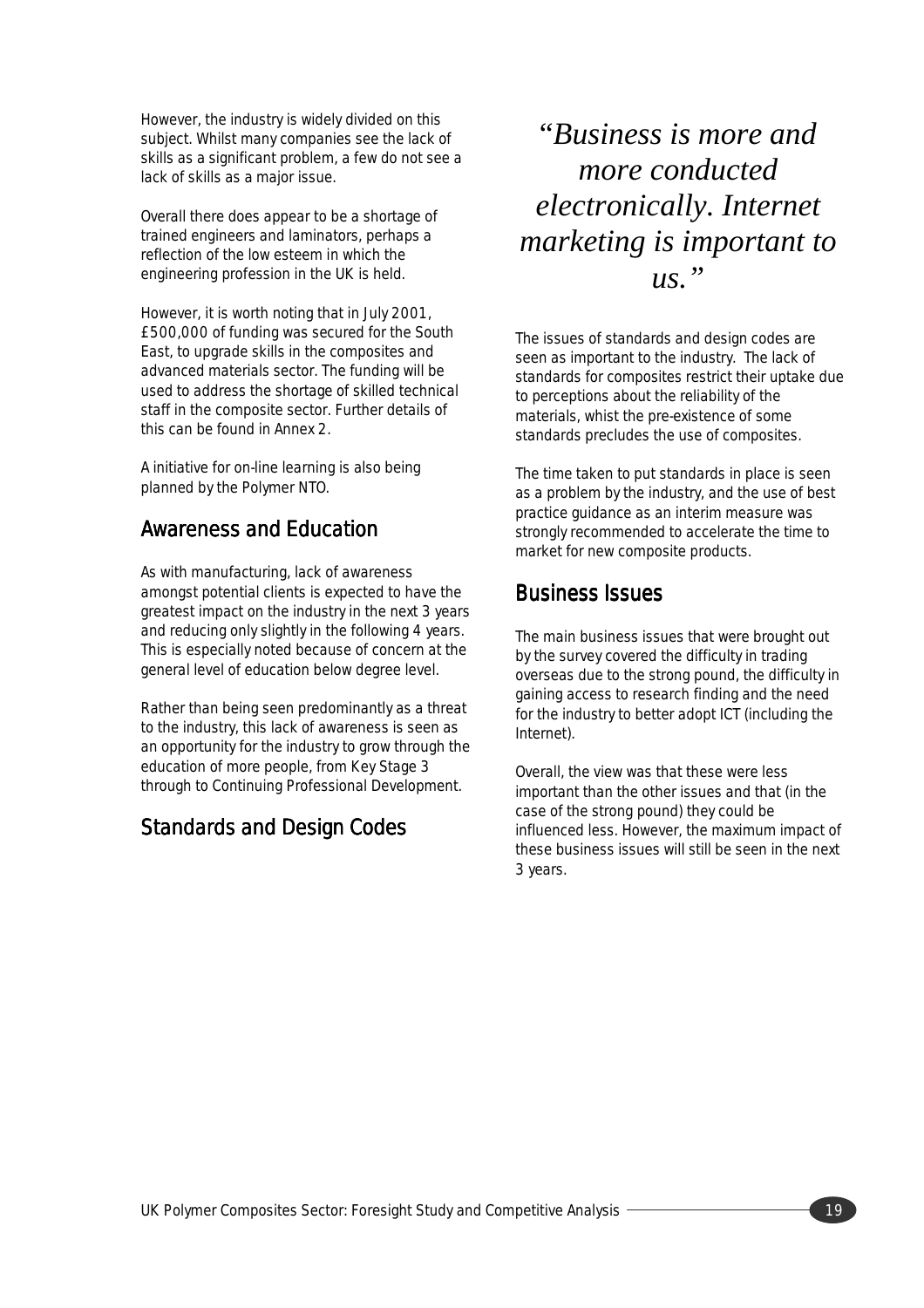# 4 Foresight

The STEEP analysis in the previous section identifies the factors likely to influence the future competitive position of the UK composites industry. These factors represent both opportunities and threats to which the industry must respond, the most appropriate response being dependent on the strengths and weaknesses of the industry.

This section therefore contains a SWOT (Strengths, Weaknesses, Opportunities and Threats) analysis of issues facing the UK composites industry, based directly on industry comments, prioritisation of those issues and an examination of possible future scenarios.

## 4.1 SWOT Analysis

## **Strengths**

The current factors that place the UK composites industry in a positive position to exploit the trends identified during the STEEP analysis are:

- A good level of fundamental understanding and academic research
- Skill, knowledge and worldwide reputation
- Innovative ideas and manufacturing processes
- Wide-ranging materials that can be used in many applications
- Good capability in specific areas (eg motorsport and marine vessels )
- That fact that small companies have a flexible approach
- A long tradition and a high technological standard
- A strong UK defence customer, leading to new materials and innovations

## Weaknesses

The current factors that hinder the industry from exploiting the trends identified in the STEEP analysis include:

- A shortage of trained staff and skilled engineers
- A lack of customer awareness and the fact that decision-makers have limited knowledge of composites
- A shortage of design guides and design data
- The industry Is perceived as fragmented and lagging behind the USA and Europe
- Companies are prepared to work at low margins
- The composites industry has little applied research and development
- Unstable primary material supply and costs, with too few suppliers and much raw material needing to be imported
- Small companies cannot influence specifiers, especially compared to larger metallic materials companies
- The pound is strong and variable
- The recycling routes for composites are not defined or clear.
- The UK has higher labour costs than cheaper foreign competitors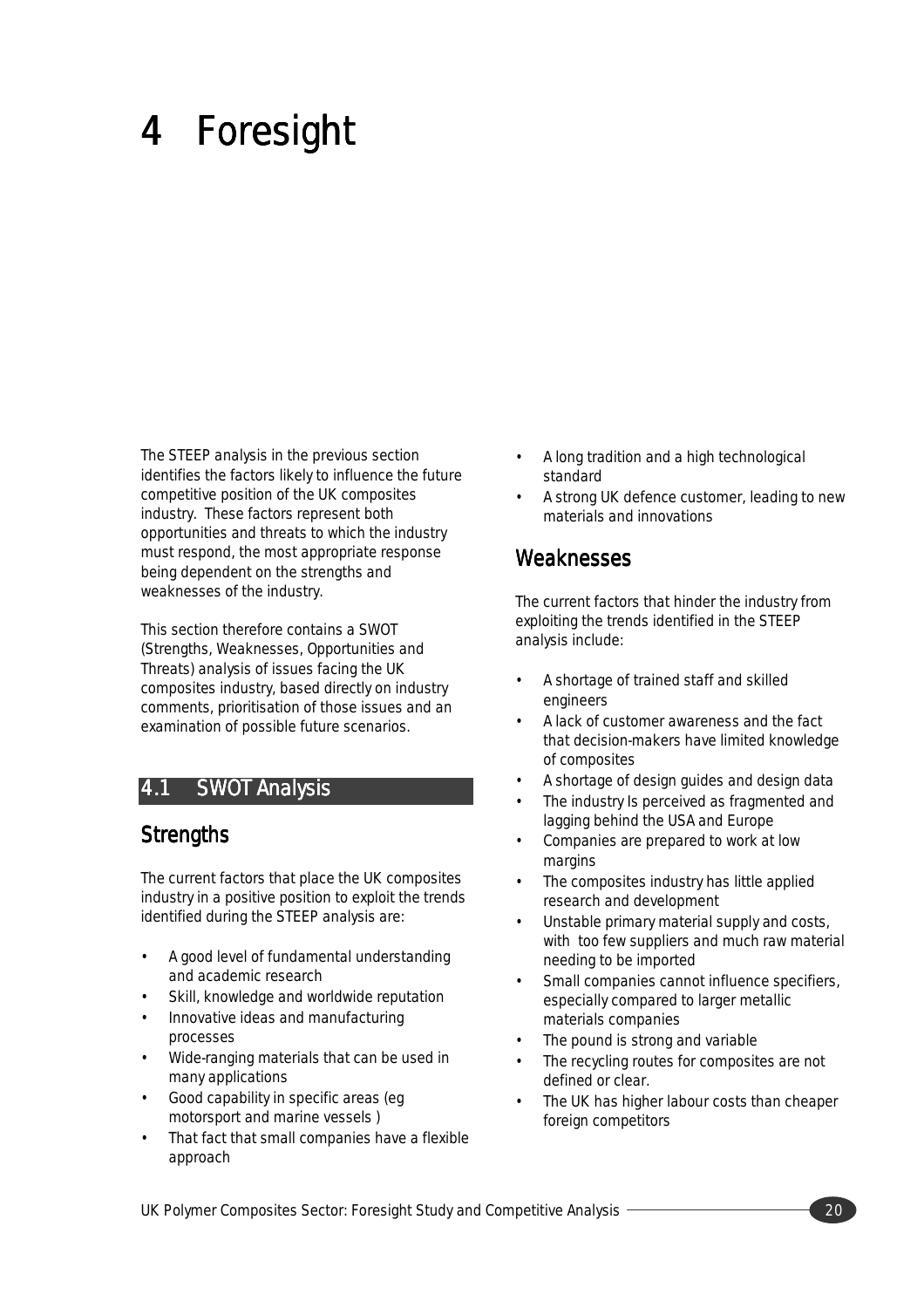## **Opportunities**

Opportunities for exploiting the trends identified in the STEEP analysis include:

- New markets in infrastructure, air and rail transport, offshore, lightweight products and renewable energy
- The use of composites in new applications due to environmental regulations
- Stronger company/university links and the transfer of knowledge from academia to overcome some of the industry's problems
- The use of natural fibres to address environmental concerns
- The use of low cost carbon materials to improve costs
- The use of new processes and new materials (thermoplastics)
- Improved 2-way relationships with customers

## **Threats**

The following threats to the UK composites industry have been identified. These include the consequences of doing nothing, possible negative results of exploiting opportunities and constraints that may hinder action.

- Low cost imports from cheaper countries
- Lack of design guidance and standards
- Environmental legislation and other regulations
- The lack of a clear recycling route, especially for thermosets
- Reduced research and development funding for new ideas and consequent technical stagnation
- Merging of companies outside the UK, leaving UK companies unable to compete
- Overselling of composites and the risk of highprofile failures
- The development of competitive technologies, such as titanium and high-strength steel

#### 4.2 Future Scenarios

Scenarios are imagined futures, typically a set of short stories describing alternative future business conditions, and can be used to help in the testing of ideas and planned actions for the industry. As the STEEP analysis has already identified major trends affecting the industry, a workshop based scenario-building exercise was used to create 2 imagined futures for the industry – one extremely favourable and the other extremely hostile.

#### **Case Study**

## Aviation Enterprises **Using Existing Schemes to Enhance Staff Skills**

Aviation Enterprises is a small company that uses expertise in high performance composite materials to manufacture a range of three-axis microlight aircraft, as well as a range of non-aerospace products. To extend the skills of their staff, they have obtained a TCS (formerly known as the Teaching Company Scheme) project with NPL's Composites Group, allowing an NPL scientist to become a TCS Associate and to work with them.

For the next two years, the NPL scientist will be seconded to Aviation Enterprises, helping them to improve the company design capability (including a traceable materials database and validation of design predictions) by transferring technology from NPL to the company. The company is working on a range of products including a new 2-seater light aircraft, which uses a significant amount of composite materials in its construction. TCS technical support is fundamental to gaining certification for this aircraft.

On the web: **www.aviationenterprises.co.uk**

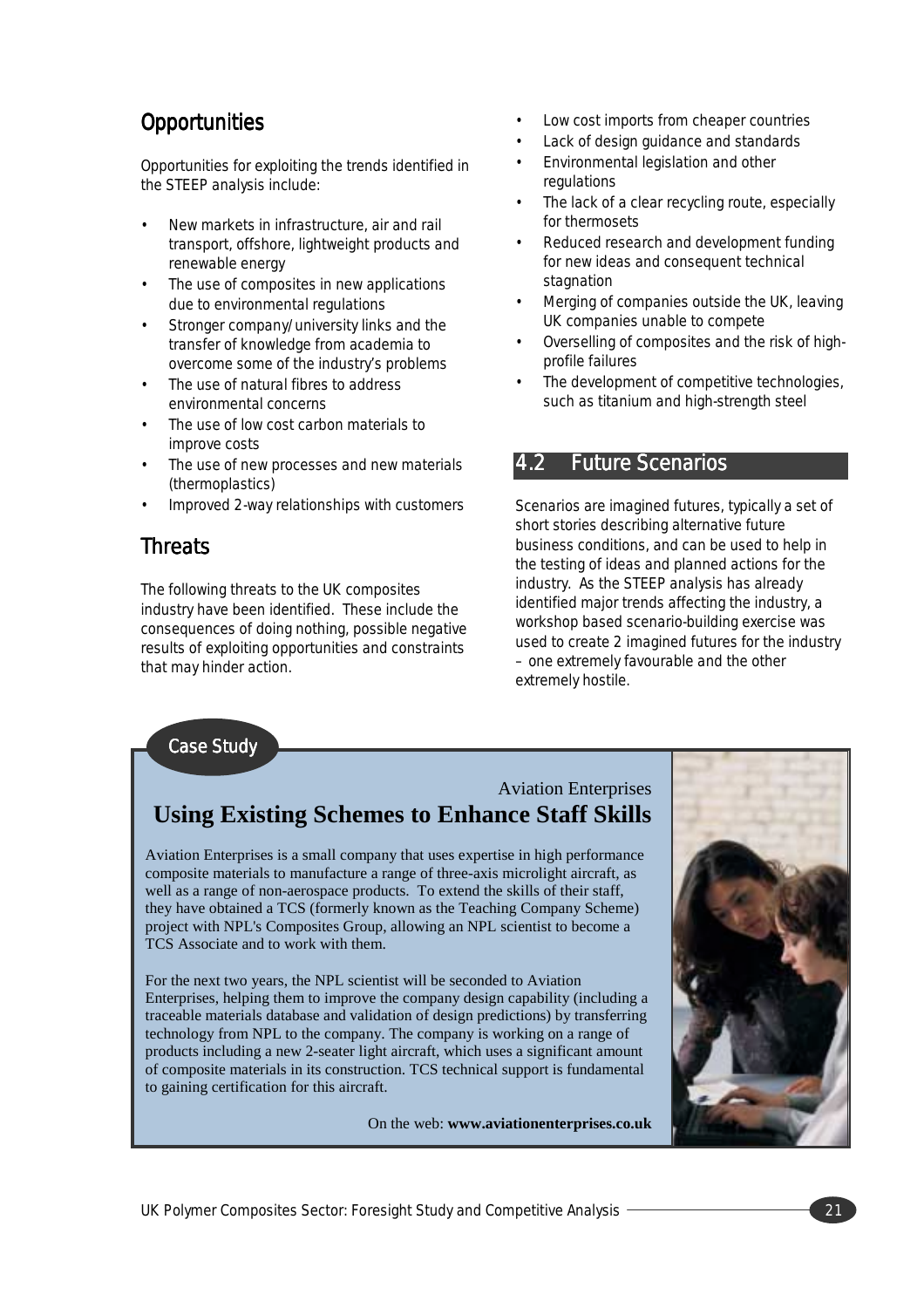

## Crompton Technology Group **Accessing New Markets with Venture Capital**

Crompton Plastics was an established SME marketing polyurethane mouldings and some specialised composite material components, principally suspension members for cryogenic applications where composites are the only suitable materials. As with many SMEs, their need was to expand into new markets and applications.

To take the business forward into new high-performance markets such as motorsport, a new management team raised venture capital to finance the purchase of Crompton Plastics. Many venture capitalists look favourably at the composites industry, and in this case the deciding factors in obtaining financial support were the historical performance of the company and the strength of the business plan.

This investment enabled the new management, now Crompton Technical Group, to purchase filament winding equipment and technology to develop the business into markets for high-performance drive shafts and pressure vessels.

On the web: **www.ctgltd.co.uk**

These imagined futures can be used to gauge the extremes of possibilities facing the industry. Whilst there is only a very small likelihood of all of these extreme situations arising, the possibility of them arising helps to focus the direction of thoughts on future directions for the industry. The actual future is likely to lie between these 2 extremes, but it is interesting to note that the Favourable Future outlined below does not seem unachievable.

The following extreme futures are based on the position of the UK composites industry in 10-15 years' time.

## A Favourable Future

In a favourable future, composite materials will enjoy significant growth in the construction industry, alongside further rapid growth in renewable energy and distributed power systems such as fuel cells.

Legislation on emissions will emphasise the use of lightweight materials and through-life costing, coinciding with the emergence of clear routes for recycling and re-use of composites. This will mean growth in the automotive sector, with additional increase in use of composites for lightweight ground and air mass transit.

This growth will have been due in part to fact that the industry will organise itself to present a combined front against competitive materials and actively raise the awareness of composite materials amongst specifiers.

## A Hostile Future

In a hostile future the end-of-life re-use of components will be a legislated necessity, with landfill no longer an option and incineration of FRP components uneconomic.

Conservative heath and safety legislation will lead to the classification of styrene as a probable or possible carcinogen, and the same classification has been issued to reinforcement fibres broken during cutting or recycling. VOC emissions in the early life of parts is also being considered as hazardous to health

Whilst most of the problems facing the industry will be related to health and safety, economic recession will seriously affect the industry, especially considering the dependency of the composites industry on luxury items such as mass transit (holiday travel etc), leisure and sporting goods.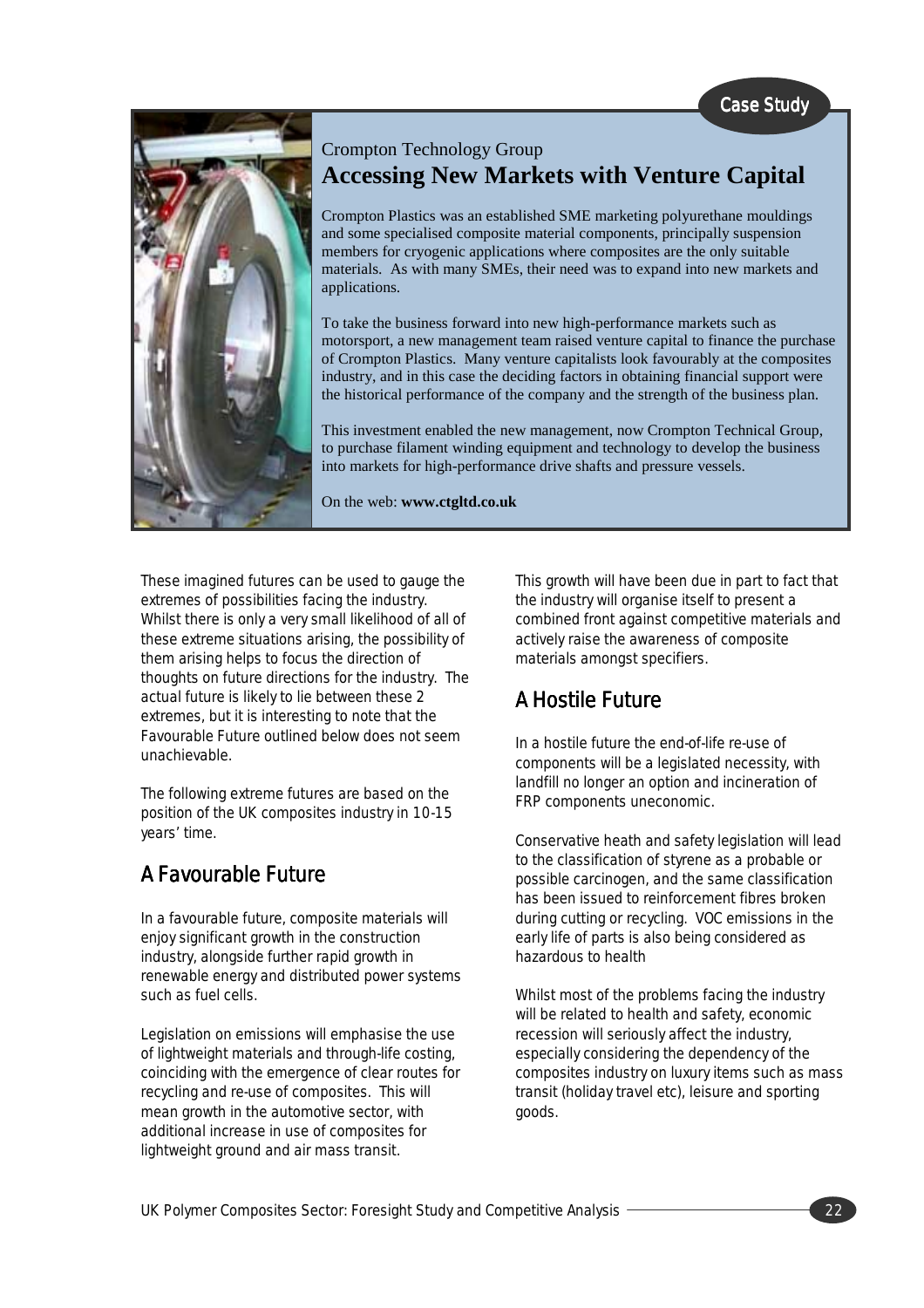"*Composites are kept out of buildings and bridges because of lack of codes."*

## 4.3 Prioritisation of Issues

The review of specific issues was based on six preselected broad topics that are known to affect the UK composites industry, and which were highlighted in the industry survey.

Prioritisation of the issues facing the industry was undertaken, based on general and detailed ballots by those that contributed to the industry workshop.

The results of this exercise were used to give each subject area a relative ranking according to the overall score that it had received. The relative importance of each of the issues is shown in Figure 4.1, and the priority order is:

- 1. Cost-effective manufacturing
- 2. Environmental and regulatory issues
- 3. Skills shortages
- 4. Standards and design codes
- 5. Awareness and education
- 6. Business issues



#### Figure 4.1: Relative Importance of Issues facing the UK Composites Industry

Within each of these overall issues, sub-issues on the potential way forward, identified from the survey, were prioritised using the same method to give an indication of the issues that should be focussed on in the near future.

The areas of priority were therefore considered as:

#### Cost-effective Manufacturing

- Development and commercialisation of lowcost methods
- Increasing the involvement of moulder with customer
- Research and demonstrator programmes

#### Environmental/Regulatory Issues

- Negotiation collectively and centrally with regulators
- Development of waste agreements and new end of life uses
- Increased effort to show whole life cost savings

#### **Skills Shortages**

- Recognised design codes need to be used in training engineers
- Training of new staff in-house and use internal seminars
- Improvement of the esteem of engineering in UK

#### Standards and Design Codes

- Concentration on working with suppliers meeting standards
- Coordination of standards activities in different countries
- Improved general guidance and codes until standards arrive

#### Awareness and Education

- Concentration on teaching composites in core modules of engineering courses
- Development of design codes
- Support for the Trade Associations

#### **Business Issues**

- Improvement of the ease of access to development funds for SMEs
- Government support for training engineers
- Improvement in the targeting of research funds.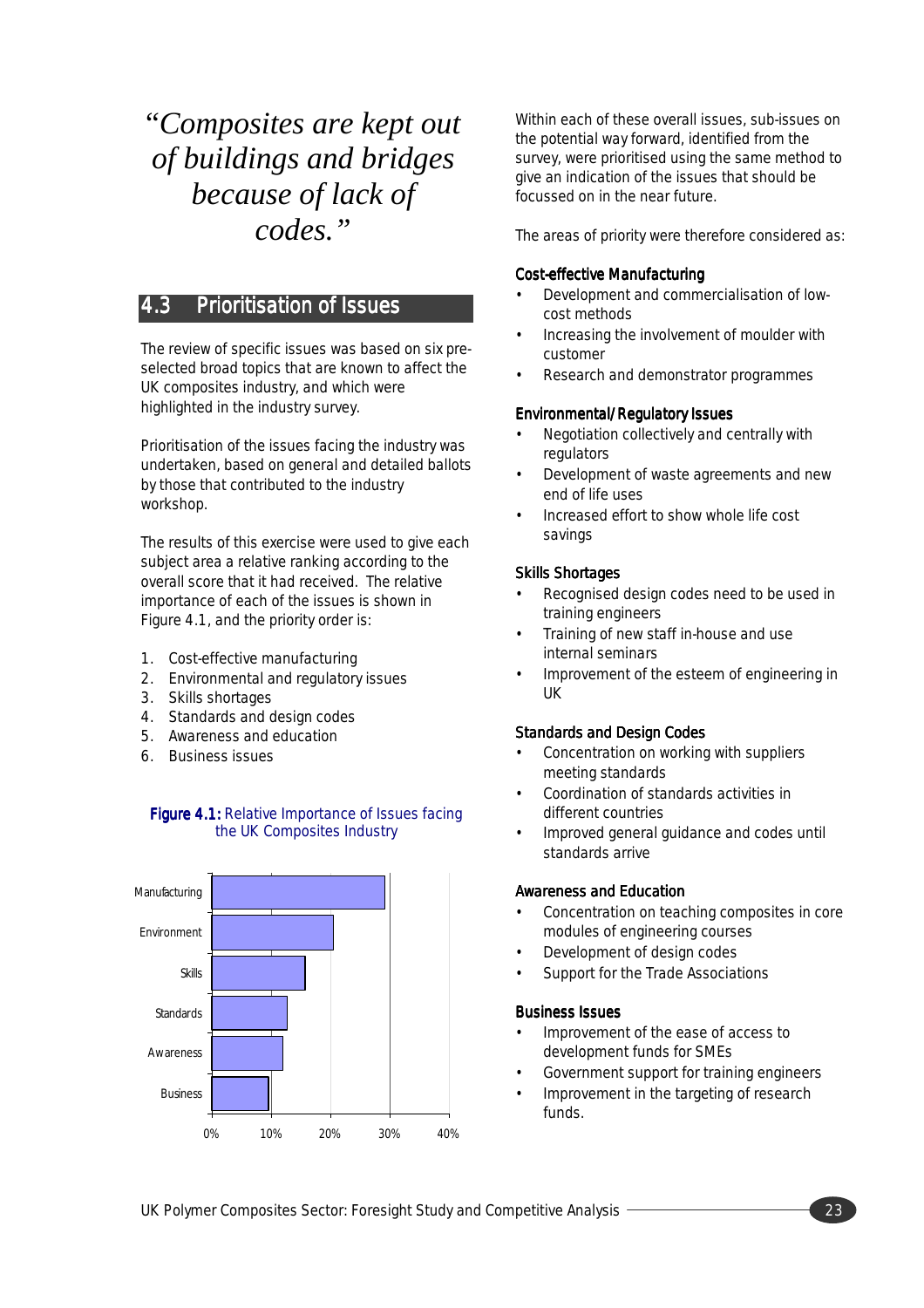# 5 Conclusions

## Industry Trends

The UK composites industry is a diverse collection of companies and markets, with many obstacles limiting the faster growth of the industry and broader use of composites. However, the industry is positive in its attitude towards these obstacles and is generally progressing to overcome them, albeit at a slower pace than ideal.

Amongst the changes in evidence are signs of consolidation of the industry through restructuring and globalisation, as well as increased activities in networks, each giving the industry greater presence when dealing with potential clients. Market trends are towards mass transit and construction, industries that are slowly coming to appreciate composites as competitive materials, and away from the more niche electronics, civil aircraft and medical markets.

In parallel, environmental issues are having a significant effect on the industry, with strong interest in recycling and significant movement towards cleaner, cheaper production technologies. Strong materials trends are therefore towards thermoplastics and stitched fabrics, whilst processing trends are away from hand lay-up towards resin transfer moulding and resin infusion techniques.

## **Competitive Performance**

The overall revenue of the UK composites industry is estimated to be £510Million, against shipments of 240,000 tonnes, forecast to grow at an average of 3.7% per annum to 2005. This places the UK fourth in size within the European composites industry, estimated at £3300Million, against shipments of 1,540,000 tonnes. The European industry is forecast to grow at an average of 3.8% over the same period.

The UK performs well in a few highly specialist sectors, such as aircraft wings and large marine vessels. However, although the UK does everything seen in the global industry, it does not excel in many areas and the overall performance of the industry is average when measured against European competitors.

## Factors Impacting Competitiveness

The main factors affecting the current and future competitiveness of the industry are:

- The changing nature of skills in the UK, away from manufacturing, affecting the level of skills in the industry and the potential clients' awareness of the benefits of composites
- The high level of scientific knowledge in the UK
- Likely future developments in technologies
- The position of the UK economy, particularly the strength of Sterling which makes UK industry less competitive
- Environmental factors such as recycling, landfill and emissions
- Poor understanding of advantages of composites by potential customers and restrictive standards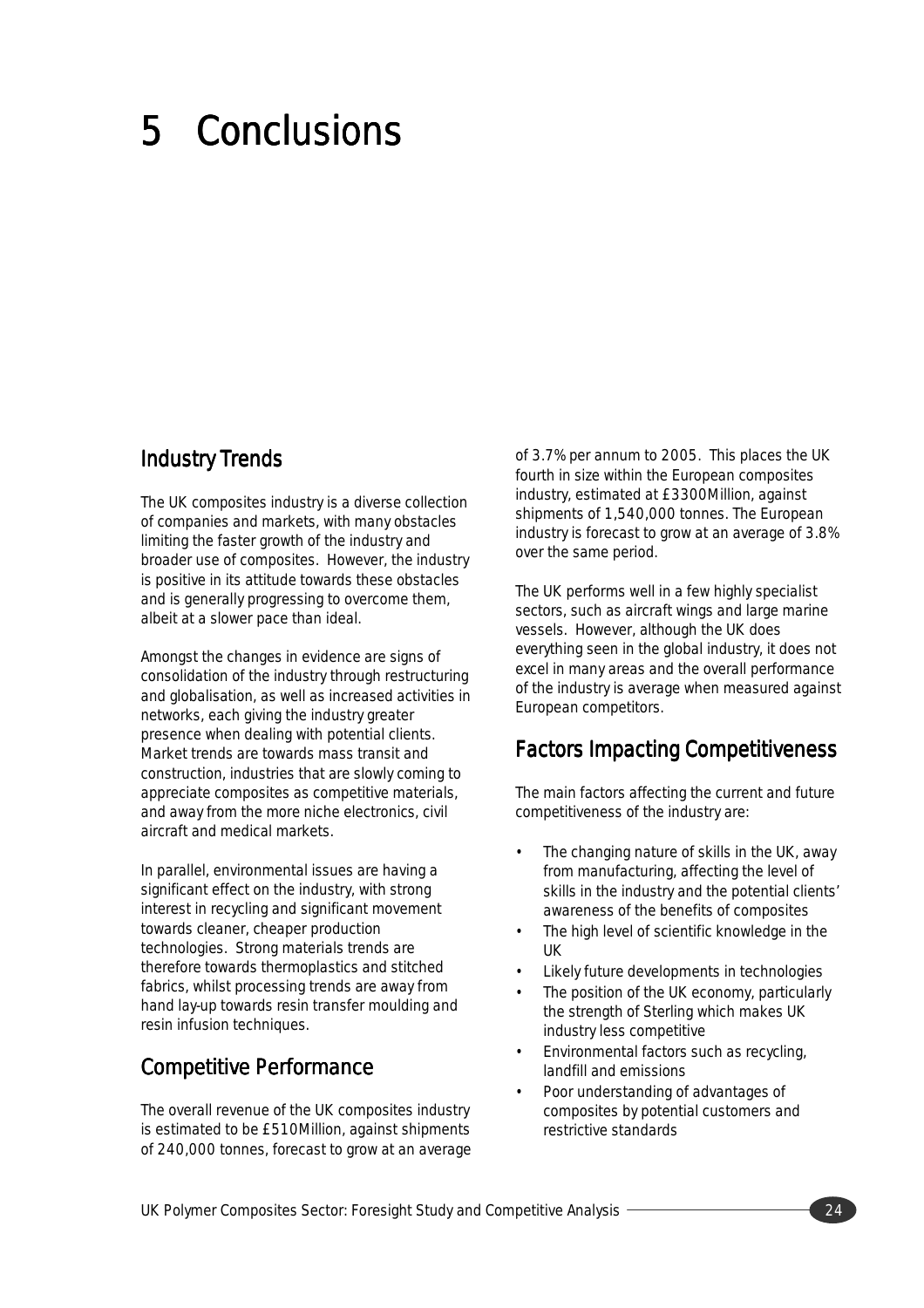## Broad SWOT Analysis

The UK industry sees its main strengths in a good level of fundamental understanding and academic research, innovative ideas and manufacturing processes. Its main weaknesses include a shortage of trained staff, a lack of customer awareness, a shortage of design guides, high labour costs, unclear recycling routes and little applied development.

Opportunities for exploiting future trends include new markets in infrastructure, transport, offshore, lightweight products and renewable energy. Additionally, opportunities were seen in stronger company/university links, the transfer of knowledge from academia and the use of new processes and new materials.

The threats to the UK composites industry have been identified as low cost imports from cheaper countries, environmental regulations, reduced development funding for new ideas and the development of competitive technologies, such as titanium and high-strength steel.

## Prioritisation of Issues

The results of this work have classified the factors affecting the industry and prioritised them according to their relative importance and the industry's ability to change the current situation. This gives the following priority order:

- 1. Cost-effective manufacturing
- 2. Environmental and regulatory issues
- 3. Skills shortages
- 4. Standards and design codes
- 5. Awareness and education
- 6. Business issues

Recommendations on the potential way forward for each of these issues is given in the next section.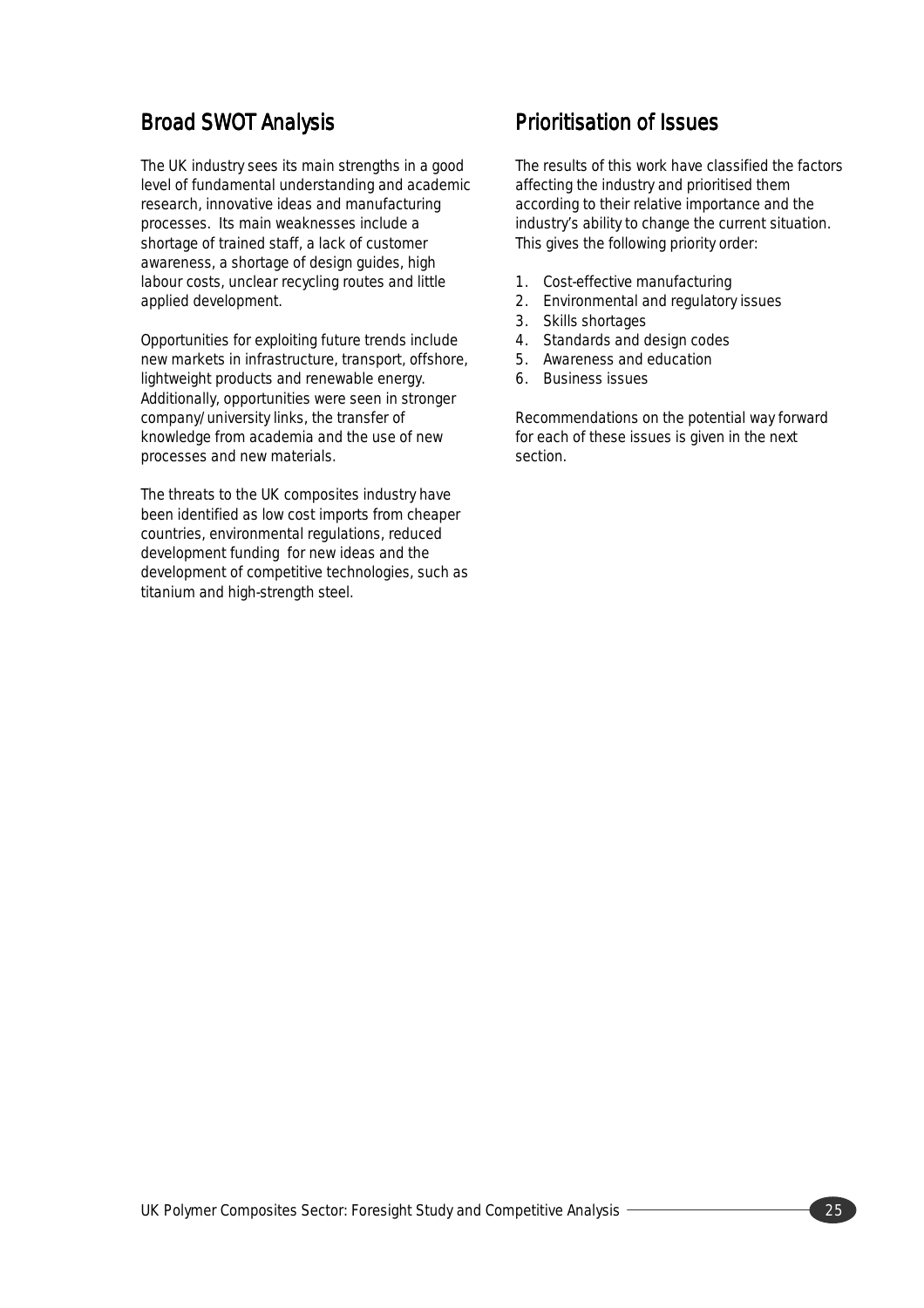# 6 Recommendations

#### **6.1** Overall Recommendations

This study has resulted in a prioritisation, by the industry, of the factors affecting them, according to their relative importance and the industry's ability to affect them. This gives a prioritised action list of:

- 1. Cost-effective manufacturing
- 2. Environmental and regulatory issues
- 3. Skills shortages
- 4. Standards and design codes
- 5. Awareness and education
- 6. Business issues

In conjunction with industry representatives, recommendations have been developed in the areas in which value-added action might be taken in the UK, by industry and government (and the wider public sector) to improve competitive performance, as the basis for a strategic action plan. These are detailed below.

## Cost-effective Manufacturing

Concentration in this area of highest priority should be on the development, dissemination and commercialisation of low-cost clean processing methods. This should be achieved through rolling, coordinated dissemination and best practice programmes to ensure that composites companies have the full picture of the benefits and limitations of new process technologies.

It is envisaged that this programme should build on the dissemination exercise carried out for the LINK Structural Composites programme, broadening it to include a comprehensive range of project results funded from other public sources (eg CARAD, EPSRC). Such an exercise should have a strong hands-on, practical bias to ensure the widest possible uptake.

In parallel with this, best practice in composite processing should be highlighted and companies actively supported in making the transfer to cleaner cost-effective processes, through workshops, guidance information and demonstrators.

This should be supplemented with dissemination of best practice in management and production tools to further support and encourage concepts such as supply chain management and lean manufacturing.

It is felt that industry trade federations should have a role in the coordination of activities such as these, and that this role might best be suited to the CPA. The CPA has already started this activity through 4 regional road shows on closed-mould techniques, starting in November 2001 and aimed at SME moulders.

## Environmental/Regulatory Issues Environmental/Regulatory Issues

The industry should further strengthen its ability to negotiate collectively and centrally with regulators, as undertaken successfully for styrene registration, and to provide input into European bodies such as GPRMC (via the BPF) on regulatory aspects. As part of this the industry should develop a primary reference point on recycling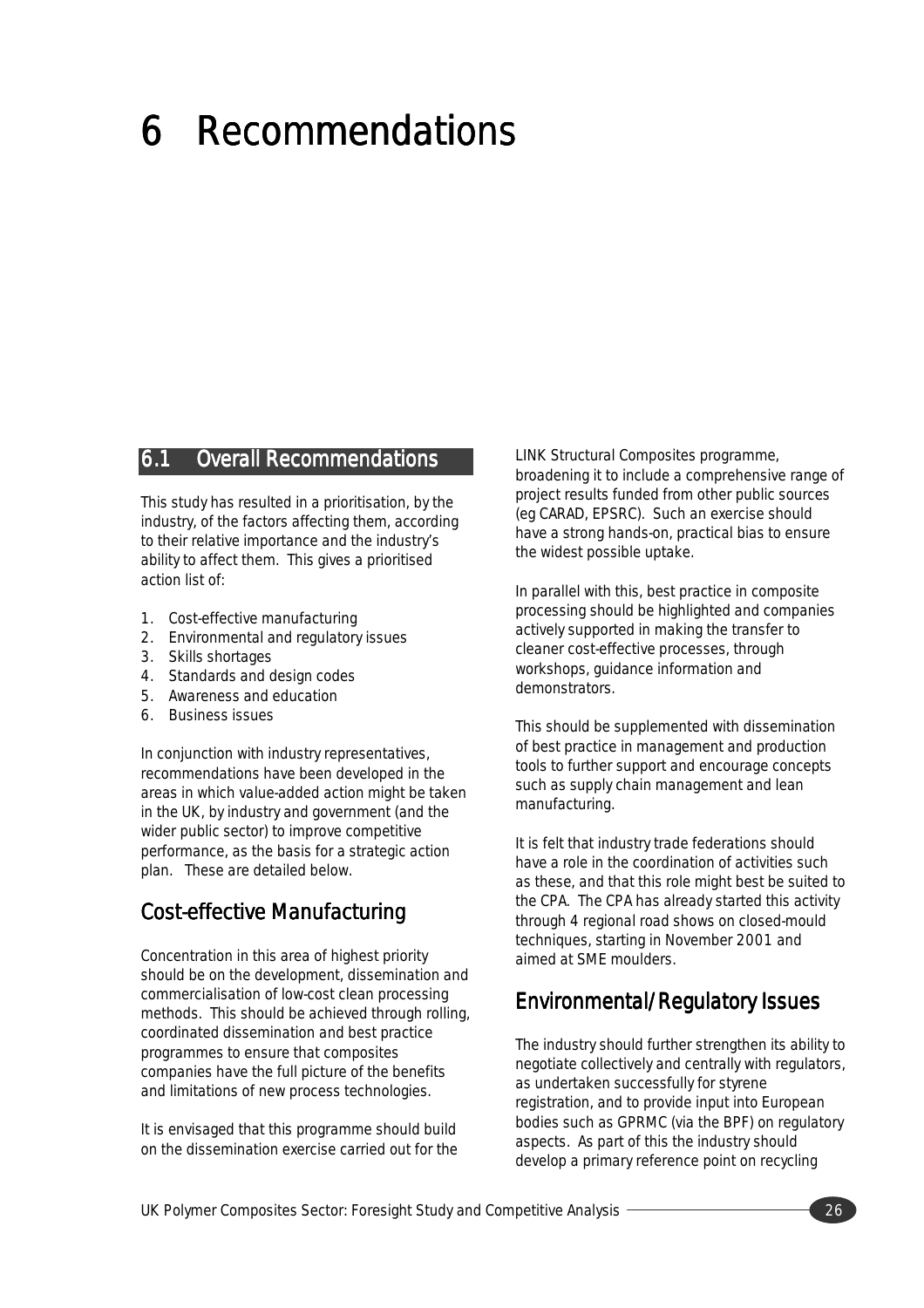issues and should publish validated information on the opportunities for end-of life re-use and disposal of composites.

It is envisaged that these activities fall most easily within the remit and current role of the BPF Composites Group.

The industry should also increase its efforts in lifecycle analysis, so that suppliers are able to provide clear life-cycle costs to potential customers. Additionally, the industry should explore opportunities for composites that arise from environmental pressures to save energy or costs through reduced weight, longer service lives or reduced maintenance.

To stimulate this, future UK programme priorities should be focussed on life-cycle aspects of composites, including design costs, material/manufacturing costs, through-life costs and end-of-life costs.

## **Skills Shortages**

To encourage improved levels of skills within the industry, composites companies should be encouraged to train their own staff and develop relationships with regional or local education and training specialists. The benefits of training should also be highlighted, and the CPA is willing to be involved in the organisation and coordination of training.

As part of this, discussions with the BPTA (British Polymer Training Association) or similar organisation should be resumed with a view to providing recognised courses and qualifications for laminators. CPA has already initiated the first stage of this, potentially with Southampton University, to be rolled out so that it is available around the country to local manufacturers. The CPA has suitably experienced people from its membership to train the trainers.

Depending on the success of the recently announced SEEDA training fund for composites in the South East, an extension of this programme on a National basis should be considered.

Additionally TCD, responsible for the TCS (formerly the Teaching Company Scheme), should provide publicity throughout the industry to encourage a greater take-up of the scheme to allow training of

professional staff. Specialised courses, such as the MSc course at Imperial College, should also be developed and maintained in order to provide graduates with the detailed practical understanding of polymer composites needed by industry.

In addition, a guide to current Continuous Professional Development (CPD) courses should be developed to aid industry choose the right level and content from those that are currently offered by institutions and private companies. This could be produced by the Institute of Materials.

It is important in all these training courses that recognised design codes and standards, where available, are used in the training process.

Finally, it is important for the industry to be able to attract sufficient numbers of staff, and recommendations to achieve this are detailed below under "Awareness and Education".

## Standards and Design Codes

To demonstrate the increasing availability of standards in a maturing industry, companies should require that suppliers work to international quality and technical standards wherever possible.

The industry, in conjunction with end-users and standards development organisations (eg British Standards Institution, NPL and BPF) should further develop design codes to facilitate greater use of composites. These codes will also provide the information needed in engineering training.

Additionally, the industry should also work with end-user groups to develop and publicise guidance information, as a faster pre-cursor to standardisation. The future conversion of these guides to standards should then be proactively undertaken with DTI materials measurement and innovation budget support.

International coordination of standards should also be targeted by the industry, to enhance the UK's ability to export.

The CPA and BPF could develop their industry guidance documentation by collating and disseminating information relating to composites. They could further develop guidelines to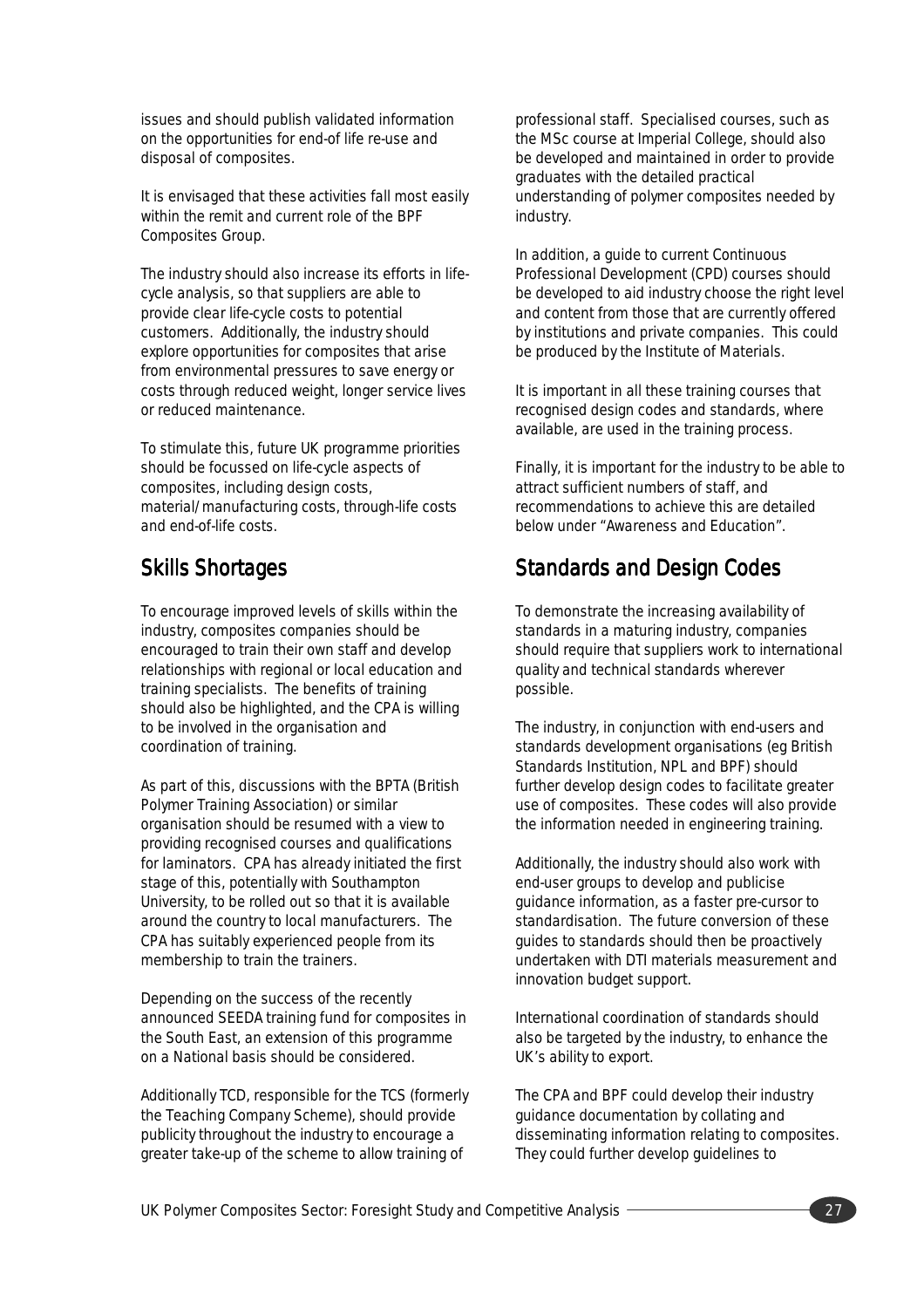encourage users to make use of accredited suppliers that comply with industry standards.

## Awareness and Education

The industry should actively develop initiatives to teach composites in schools, especially in training teachers and in the provision of education materials, in support of the National Curriculum requirement to teach composites from Key Stage 3 through to A Level (11/12 years to 18). As well as creating general awareness, this will encourage students to further develop skills and knowledge in composites.

Equally, the industry should support, through their expertise, the development of a common module presenting the important aspects of polymer composites technology in a variety of engineering and materials courses. This initiative could be headed by the IoM Composites Division.

Trade Associations and other organisations should also concentrate on securing additional funds, ideally from new member companies, specifically earmarked for creating awareness on composites within target customer sectors.

## **Business Issues**

The main business issue, over which there is some possibility of control, is public spend in the sector. It is recommended that access to government development funds should be simplified, that research funds should focus more on applied work and that future funds should be targeted according to the impact of completed research.

Additionally, the results of work involving significant (>30%) government funding should be disseminated widely, after the appropriate confidentiality periods, in a practical and easily understood format such as seminars and case studies.

The industry should itself strive to use available regional, national and international funding for its own development. The BPF and the CPA could take on such a role, to make their members aware of available schemes.

## General Recommendations

Many of the recommendations above naturally fall into the responsibility of one of the trade or professional bodies that represents the industry. In particular there appears to be good synergy between the activities of the BPF, CPA and IoM.

However, there appears to be a need to provide an over-arching forum for composites industry. This could allow the trade federations to interact more effectively, for the output of research programmes to be more effectively disseminated and for the current state-of art to be more effectively presented to potential customers and regulatory bodies.

The creation of such a coordinating forum depends on the cooperation of all the bodies concerned, but the Steering Committee for this study may well provide the basis for such a group. A preferred method of creating this Forum would be through a Faraday style partnership to bring together the leading players in the industry, funded either from the Faraday scheme or from other sources.

Finally, the proposed review of the SIC codes used in this study is timely, and the industry should make representations for a code for a Composites or Reinforced Plastics industry sector products.

## 6.2 Recommendations Checklist

The key recommendations of the report can be summarised under 8 major objectives:

#### 1. Lower the cost of supply

Task: Develop, disseminate and commercialise low-cost processing methods to promote the benefits and limitations of new process technologies.

Action: Government/Industry partnerships to facilitate technology translation.

#### 2. Lower the barriers that restrict demand

Task: Provide coordinated development and advice on end-of-life, re-use and disposal of composites as a means to strengthen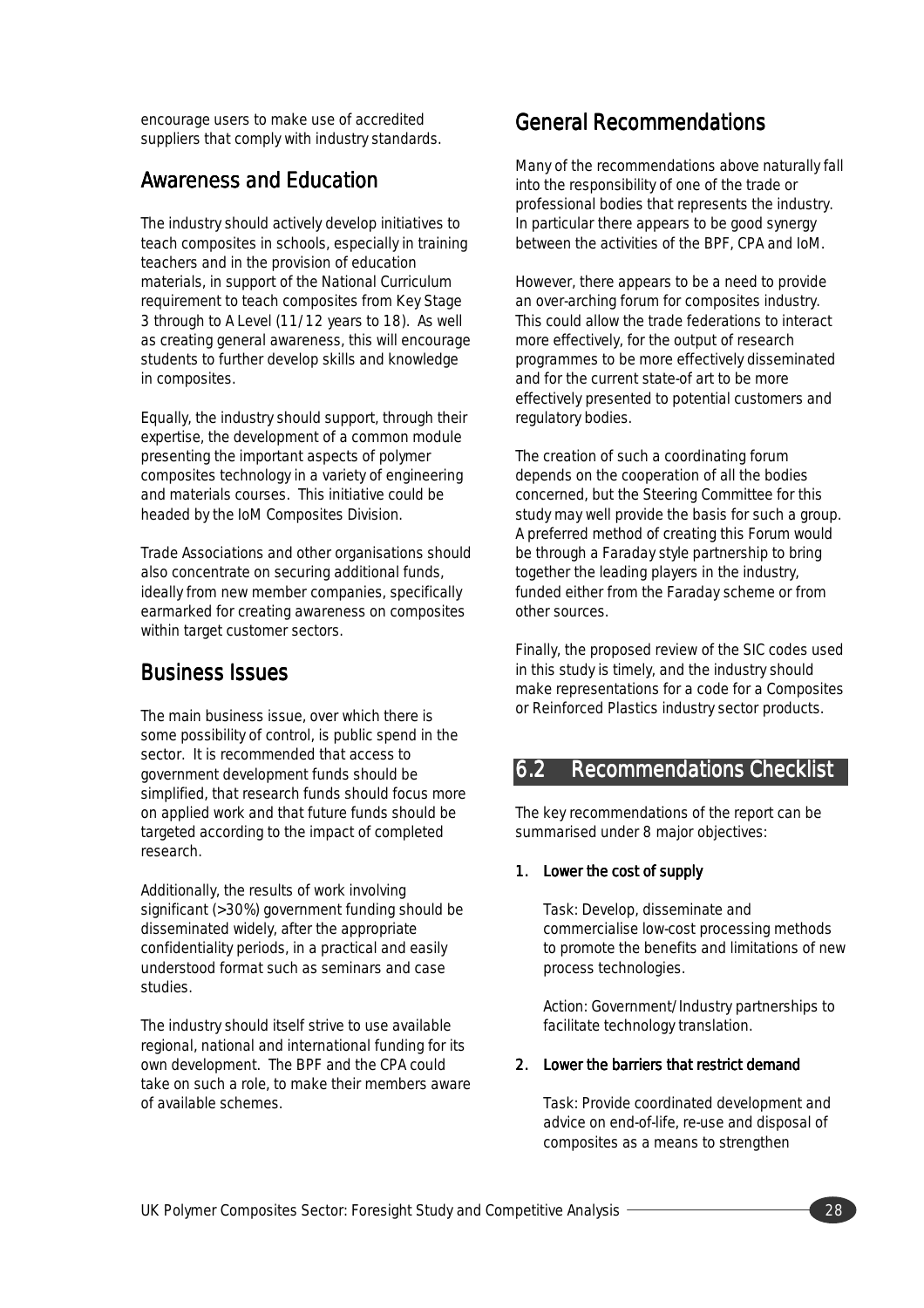negotiations collectively and centrally with regulators.

Action: Industry partnerships for effective representation with Government.

#### 3. Stimulate sustainable market demand

Task: Respond to customers' demands for environmentally friendly products that are lighter, stronger, longer-lasting and use less energy to manufacture.

Action: Industry dialogue with new and existing end-users.

#### 4. Invest in education and training

Task: Develop relationships between regional and local training specialists to improve the range and quality of skills available to the composites industry.

Action: Trade associations facilitating dialogue between trainers and staff.

#### 5. Bring about a step-change in standards for composites

Task: Specify and publicise international quality and technical standards to address the general lack of standards and codes for composite materials and products.

Action: Trade and professional associations facilitating dialogue with regulators.

#### 6. Teach composites in schools and further education

Task: Establish composites as fundamental to future materials engineering and address the lack of understanding about composite materials.

Action: Trade and professional associations facilitating dialogue with DfEE

#### 7. Sponsor applications-led research and disseminate results widely

Task: Establish a high-level Faraday style partnership in composite materials to provide easier access to knowledge and research, in consultation with DTI and EPSRC.

Action: Composites industry in consultation with end-user demands.

#### 8. Set up an industry forum

Task: Present a unified front to potential customers and regulatory bodies.

Action: Trade and professional associations with key industry leaders.

## 6.3 Acknowledgements

The authors are pleased to acknowledge the input and support from Steering Group members, Workshop attendees/observers and support staff. Guidance from DTI Chemicals Directorate is also gratefully acknowledged.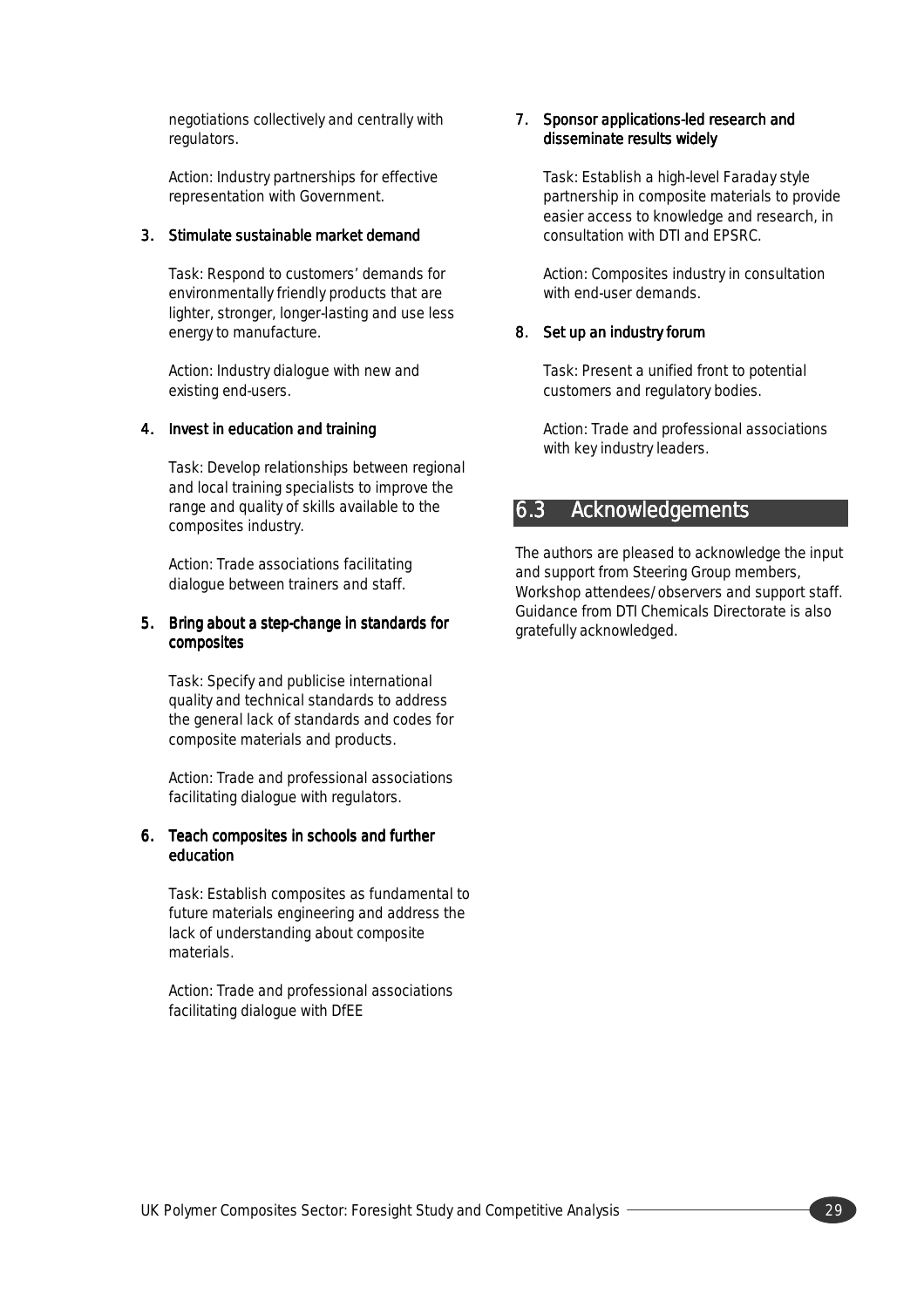# Annex 1: Glossary of Terms

#### Aramid

Strong aromatic polyamide organic fibre with high strength-to-weight ratio. Often used for applications requiring high impact resistance.

#### **Autoclave**

A closed vessel for application of pressure and heat, used for processing composite materials.

#### **Bag Moulding**

A process in which the consolidation of the material in the mould is effected by the application of fluid or gas pressure through a flexible membrane.

#### **RPF**

British Plastics Federation

#### **Broad Goods**

Fibre woven to form fabric up to 1270 mm wide. It may or may not be impregnated with resin and is usually furnished in rolls of 25 to 140 kg.

#### Bulk Moulding Compound (BMC)

Thermosetting resin mixed with strand reinforcement, fillers, and so on, into a viscous compound for compression or injection moulding. See also *sheet moulding compound*

#### Carbon Fibre

An important reinforcing fibre known for its light weight, high strength, and high stiffness that is commonly produced by pyrolysis of an organic precursor fibre (often polyacrylonitrile (PAN) or rayon) in an inert atmosphere.

#### CFA

Composites Fabricators Association, the US trade body for the composites industry.

#### CFRP

Carbon fibre-reinforced plastic

#### Chopped Strand

Continuous roving that is chopped into short lengths for use in mats, spray-up or compounds.

#### **Composite**

A homogeneous material created by the synthetic assembly of two or more materials (a selected filler or reinforcing elements and compatible matrix binder) to obtain specific characteristics and properties. For the purposes of this study, a composites is a long-fibre reinforced polymeric material, where the reinforcement is greater than 7.5mm in length prior to processing (BS EN ISO 10350-2).

#### Compression Moulding

A technique for moulding thermoset plastics in which a part is shaped by placing the fibre and resin into an open mould cavity, closing the mould, and applying heat and pressure until the material has cured or achieved its final form.

#### **Contact Moulding**

A process for moulding reinforced plastics, in which reinforcement and resin are placed on a mould, cure is either at room temperature using a catalyst-promoter system or by heat in an oven and no additional pressure is used.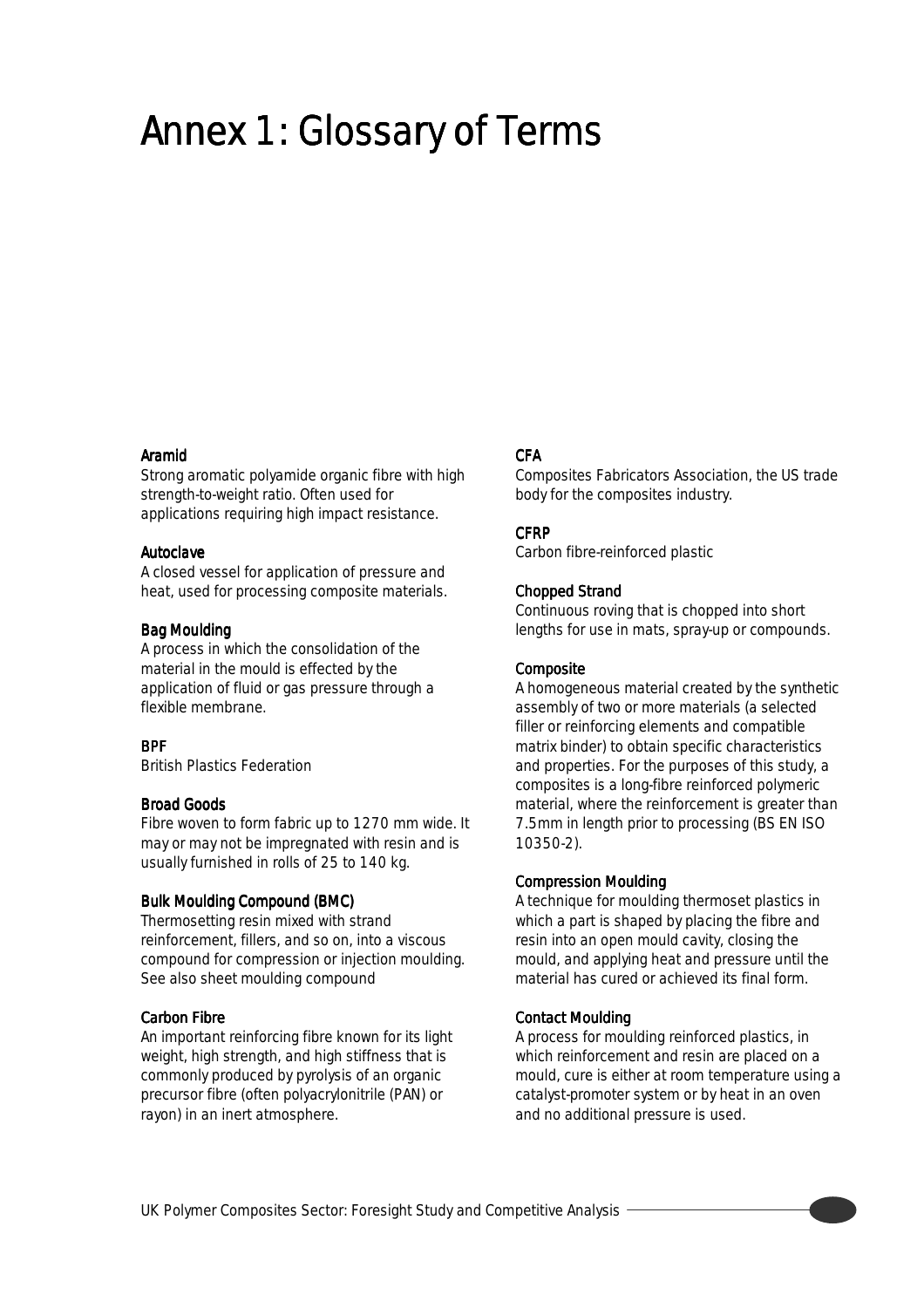#### Continuous Filament

An individual, small-diameter reinforcement that is flexible and indefinite in length.

#### Continuous Roving

Parallel filaments coated with sizing, gathered together in single or multiple strands and wound into a cylindrical package. It can be used to provide continuous reinforcement in woven roving, filament winding, pultrusion, prepregs or highstrength moulding components. It also can be chopped (see *Chopped Strand*).

#### **Conventional Roving**

Roving that is assembled from several forming packages using a creel and a roving winder. Typical characteristics are multiple ends, 3-inch diameter centres, a tube core and some catenary.

#### CPA

Composites Processing Association of the UK.

#### E-Glass

A borosilicate glass; the type most used for glass fibres for reinforced plastics; suitable for electrical laminates because of its high resistivity.

#### Epoxy

A thermoset polymer containing one or more epoxide groups and curable by reaction with amines, alcohols, phenols, carboxylic acids, acid anhydrides, and mercaptans. An important matrix resin in composites and structural adhesive.

#### Fabric, Nonwoven

A material formed from fibres or yarns without interlacing (e.g., stitched bonded, nonwoven broadgoods).

#### Fabric, Woven

A material constructed of interlaced yarns, fibres or filaments produced by the weaving process.

#### **Fabrication**

The process of making a composite part or tool.

#### **Fibre Content**

The amount of fibre present in a composite. This is usually expressed as a percentage volume fraction or weight fraction of the composite.

#### Filament Winding

A process for fabricating a composite structure in which continuous reinforcements (filament, wire,

yarn, tape, or other), either previously impregnated with a matrix material or impregnated during the winding, are placed over a rotating and removable form or mandrel in a prescribed way to meet certain stress conditions. Generally the shape is a surface of revolution and may or may not include end closures. When the required number of layers is applied, the wound form is cured and the mandrel removed.

#### FRP

Fibre-reinforced plastic or polymer.

#### Gel Coat

A resin applied to the surface of a mould and gelled prior to lay-up. The gel coat becomes an integral part of the finished laminate, and is usually used to improve surface appearance and protect the laminate from the environment.

#### **GFRP**

Glass fibre-reinforced plastic, polymer or polyester.

#### **Glass Fibre**

Reinforcing fibre made by drawing molten glass through bushings. The predominant reinforcement for polymer matrix composites, it is known for good strength, processability and low cost.

#### **Graphite Fibres**

This term is used interchangeably with carbon fibres throughout the industry.

#### Glass Mat Thermoplastic (GMT)

A ready-to-mould glass fibre reinforced polypropylene material primarily used in compression moulding.

#### GPRMC

The European Composites Industry Association

#### GRP

Glass-reinforced plastic, polymer or polyester.

#### Hand Lay-Up

A fabrication method in which reinforcement layers are placed in mould by hand, saturated with resin and then cured to the formed shape.

#### Injection Moulding

Method of forming a plastic to the desired shape by forcibly injecting the polymer into the mould.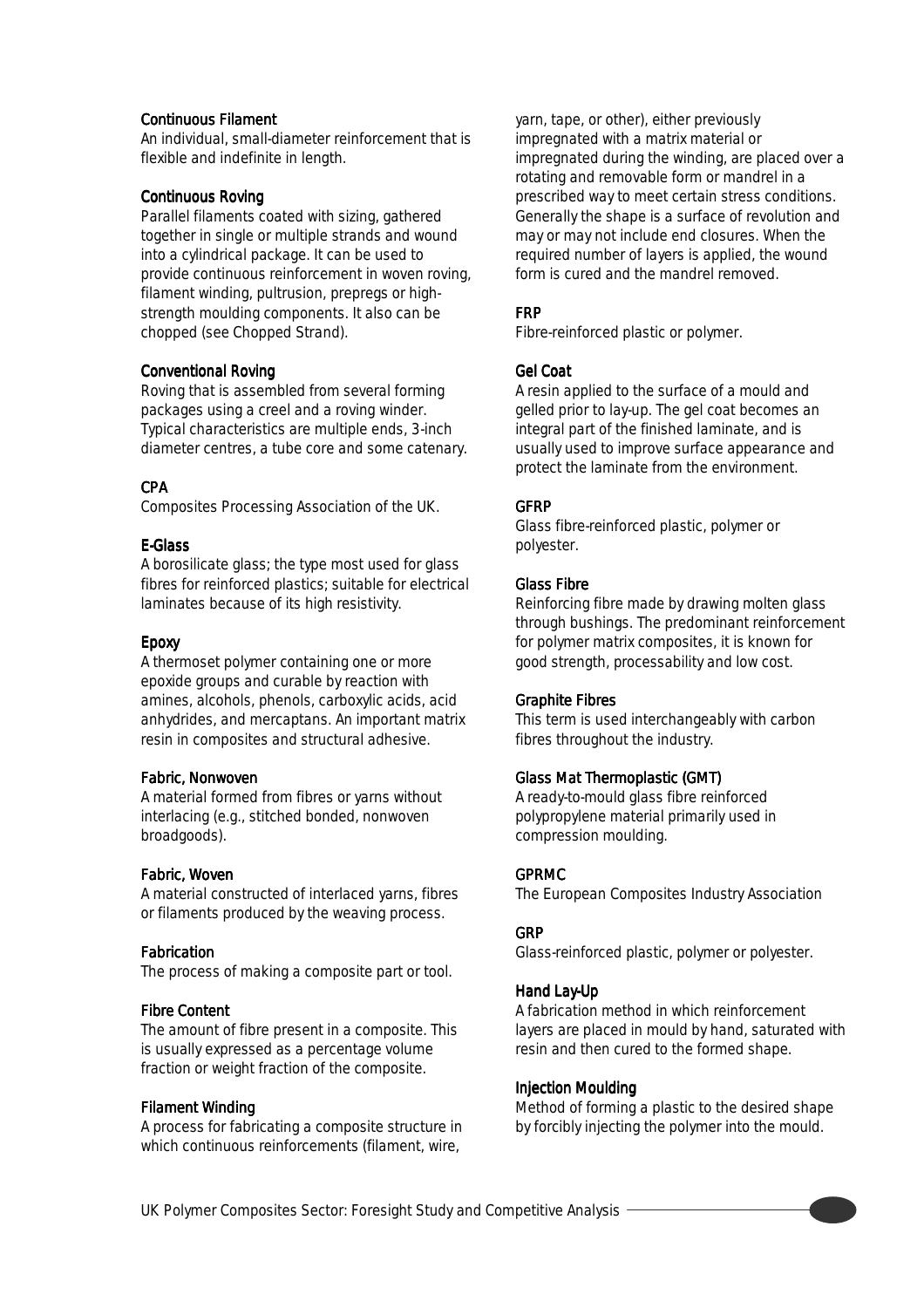#### IoM

Institute of Materials, UK

#### Laminate

A product made by bonding together two or more layers of material or materials. Primarily means a composite material system made with layers of fibre reinforcement in a resin. Sometimes used as a general reference for composites, regardless of how made.

#### Lay-Up

The reinforcing material placed in position in the mould. The process of placing the reinforcing material in position in the mould. The resinimpregnated reinforcement. A description of the component materials, geometry, and so forth, of a laminate.

#### LFT (Long Fibre Thermoplastic)

A thermoplastic moulding material, characterised by long, discontinuous fibres in a thermoplastic matrix, often compounded at the mould tool and compression moulded to avoid fibre damage.

#### Low-Pressure Moulding

The distribution of relatively uniform low pressure (200 psi or less) over a resin-bearing fibrous assembly of cellulose, glass, asbestos, or other material, with or without application of heat from external source, to form a structure possessing definite physical properties.

#### Matched Metal Moulding

A reinforced plastics manufacturing process in which matching male and female metal moulds are used (such as compression moulding) to form the part.

#### **Matrix**

The material in which the fibre reinforcements of a composite system are embedded. Thermoplastic and thermoset resin systems can be used, as well as metal and ceramic.

#### Non-Woven Fabric

A textile structure produced by bonding or interlocking of fibres, or both, accomplished by mechanical, chemical, thermal, or solvent means and combinations thereof.

#### **PFT**

Polyethylene Terephthalate (Thermoplastic Polyester Resin).

#### Polyamide

A polymer in which the structural units are linked by amide or thioamide groupings. Commonly called Nylon.

#### **Polvesters**

Thermosetting resins, produced by dissolving unsaturated, generally linear, alkyd resins in a vinyl-type active monomer such as styrene, methyl styrene, and diallyl phthalate. Cure is effected through vinyl polymerisation using peroxide catalysts and promoters, or heat, to accelerate the reaction. The resins are usually furnished in solution form, but powdered solids are also available.

#### Polymer

A very large molecule formed by combining a large number of smaller molecules, called monomers, in a regular pattern.

#### **Polymerisation**

A chemical reaction in which the molecules of monomers are linked together to form polymers.

#### Post-Cure

Additional elevated temperature cure, usually without pressure, to improve final properties and/or complete the cure. In certain resins, complete cure and ultimate mechanical properties are attained only by exposure of the cured resin to higher temperatures than those of curing.

#### PPO

Polyphenylene Oxide (Thermoplastic Resin).

#### PPS

Polyphenylene Sulfide (Thermoplastic Resin).

#### Preform

A preshaped fibrous reinforcement formed by distribution of chopped fibres by air, water flotation, or vacuum over the surface of a perforated screen to the approximate contour and thickness desired in the finished part. Also, a preshaped fibrous reinforcement of mat or cloth formed to desired shape on a mandrel or mock-up prior to being placed in a mould press. Also, a compact "pill" formed by compressing premixed material to facilitate handling and control of uniformity of charges for mould loading.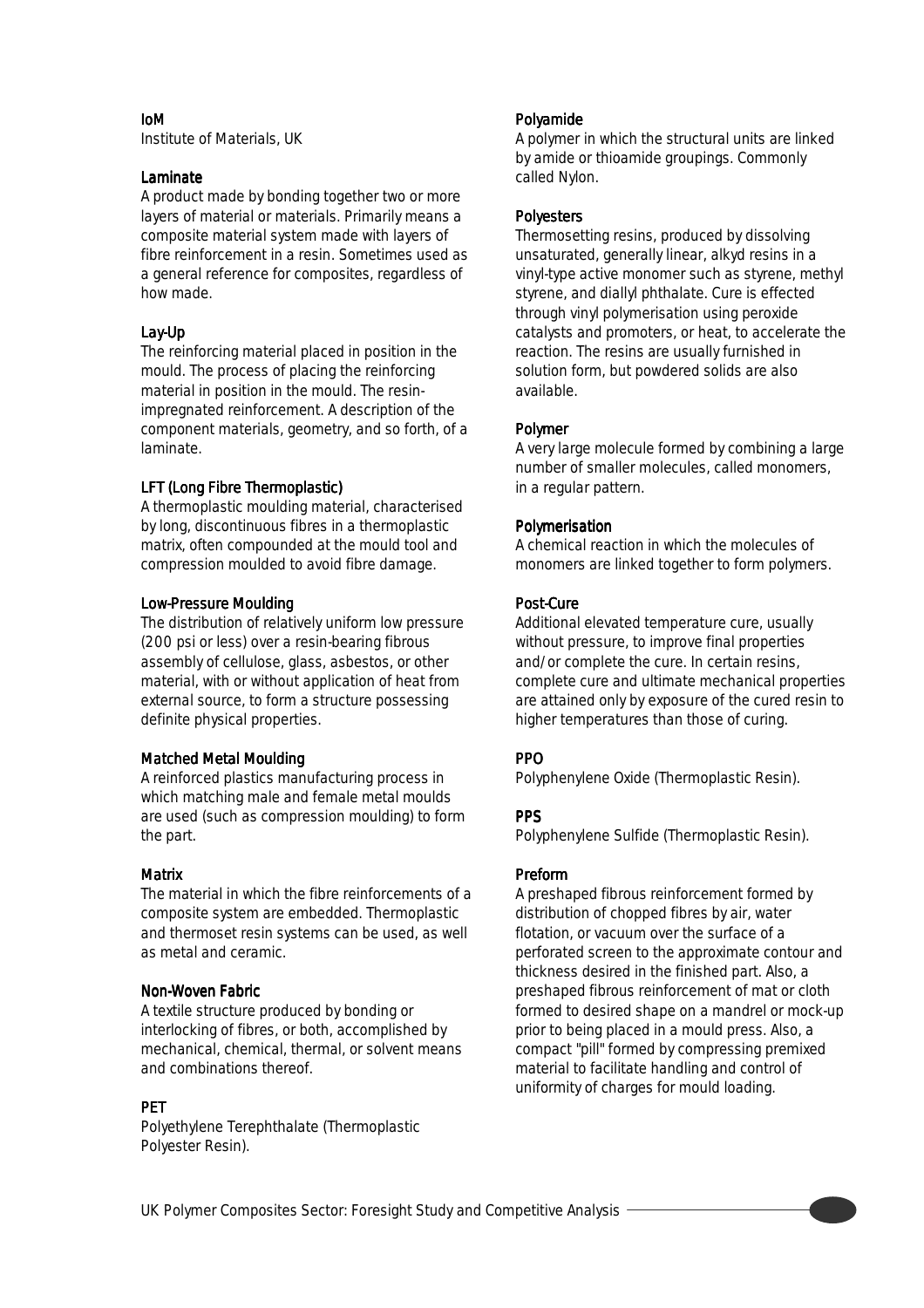#### Prepreg

Ready-to-mould material in sheet form which may be cloth, mat, or paper pre-impregnated with resin and stored for use. The resin is partially cured to a 'B' stage and supplied to the fabricator who lays up the finished shape and completes the cure with heat and pressure.

#### Pressure Bag Moulding

A process for moulding reinforced plastics in which a tailored, flexible bag is placed over the contact lay-up on the mould, sealed, and clamped in place. Fluid pressure, usually provided by compressed air or water, is placed against the bag, and the part is cured.

#### Pultrusion

An automated, continuous process for manufacturing composite rods, tubes and structural shapes having a constant cross section. Roving and other reinforcements are saturated with resin and continuously pulled through a heated die, where the part is formed and cured. The cured part is then cut to length.

#### **Reinforcement**

A material added to the matrix to provide the required properties; ranges from short fibres through complex textile complex textile forms.

#### Resin

A material, generally a polymer that has an indefinite and often high molecular weight and a softening or melting range and exhibits a tendency to flow when it is subjected to stress. Resins are used as the matrices to bind together the reinforcement material in composites.

#### Resin-Transfer Moulding (RTM)

A moulding process in which catalyzed resin is transferred into an enclosed mould into which the fibre reinforcement has been placed; cure normally is accomplished without external heat. RTM combines relatively low tooling and equipment costs with the ability to mould large structural parts.

#### **RTP**

Sometimes used to distinguish reinforced thermoplastic from reinforced thermoset plastic.

#### S Glass

A family of magnesium-alumina-silicate glasses with high mechanical strength.

#### Sheet Moulding Compound (SMC)

A ready-to-mould glass fibre reinforced polyester material primarily used in compression moulding using matched metal tools.

#### Spray-Up

Technique in which fibrous glass and resin is simultaneously deposited in a mould. Roving is fed through a chopper and ejected into a resin stream, which is directed at the mould by either of a spray system.

#### **Thermoplastic**

Capable of being repeatedly softened by an increase of temperature and hardened by a decrease in temperature. Applicable to those materials whose change upon heating is substantially physical rather than chemical and that in the softened stage can be shaped by flow into articles by moulding or extrusion.

#### **Thermoset**

A material that will undergo a chemical reaction caused by heat, catalyst, etc., leading to the formation of a solid. Once it becomes a solid, it cannot be reformed.

#### Vacuum Bag Moulding

A process in which a sheet of flexible transparent material plus bleeder cloth and release film are placed over the lay-up on the mould and sealed at the edges. A vacuum is applied between the sheet and the lay-up. The entrapped air is mechanically worked out of the lay-up and removed by the vacuum, and the part is cured with temperature, pressure, and time. Also called *bag moulding*.

#### Vacuum-Assisted Resin Transfer Moulding

(VARTM) An infusion process where a vacuum draws resin into a one-sided mould. A cover, either rigid or flexible, is placed over the top to form a vacuum-tight seal.

#### VOC

Volatile organic chemical

#### Wet Lay-Up

A method of making a reinforced product by applying a liquid resin system and impregnating the reinforcement as it is placed in an open mould. Normally a manual process.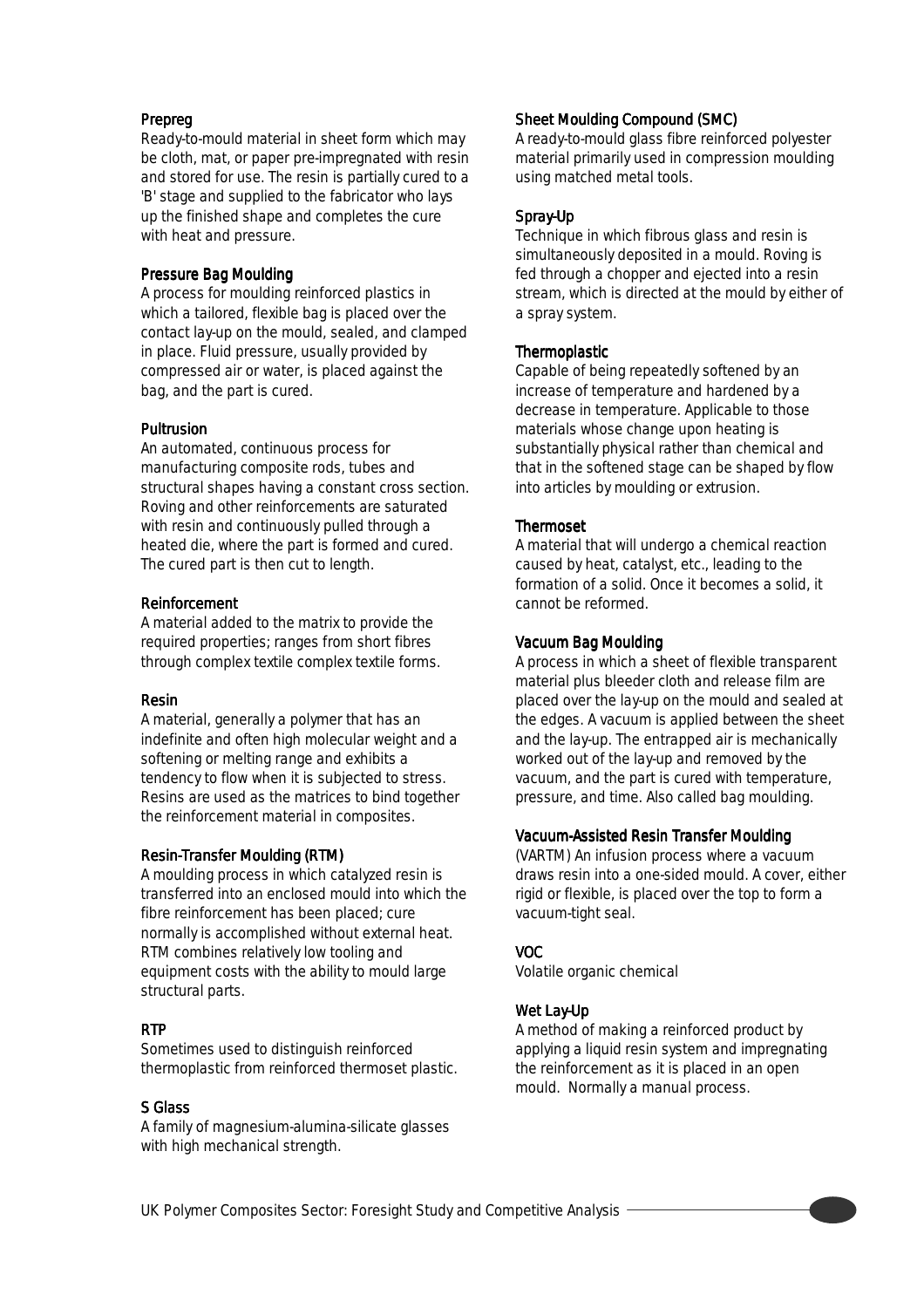# Annex 2: External Funding

## DTI

DTI through the Innovation budget supports the development of composite products, such as through the SMART initiative. Within the DTI Measurement Programme, the composites related programme had a value of about £1.3 million/year over 8 years before 2001, and the forthcoming programme will have a reduced value of approximately £1.0 million/year over 4 years from now. Alongside the Research Councils, the DTI also funds the TCS scheme (formerly the Teaching Company Scheme) aimed at the transfer of technology from academia and research organisations via post-graduate placements and training.

The CARAD (Commercial Aircraft Research and Development) programme is valued at £20 million/year, with 36% on materials and structures. Direct grants for collaborative work carried out in industry comprise 49% of this (eg Airbus Industries' £10 million AMCAPS programme, 50% funded by government and 50% by industry). Additionally QinetiQ/DERA Intramural work (carried out at QinetiQ/DERA) comprises 33% and QinetiQ/DERA Extramural work is decreasing from 7%, as this type of activity is being phased out due to the privatisation of DERA.

## DETR

In addition to research funding, DETR is funding BRE for 3 years to organise an industry-led network, Network Group for Composites in Construction, to develop the use of composites in this important sector.

## **EPSRC**

EPSRC current projects total £163 million for materials, with 39 grants on characterisation of composites (£9.1 million) and 24 grants on processing of composites (£7 million). Funding for composites (including particulate and short-fibre reinforced materials) makes up 10% of the Materials budget, and an equal amount is thought to be coded under other topics, such as Engineering.

5 of these networks of excellence are:

- Sustainable Composites Materials Network (SUSCOMPNET)
- Hybrid Materials Network (HYBRIDNET)
- Thermoplastic Matrix Composites (THERMOFORMNET)
- Advanced Polymeric Composites for Structural Applications in Construction (CoSACNet)
- Real Time Cure Monitoring in the Manufacture of Composites Structures (CURENET) -- completed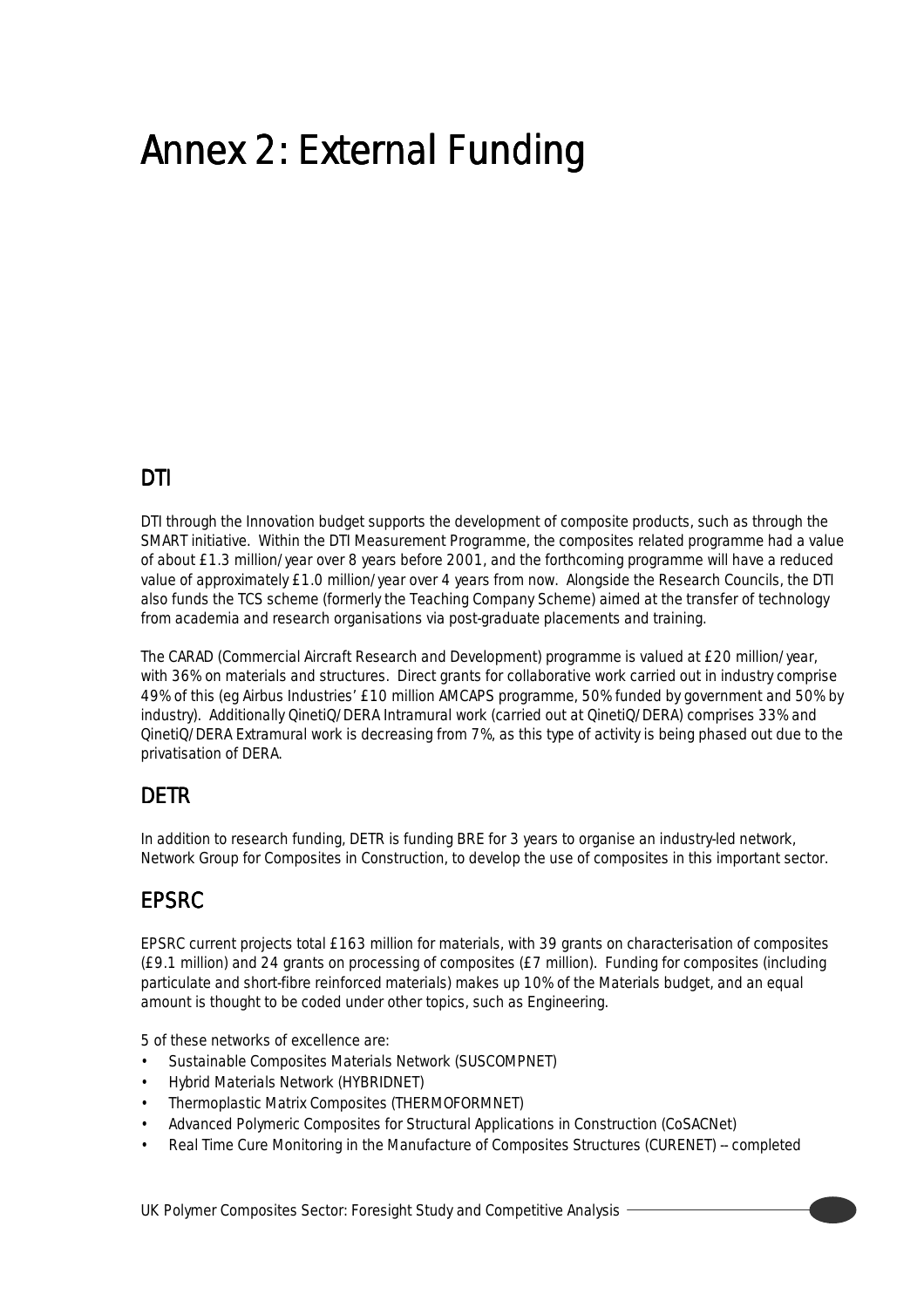## LINK Structural Composites (1989-1999)

The LINK Structural Composites programme, which ran from 1989 to 1999, aimed to encourage collaborative pre-competitive research between industry and science-based partners in a wide range of structural composites. These were defined as load bearing materials in which particles or fibres are incorporated in polymer, metal or ceramic matrices to obtain improved properties in the composites.

Its primary objective was to encourage British Industry to exploit such composites in a sound and cost effective manner. It focused on innovative applied research - if successful, it was expected to yield useful results, exploitable in the medium term through the development of new products, processes, systems and services. Particular encouragement was given to projects that involved or could be exploited by small and medium sized enterprises (SMEs). Thirty-eight projects were supported by £29.4 million of UK Government funds. The results of an external evaluation will be published at the next International Conference of Fibre Reinforced Composites. FRC2002.

## **European Commission Framework Programme**

Within the Brite-Euram 3 programme, running from 1994-1998, there were a total of 172 composites projects, 105 of which had some UK involvement and 53 of which had UK coordinators.

## Ministry of Defence (MoD)

The MoD provides extensive support to both composite materials research and product development, although no detailed figures on the level of support were made available.

## **SEEDA**

In July 2001, £500,000 of funding was secured for the South East Composites Manufacturing Skills Development (SEECOM) from the South East England Development Agency (SEEDA) Fund for Learning & Skills, to upgrade skills in the composites and advanced materials sector. The funding will be used to address the shortage of skilled technical staff in the composite sector.

In the first year this project will develop and deliver training for 250 employees and involve over 50 companies. It also aims to embed an awareness of the industry into the school curriculum and will produce pilot packages based on composite courses at GCSE and GNVQ levels.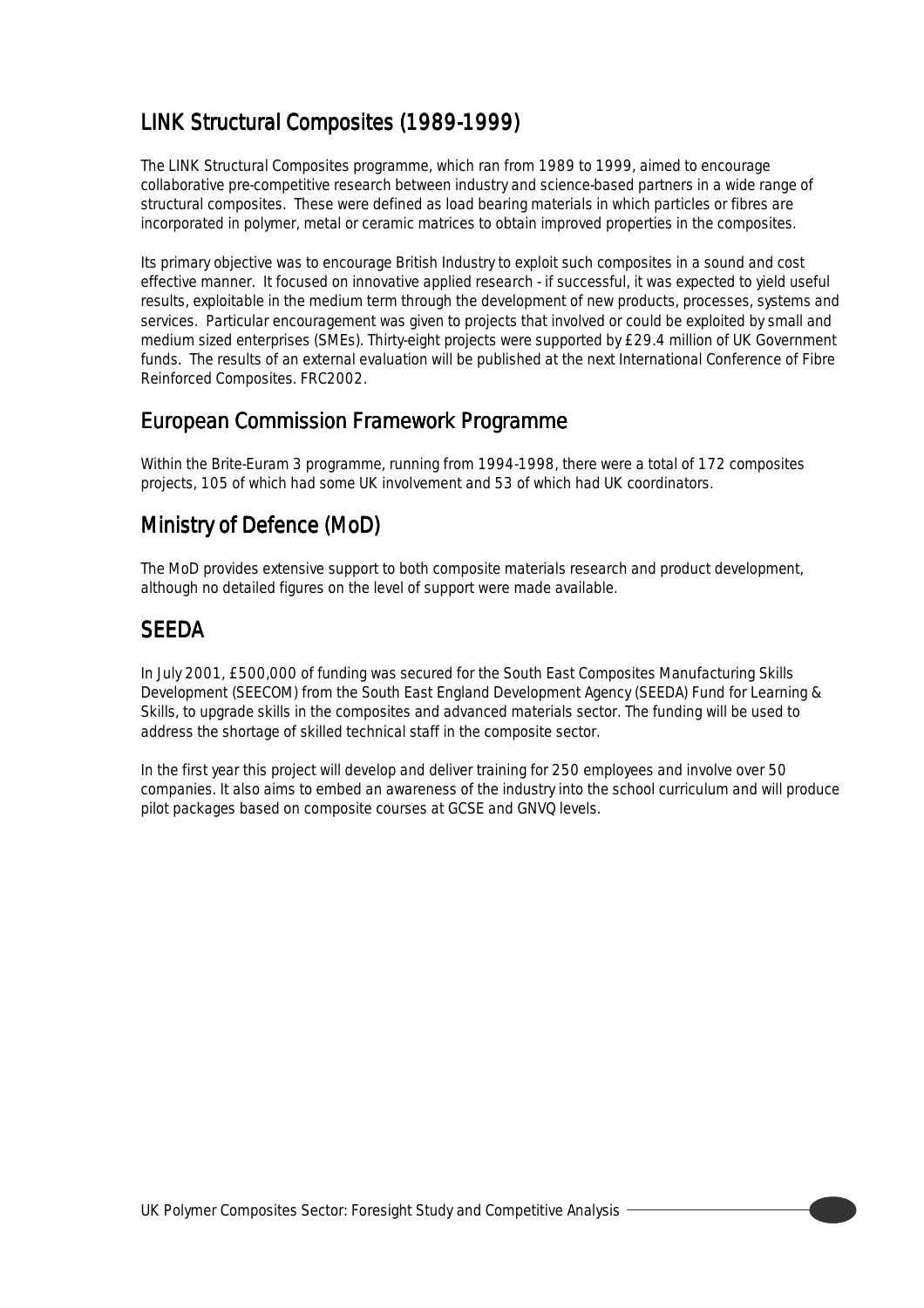# Annex 3: References

## Referenced Documents

- 1. Survey of the UK Composites Industry NPL/NetComposites, July 2001
- 2. Infrastructure Composites Report-2001 Steven Loud Composites Worldwide Inc, 2001
- 3. Wood Composites in Decking Structures-2001: Principia Consulting, 2001

## Additional Supporting Information

Materials Shaping Our Society Report of the Materials Foresight Panel December 2000

Thermosets and Thermoplastics Market U.S. Department of Commerce –November 2000

Market Figures Saint-Gobain Vetrotex International 2001

European Union High Level Strategy Forum on Composite Materials TRA Polymer Materials, April 2000

Fibre Reinforced Polymers The Australian Academy of Technological Sciences and Engineering ATSE Focus, No. 107, May/Jun 1999

Reinforced Plastics; Market Report Freedonia Group 2001

- 4. Composites: A Profile of the Worldwide Reinforced Plastics Industry Markets and Suppliers to 2005 Elsevier Advanced Technology, October 1999
- 5. European Fibre-Based Composites Market Frost & Sullivan, August 1998
- 6. Industry Composites Demand for 1999-2000 Composites Fabricators Association, 2000

Plastic Product Rigid Fibre Reinforced Manufacturing in Australia IBIS World.Com 24 January 2001

Composites Industry Profile ASPLAR, Composites Brazilian Association

Globalisation on Agenda at JEC Reinforced Plastics, May 2001

The European Composites Market: General Overview and Focus on the UK Composites International, Nov/Dec 2000

The UK Composites Market: Analysis and Prospects for Unsaturated Polyester and Thermoset Resins Composites International, Nov/Dec 2000

A Market Worth Close to 10 Billion French Francs Composites International, Nov/Dec 2000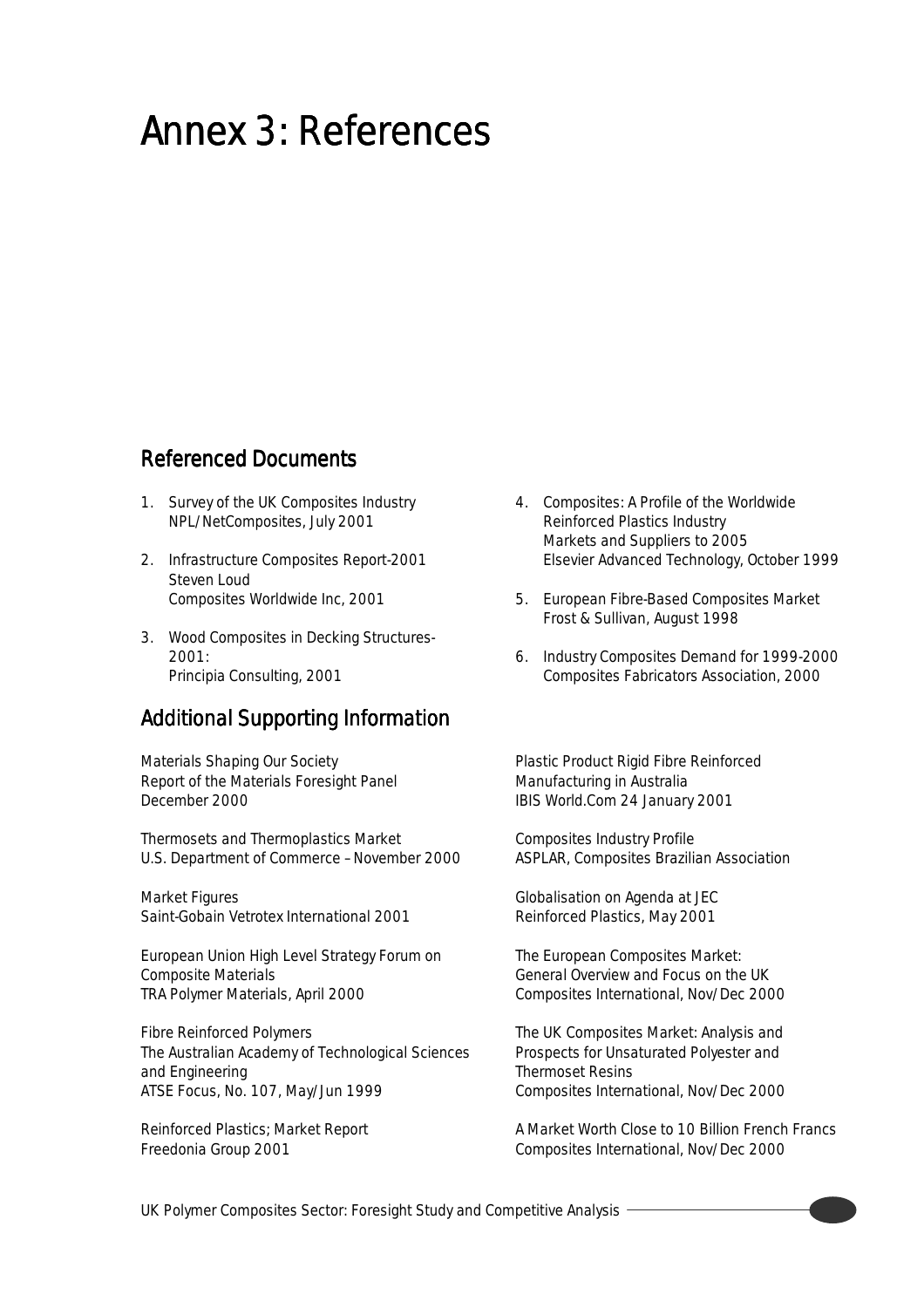# Annex 4: Contributors

## Study and Workshop Leaders

Dr Graham Sims NPL Materials Centre

## **Steering Committee**

Malcolm Farrer Beard & Cornall Limited *Representing the Composites Processing Association* 

Professor Paul Hogg, Queen Mary and Westfield College, *Research Director and Board member of Composites Processing Association* 

Dr Clive Phillips, Kobe Europe Ltd., *Past- Chairman IoM Composite Division Board* 

Brian Preece Johnston Pipes *Representing the BPF Composites Group* 

## Workshop Participants

Professor John Anmer Ford Motor Company

Gordon Bishop **NetComposites** 

Roger Davidson Compton Technology Group Gordon Bishop **NetComposites** 

Professor Chris Rudd, University Nottingham University, *Chair IoM Composites Foresight Steering Panel Representing also Nottingham University Composites Club*

Dr Alan Smith Consultant *Representing the Foresight Materials Panel* 

Julian Thompson DTI Chemicals Directorate

Neil Farmer Tony Gee and Partners

Malcolm Farrer Beard & Cornall Limited *Representing the Composites Processing Association*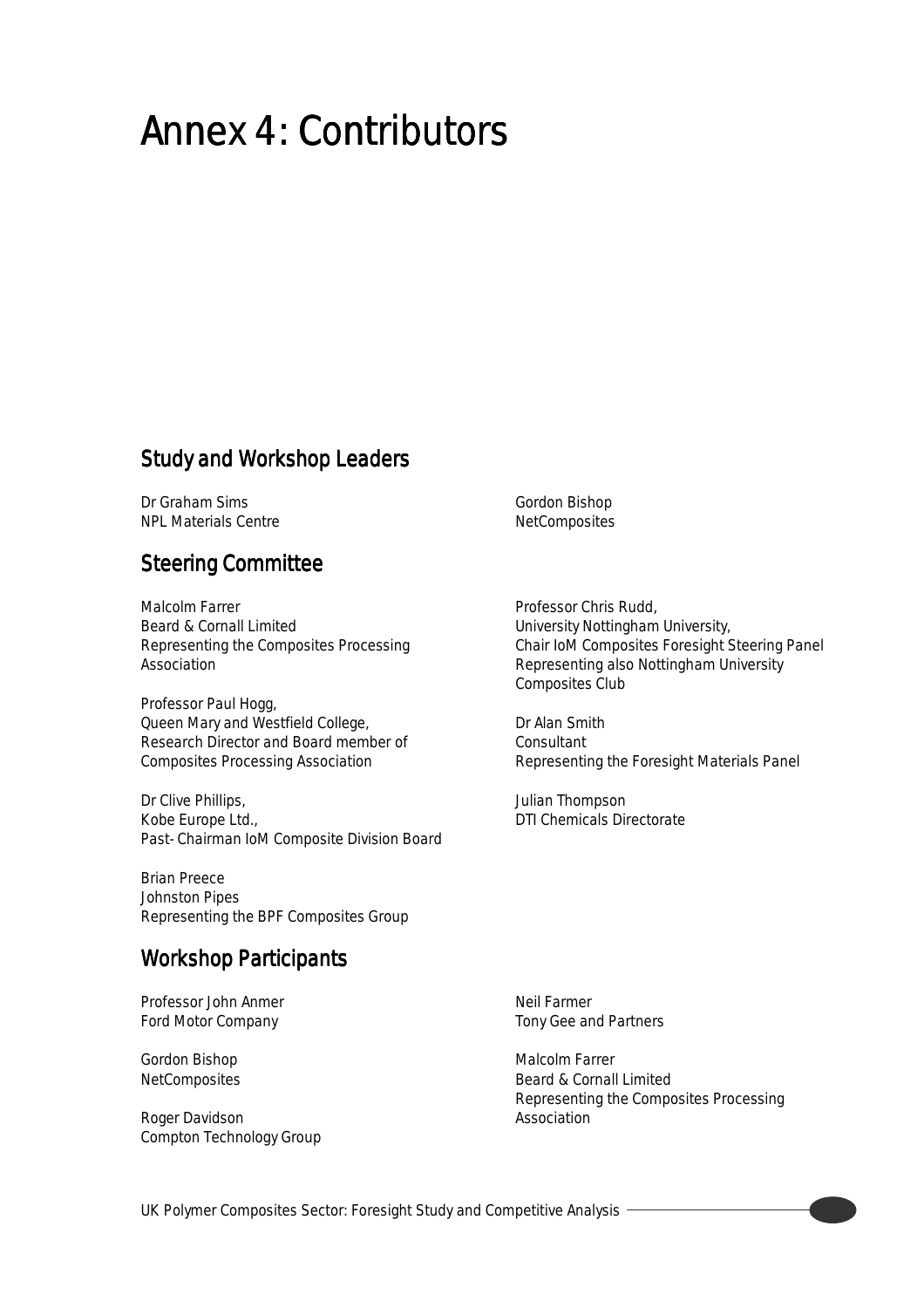Graham Harvey SP Systems

Professor Paul Hogg, Queen Mary and Westfield College, *Research Director and Board member of Composites Processing Association* 

Dr Les Norwood Scott Bader *Representing the BPF Composites Group* 

David Payne British American Racing

Dr Clive Phillips, Kobe Europe Ltd., *Past- Chairman IoM Composite Division Board* 

## Workshop Observers

Simon Cunnington DTI Chemicals Directorate

Dr Susan Morrell EPSRC

Professor Chris Rudd, University Nottingham University, *Chair IoM Composites Foresight Steering Panel Representing also Nottingham University Composites Club* 

Dr Graham Sims NPL Materials Centre

Jim Sinden Advanced Composites Group

Peter Thornburrow Saint Gobain Vetrotex

Dr Dominic Semple EPSRC

Julian Thompson DTI Chemicals Directorate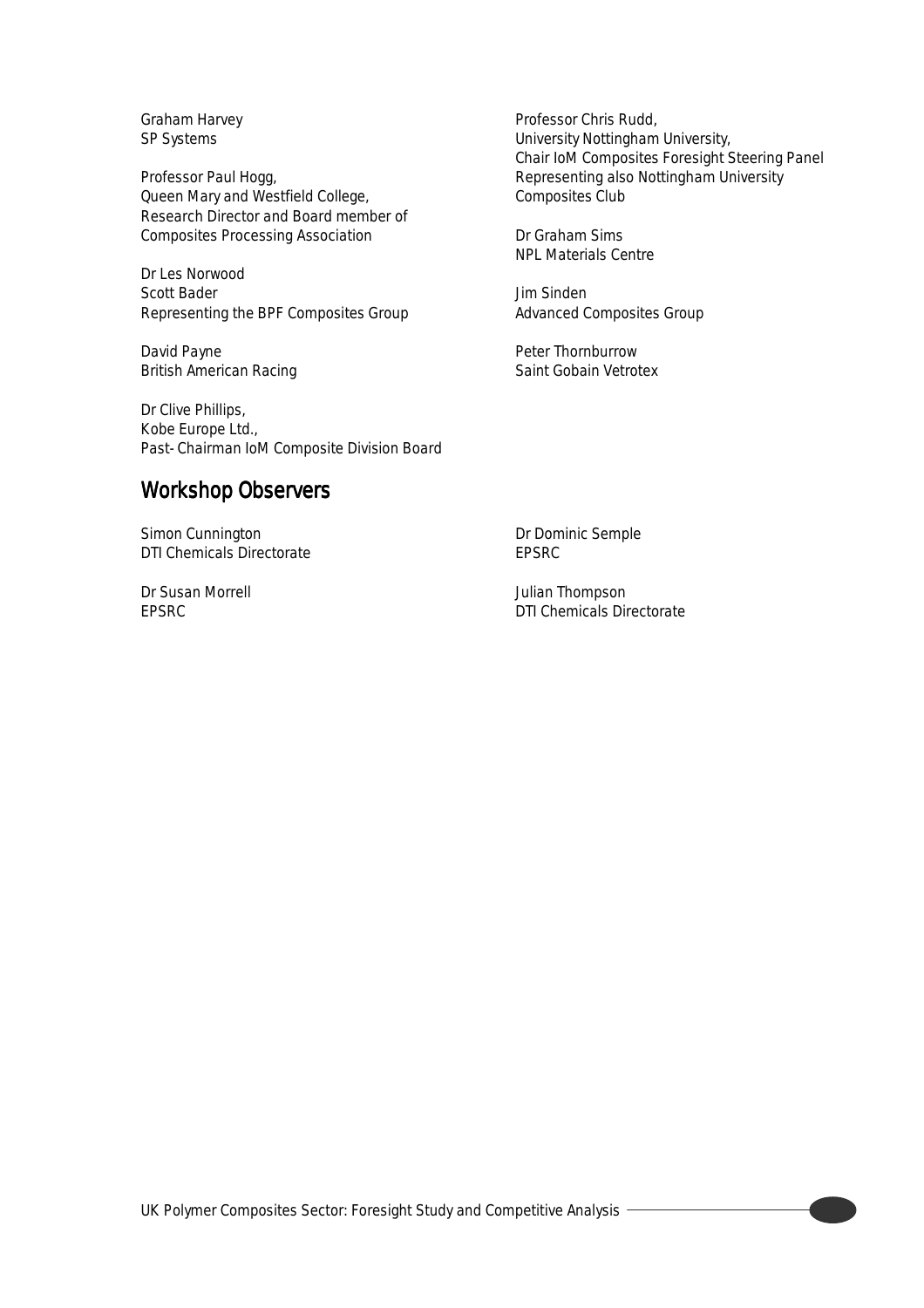# Annex 5: Additional Survey Results

A general survey was undertaken to provide additional evidence and validation of the issues facing the composites industry. The survey was completed by nearly 80 organisations, giving an excellent broad view of the issues affecting the composites industry as a whole, and the UK industry in particular.

In this annex we have included some additional graphs and data that support the main findings of the report, but which were not included in the body of the report for reasons of space.

## UK Composites Industry Overview

Although the survey was aimed at companies in the polymer composites industry, it is still significant that more than half the correspondents indicated that composites were "critical" to their business, and that this applied even for companies where the composites proportion of their business is less than 20%. The type of respondents covered all categories with the largest representation from fabricators and designers, followed by consultants, processors and researchers. In addition over three-quarters of the companies responding were SMEs, with a half of the replies from companies employing less than 50 persons.

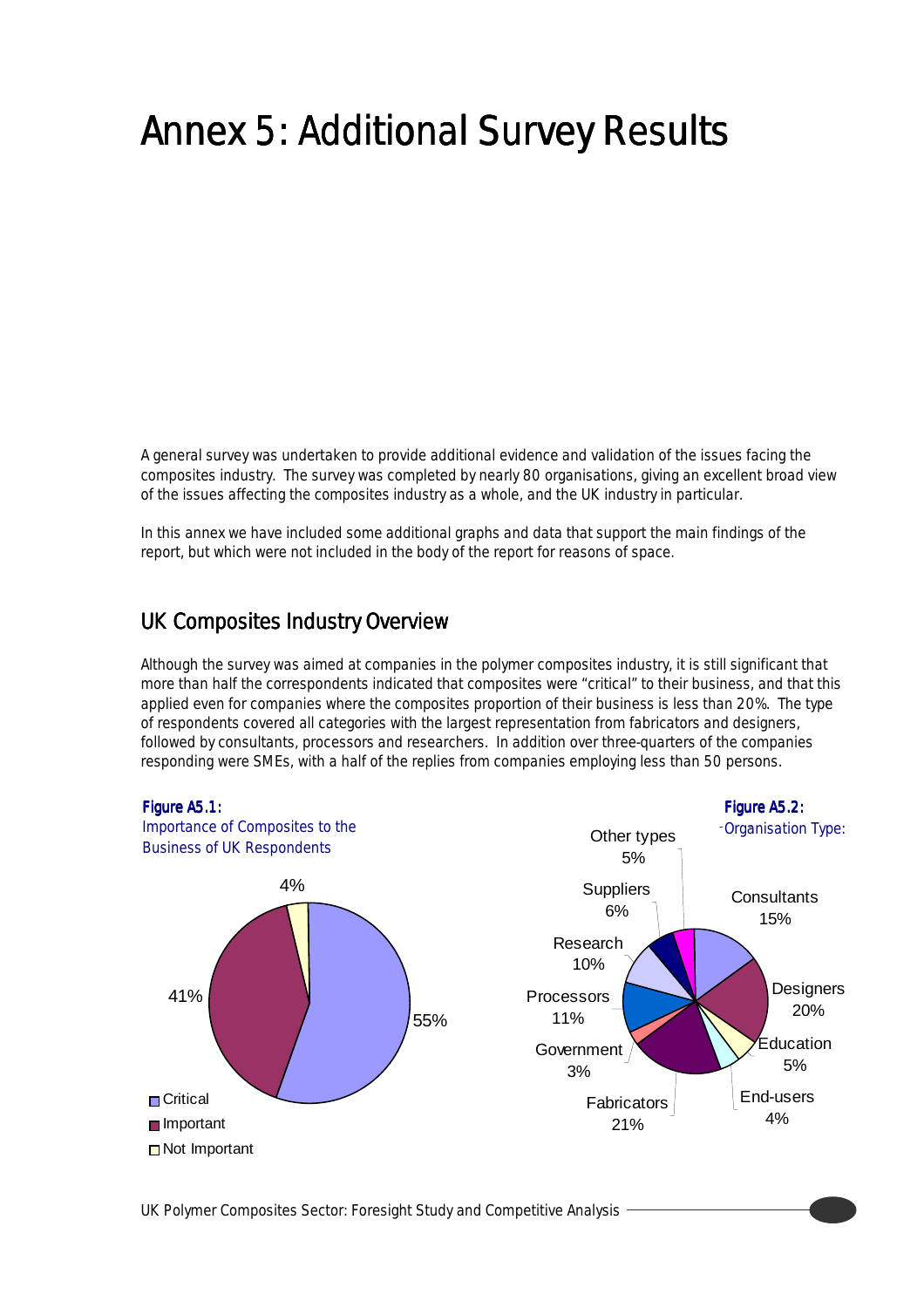## UK Composites Industry Size and Location



74%

remainder of Europe.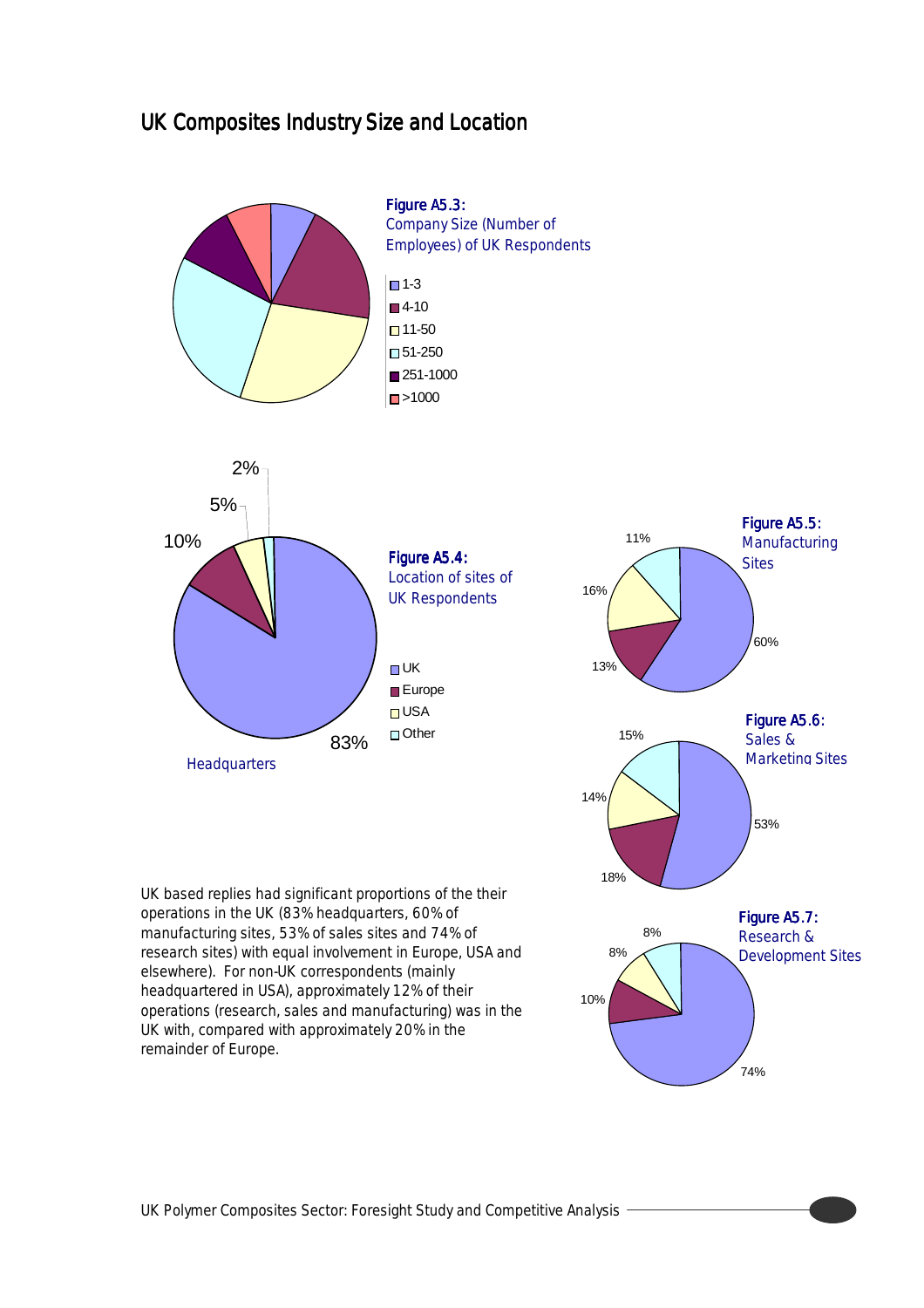## Impact of the Environmental Issue



## Impact of Cost-effective Manufacturing

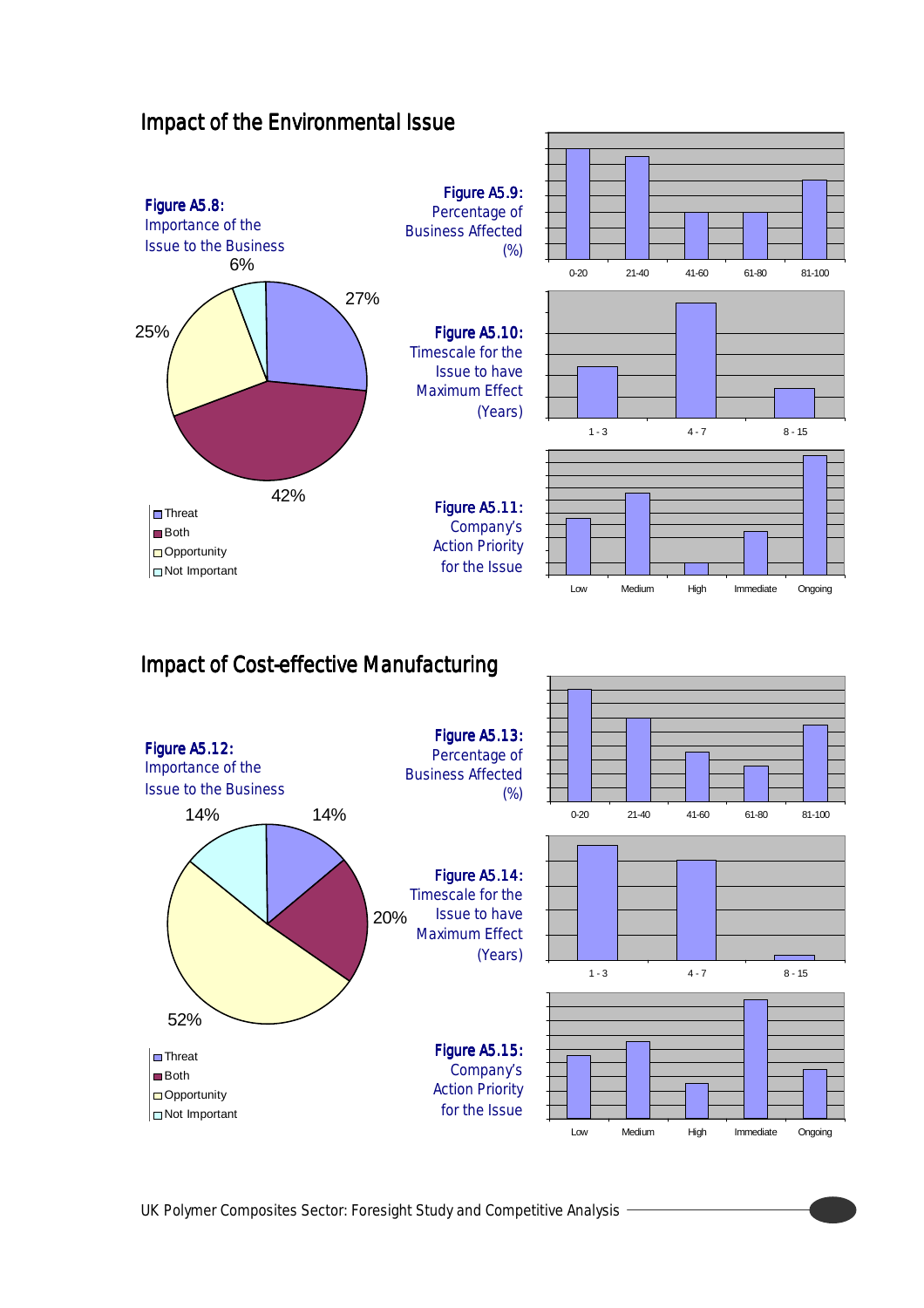## Impact of Skills Shortages



## Impact of Education and Awareness

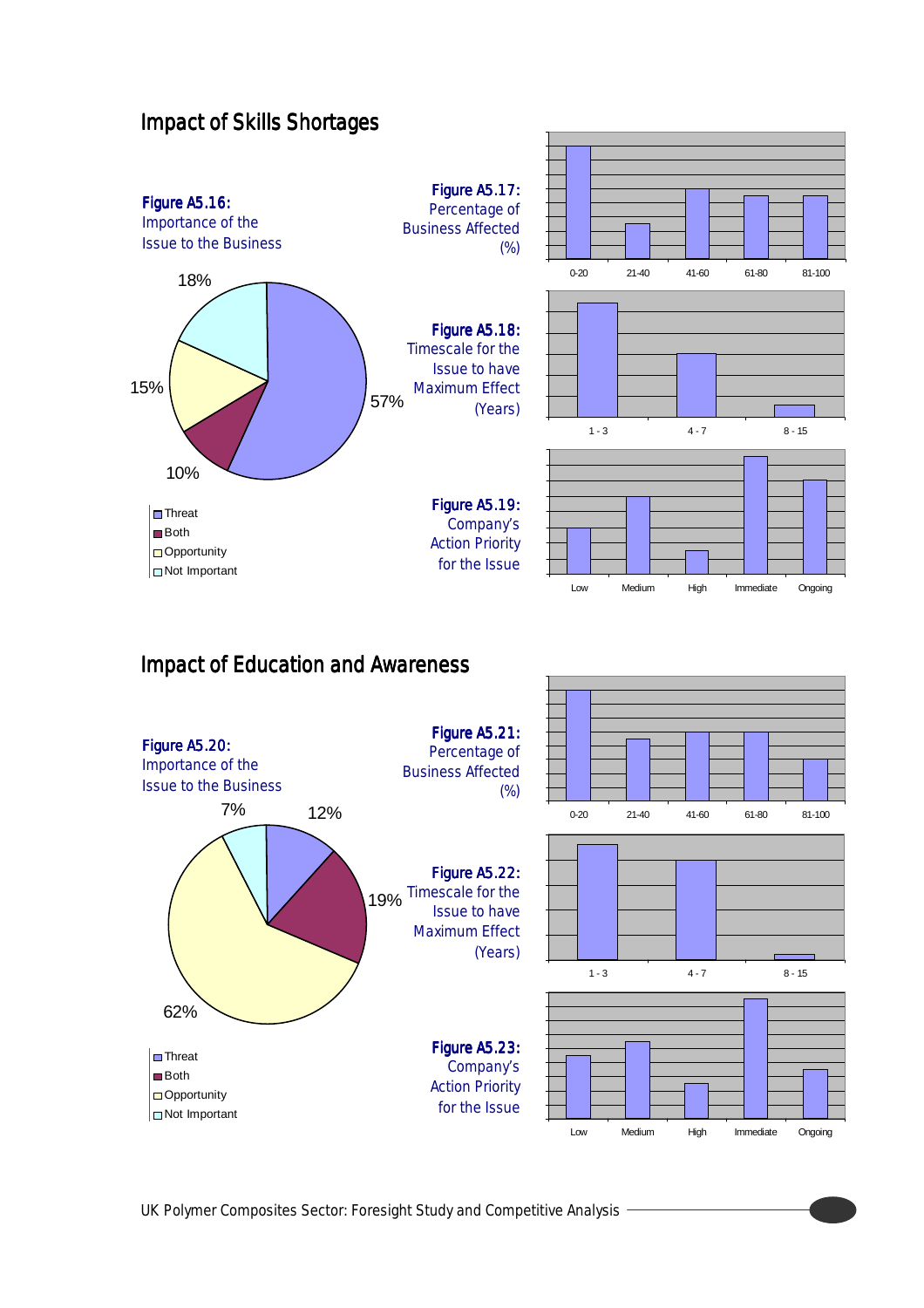## **Impact of Standardisation**



## Impact of other Business Issues

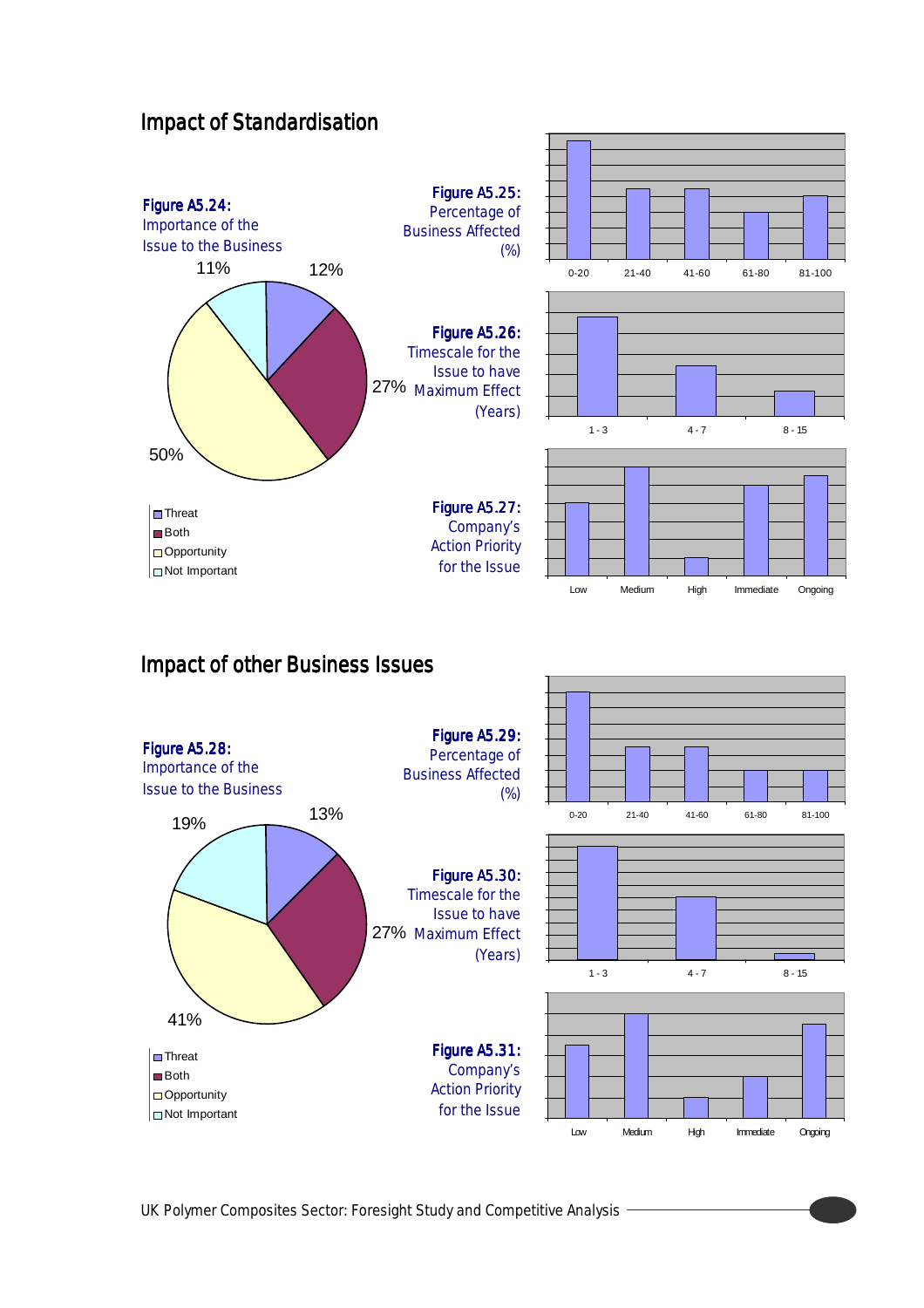## UK Composites Industry Staffing

The principal manning levels are professional and skilled employees. Skilled workers are predicted to reduce, perhaps in recognition of the trend to more automated production techniques, whilst professional engineers are predicted to increase, further compounding the shortage of qualified engineers.

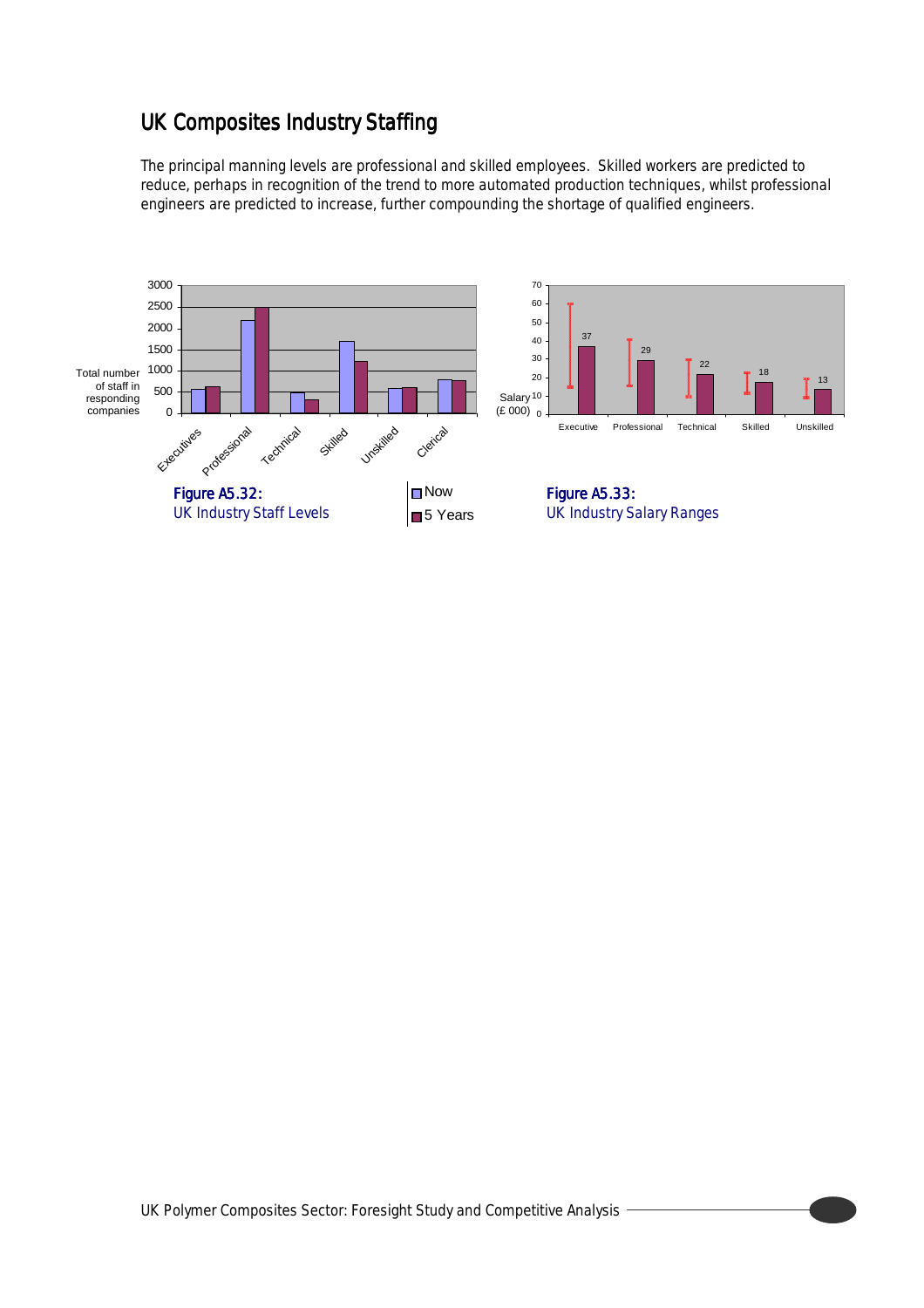# Annex 6: SIC Codes

## SIC Codes Used

The list of SIC codes below was used to classify the industry and the sectors that it served, allowing for more useful data interpretation at a future date. Notably, there are no codes for the composites industry, although 12% ticked this option as being applicable to their business. There is also no code for the offshore industry, but uses are related to oil or gas extraction. It would appear that the proposed review of the SIC codes is timely, and that the industry should make representations for a sub-code under Plastics code covering the "Composites/Reinforced Plastics" industry.

| Agriculture             | 0100      | Water                    | 4100      |
|-------------------------|-----------|--------------------------|-----------|
| Chemical/Pharmaceutical | 2400      | Electrical               | 3100      |
| Construction            | 4500      | Gas                      | 4020      |
| Defence (not aircraft)  | 2960      | Petroleum                | 2320      |
| Electronics             | 3200      | Offshore                 | No Code   |
| Food                    | 1500      |                          |           |
|                         |           | Pleasure boat            | 3512      |
| Machinery               | 2900      | Motor vehicle            | 3400      |
| Medical                 | 3310      | Shipping                 | 3510      |
| Mining/Quarrying        | 1300/1400 | Railway                  | 3520      |
| Office equipment        | 3000      | Civil Aircraft           | 3530      |
| <b>Sports</b>           | 3640      | <b>Military Aircraft</b> | 3530/2960 |
| Telecommunications      | 6420      | Spacecraft               | 3530      |
| Ceramics                | 2620      |                          |           |
| Composites              | No Code   |                          |           |
| Metals                  | 2700/2800 |                          |           |
| Rubber                  | 2511      |                          |           |
| <b>Plastics</b>         | 2520      |                          |           |
| <b>Textiles</b>         | 1700      |                          |           |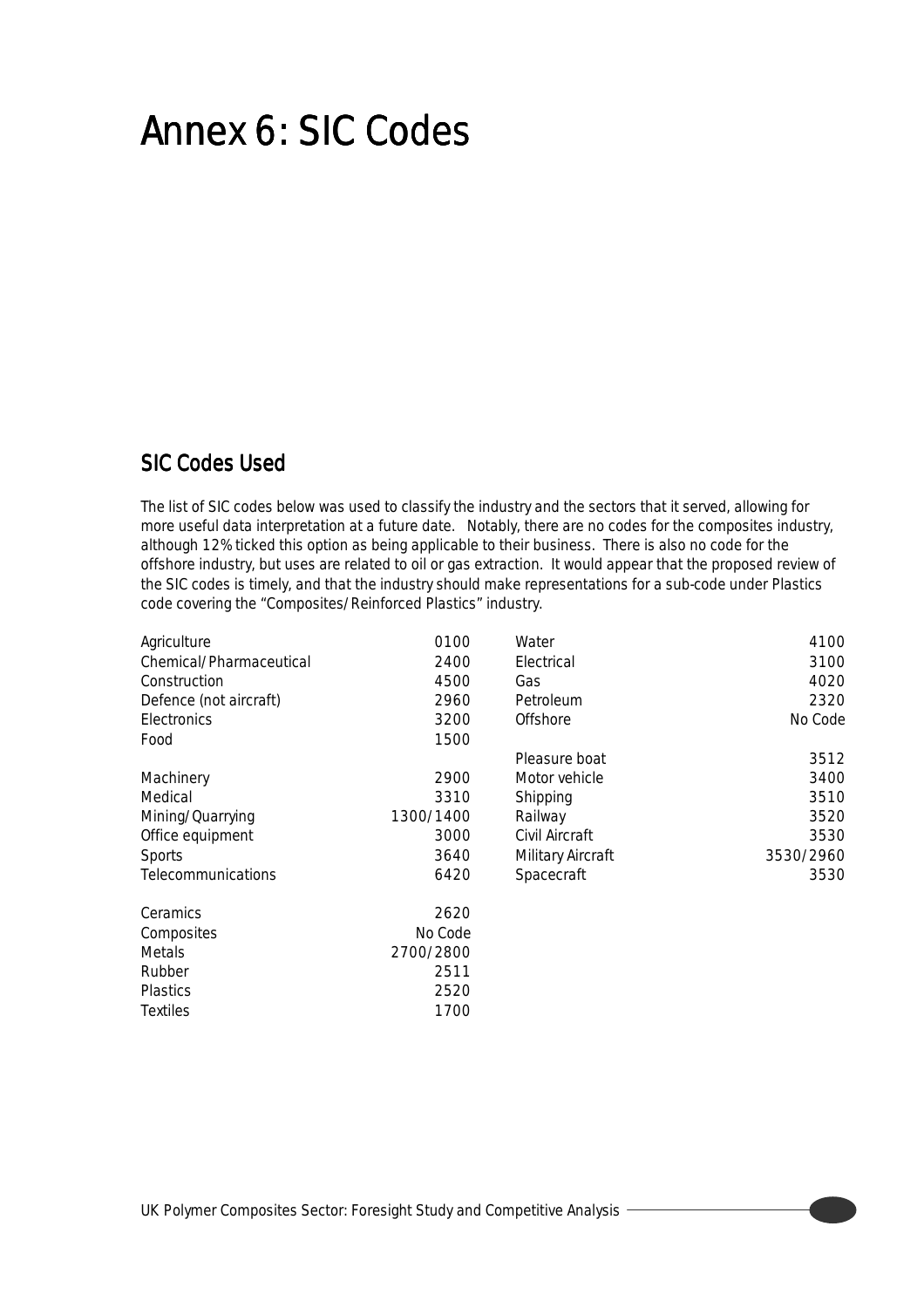# Annex 7: European Directives

## European Directives Affecting the Industry

The following directives are the main pieces of legislation that affect the composites industry, either now or in the near future.

## **End-of-life Vehicles**

Directive 2000/53/EC of the European Parliament and of the Council of 18 September 2000 on end-of-life vehicles.

Waste prevention is the priority objective of the Directive. To this end, it stipulates that vehicle manufacturers and material and equipment manufacturers must (amongst other points):

- design and produce vehicles which facilitate the dismantling, re-use, recovery and recycling of end-oflife vehicles;
- increase the use of recycled materials in vehicle manufacture;

The aim of this Directive is to increase the rate of re-use and recovery to 85% by average weight per vehicle and year by 2006, and to 95% by 2015, and to increase the rate of re-use and recycling over the same period to at least 80% and 85% respectively by average weight per vehicle and year.

## Waste Electrical and Electronic Equipment

COM (2000)347, Proposal for a DIRECTIVE OF THE EUROPEAN PARLIAMENT AND OF THE COUNCIL on Waste Electrical and Electronic Equipment and on the restriction of the use of certain hazardous substances in electrical and electronic equipment

The European Commission has adopted a proposal for a Directive on Waste Electrical and Electronic Equipment (WEEE) and a proposal for a Directive on the restriction of the use of certain hazardous substances in electrical and electronic equipment. The proposed Directives are designed to tackle the fast increasing waste stream of electrical and electronic equipment and complements European Union measures on landfill and incineration of waste. Increased recycling of electrical and electronic equipment, in accordance with the requirements of the proposal for a WEEE Directive, will limit the total quantity of waste going to final disposal. Producers will be responsible for taking back and recycling electrical and electronic equipment. This will provide incentives to design electrical and electronic equipment in an environmentally more efficient way, which takes waste management aspects fully into account. Consumers